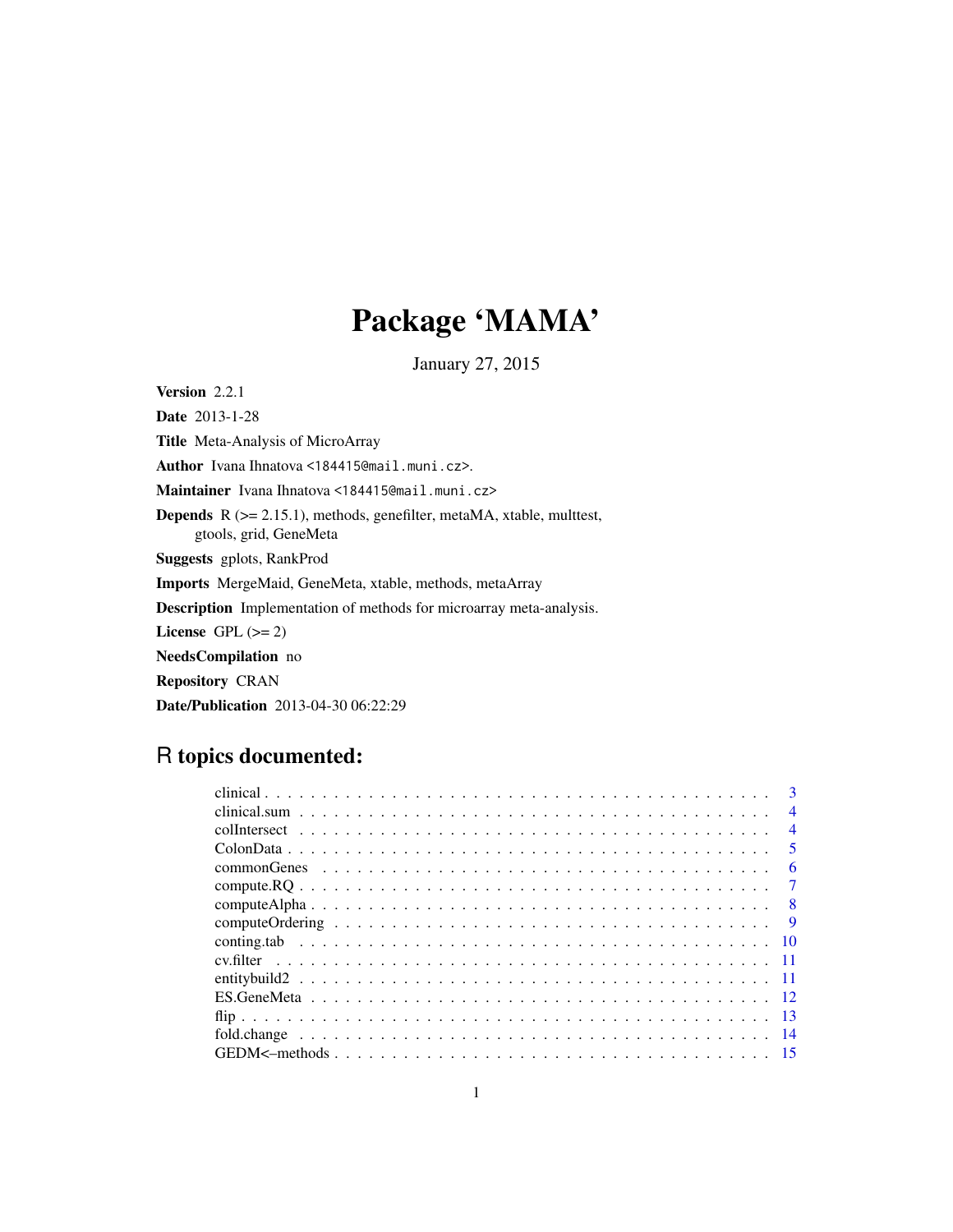|                | -15  |
|----------------|------|
|                | 16   |
|                | 17   |
|                | 18   |
|                | 19   |
|                | 20   |
|                | 21   |
|                | 22   |
|                | 23   |
|                | 24   |
|                | 24   |
|                | 25   |
|                | 26   |
|                | 27   |
|                |      |
|                |      |
|                |      |
|                |      |
|                |      |
|                |      |
|                | 35   |
|                | - 36 |
|                | 37   |
|                | - 38 |
|                | 39   |
|                | 40   |
|                | 41   |
|                | 42   |
|                | 42   |
|                | 43   |
|                | 44   |
|                |      |
|                |      |
|                | 47   |
|                | 48   |
|                | - 48 |
|                |      |
|                | 50   |
|                | 51   |
| rank.genes.adv | 52   |
| RankProduct    | 53   |
|                | 54   |
| sd filter      | 55   |
|                | 56   |
| selectAlpha    |      |
|                | 56   |
| selectGenes    | 57   |
|                | 58   |
| T.select       | 59   |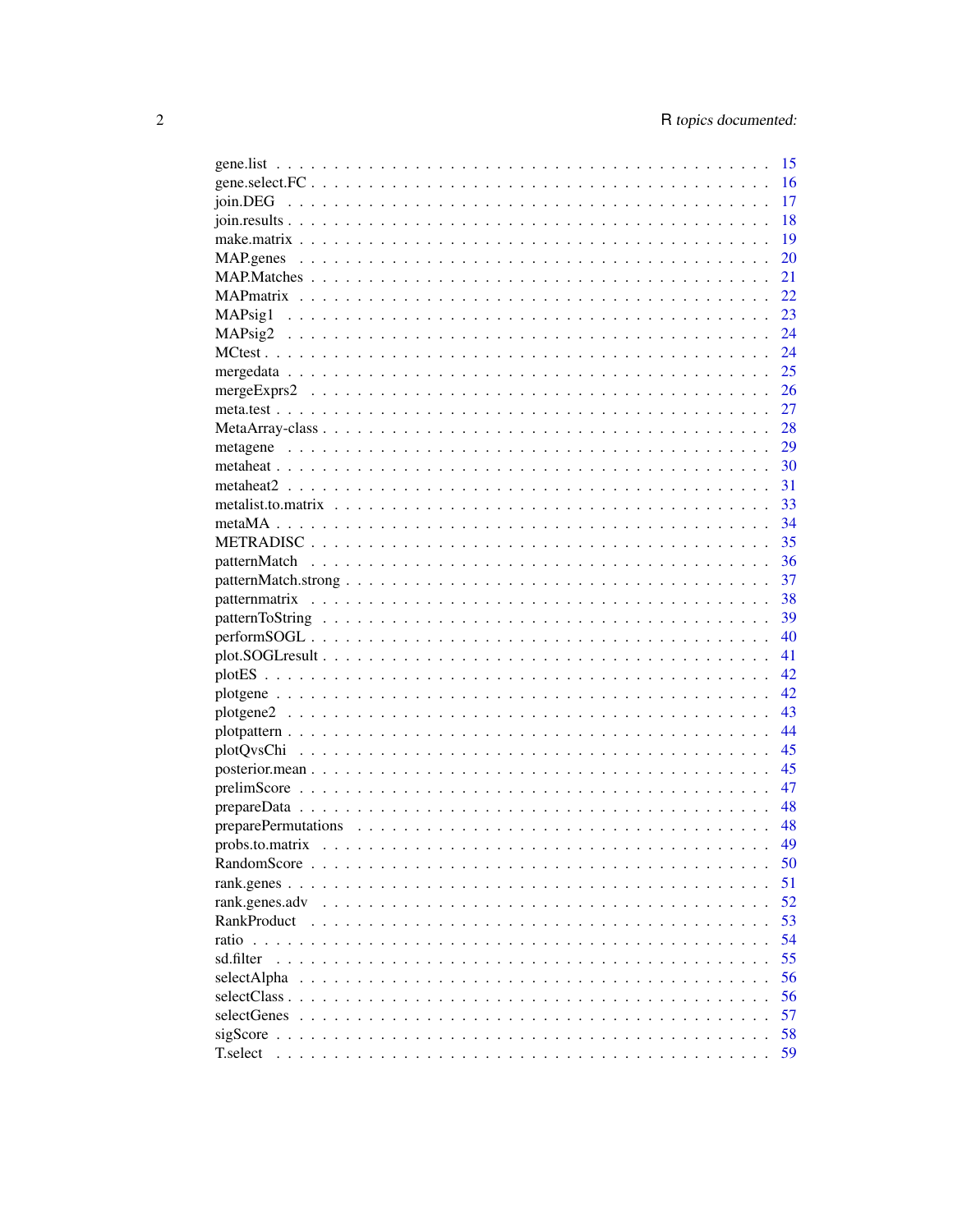#### <span id="page-2-0"></span>clinical 3

| Index |  |
|-------|--|
|       |  |
|       |  |
|       |  |
|       |  |

clinical *Functions to retrieve and assign*

### Description

Functions access the individual slots of an object derived from 'MetaArray' class.

### Usage

```
clinical(object)
clinical(object)<-value
```
GEDM(object) GEDM(object)<-value

datanames(object) datanames(object)<-value

### Arguments

| object | An object derived from 'MetaArray' class                                            |
|--------|-------------------------------------------------------------------------------------|
| value  | A list of gene expression data matrices, clinical data matrices or a vector of data |
|        | names                                                                               |

#### Value

'clinical' returns the list of clinical data matrices, one for each data set; 'GEDM' returns the list of gene expression data matrices, one for each data set; 'datanames' returns the vector of data sets names

### Author(s)

Ivana Ihnatova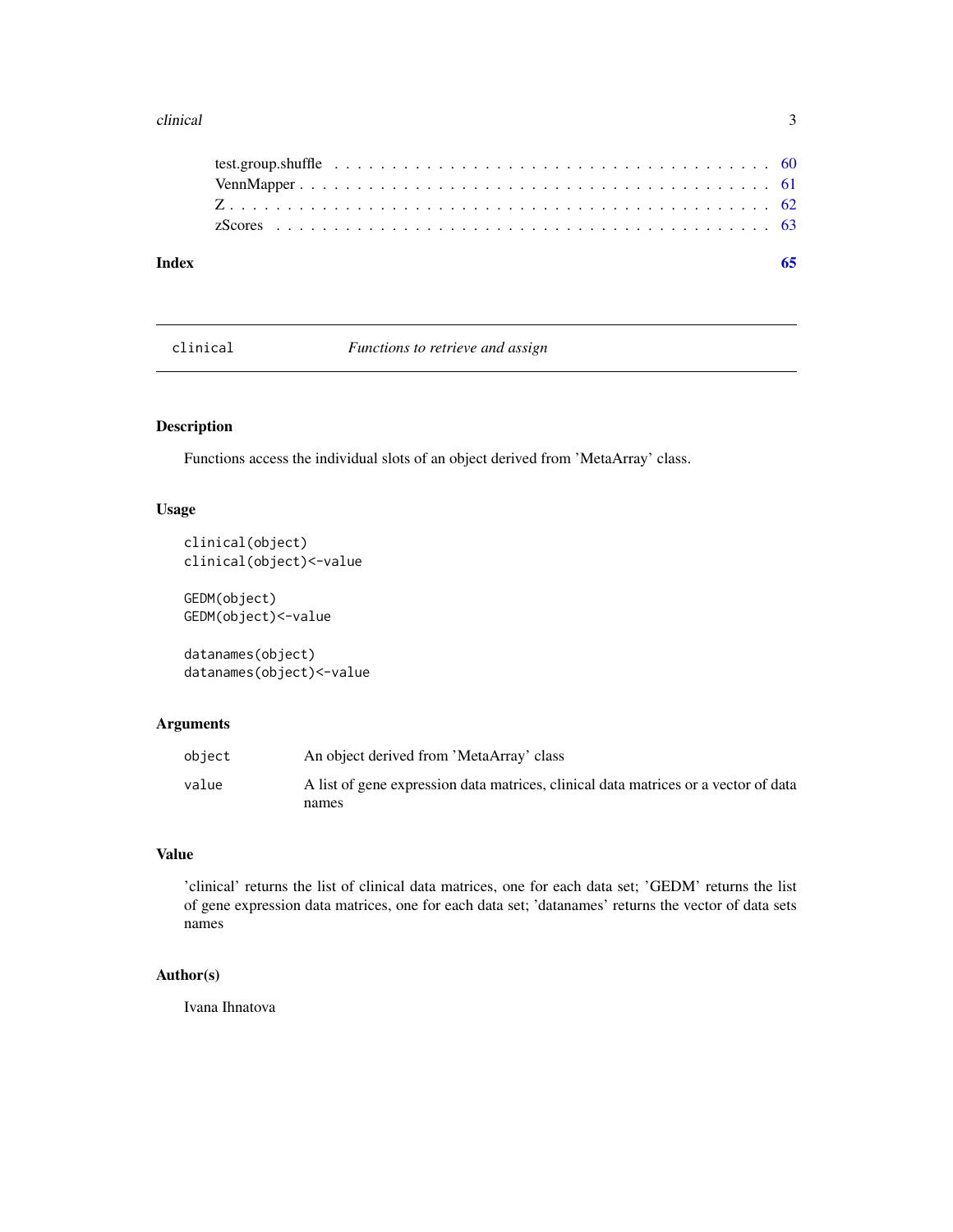Function calculates summaries of clinical data in object of class MetaArray. Absolute and relative frequencies of factors and descriptive statistic (minimum, median, mean, quartiles, maximum) are provided for continuous variables. Overall summaries for all datasets are also provided.

#### Usage

clinical.sum(x)

#### Arguments

|        | ٠ |
|--------|---|
| I<br>٦ |   |
|        |   |

An object of class MetaArray

#### Value

| absolute  | A list of absolute frequencies or desciptive statistics, one slot refers to one vari-<br>able |
|-----------|-----------------------------------------------------------------------------------------------|
| realative | A list of relative frequencies, one slot refers to one variable                               |

#### Author(s)

Ivana Ihnatova

### Examples

```
data(ColonData)
clinical.sum(ColonData)
```
colIntersect *Function to find intersect in columns of a data.frame*

### Description

Function returns intersect of all coulmns of a data.frame.

#### Usage

```
colIntersect(x)
```
#### Arguments

x A data.frame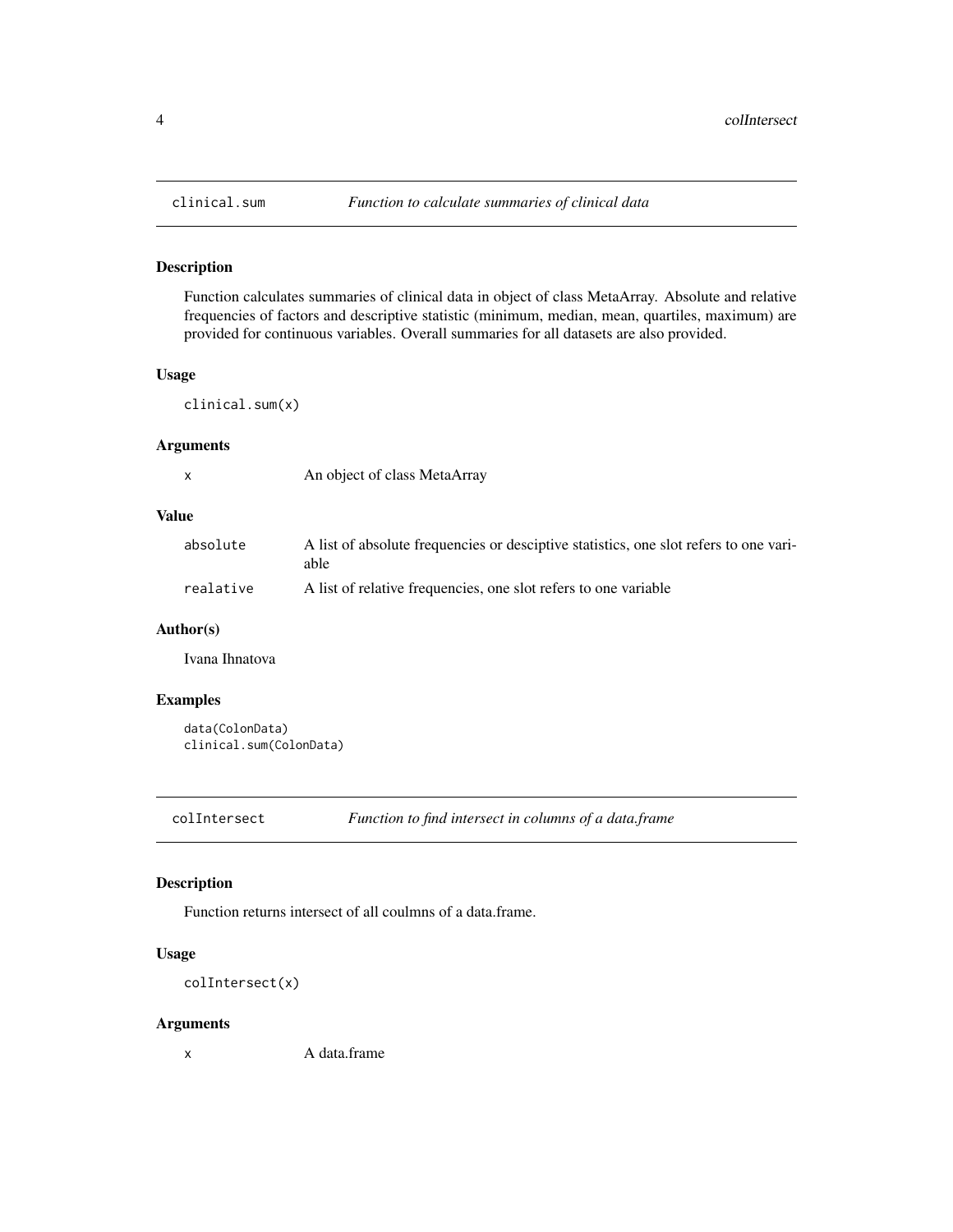#### <span id="page-4-0"></span>ColonData 5

#### Details

Intersect is found recursively. In means that at first the intersect of the first and the second column is computed. Later this intersect is compared to third column in order to obtain common values etc.

#### Value

Vector of common values

#### Author(s)

Ivana Ihnatova

#### See Also

[intersect](#page-0-0), ~~~

#### Examples

```
genes<-paste("Gene", 1:100)
O<-cbind(sample(genes), sample(genes), sample(genes))
colIntersect(O[1:50,])
```
ColonData *Example dataset for meta-analysis of microarray*

#### Description

This is an example dataset for meta-analysis of microarray. It has been created from three datasets form Gene Expression Omnibus (GSE13067, GSE13294 and GSE4554). The data have been normalized, log2-transformed and only random selection of 500 gene is included.

#### Usage

data(ColonData)

### Format

The format is: Formal class 'MetaArray' [package "MAMA"] with 3 slots ..@ GEDM :List of 3 .. ..\$ : num [1:500, 1:77] 2.49 3.87 2.95 6.39 6.06 ... .. .. ..- attr(\*, "dimnames")=List of 2 .. .. .. ..\$ : chr [1:500] "217562\_at" "203766\_s\_at" "1554394\_at" "212662\_at" ... .. .. .. ..\$ : chr [1:77] "GSM335574" "GSM335645" "GSM335546" "GSM335623" ... .. ..\$ : num [1:500, 1:36] 3.24 5.32 3.24 7.24 4.75 ... .. ... ... attr(\*, "dimnames")=List of 2 .. .. ... \$ : chr [1:500] "217562\_at" "203766\_s\_at" "1554394\_at" "212662\_at" ... .. .. .. ..\$ : chr [1:36] "GSM327331" "GSM327282" "GSM327313" "GSM327353" ... .. ..\$ : num [1:500, 1:41] 0.595 3 1.618 4.668 2.887 ... .. .. ... attr(\*, "dimnames")=List of 2 .. .. .. ..\$ : chr [1:500] "217562\_at" "203766\_s\_at" "1554394 at" "212662\_at" ... .. .. .. ..\$ : chr [1:41] "GSM101849" "GSM101851" "GSM101857" "GSM101799" ... ..@ clinical :List of 3 .. ..\$ :'data.frame': 77 obs. of 1 variable: .. .. ..\$ satelite: Factor w/ 2 levels "MSI", "MSS": 1 1 1 1 1 1 1 1 1 1 1 1 ... ... \$ :'data.frame': 36 obs. of 1 variable: .. ... \$ satelite: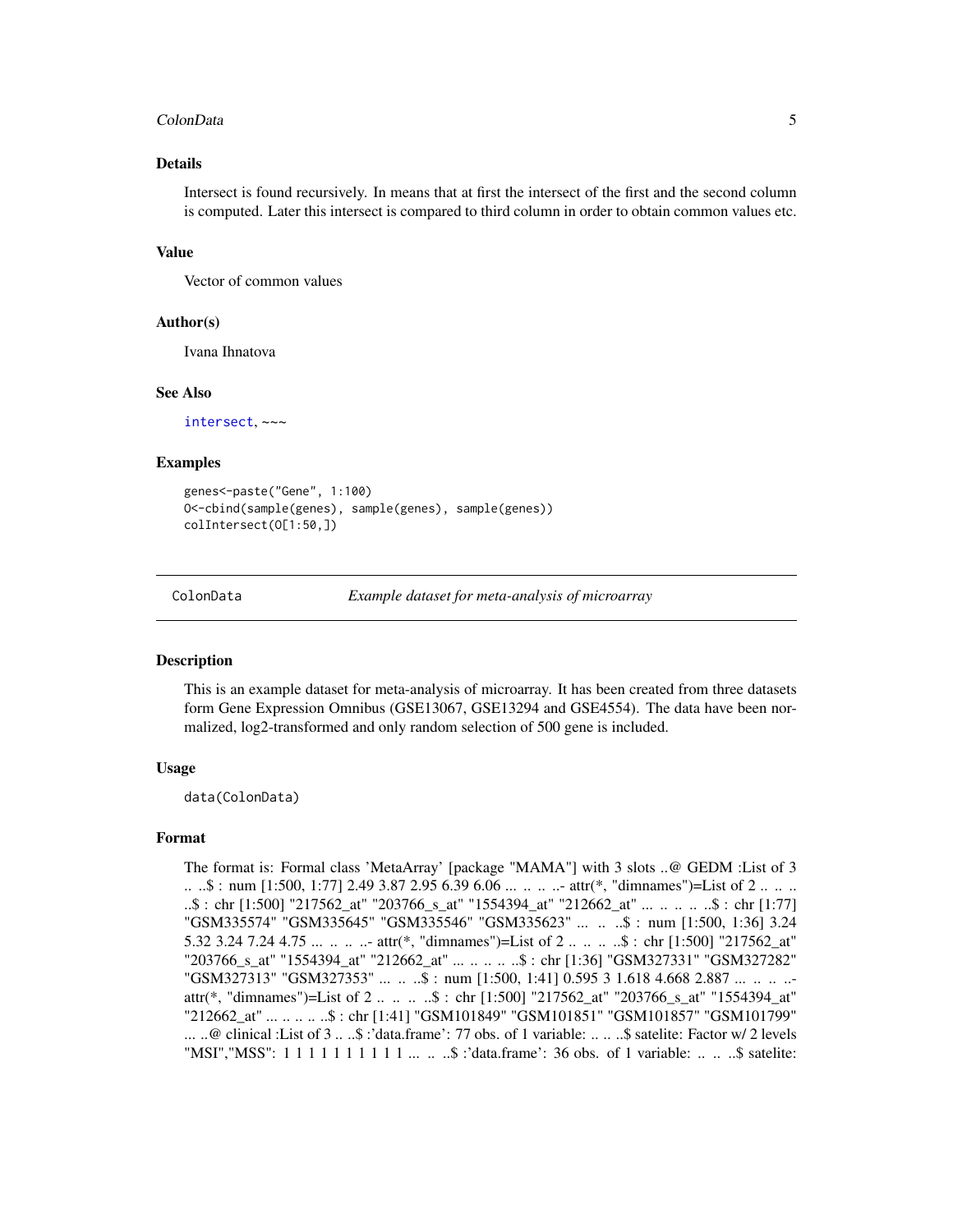### <span id="page-5-0"></span>6 commonGenes

Factor w/ 2 levels "MSI", "MSS": 1 1 1 1 1 2 2 2 2 2 ... .. ..\$ :'data.frame': 41 obs. of 2 variables: .. .. ..\$ position: Factor w/ 3 levels "distal","proximal",..: 2 1 2 2 1 3 2 2 1 2 ... .. .. ..\$ satelite: Factor w/ 2 levels "MSI", "MSS": 1 1 1 1 1 1 1 1 1 1 ... ..@ datanames: chr [1:3] "denmark" "australia" "japan"

### Source

http://www.ncbi.nlm.nih.gov/geo/

#### Examples

data(ColonData) plot(ColonData)

commonGenes *Function to compute number of common genes in ordered gene lists*

### Description

Function computes number of common genes up to each position (from 1 to n)

#### Usage

commonGenes(ord, n)

### Arguments

| ord | Data frame, where columns refer to ordered gene list from one study |
|-----|---------------------------------------------------------------------|
|     | The last position to be concered                                    |

#### Value

Numeric vector, number of common genes up to each position

### Note

Created as part of implementation of the Similarity of Ordered Gene Lists method

#### Author(s)

Ivana Ihnatova

### References

Yang, X., Bentink, S., Scheid, S. Spang, R., Similarities of ordered gene lists, 2005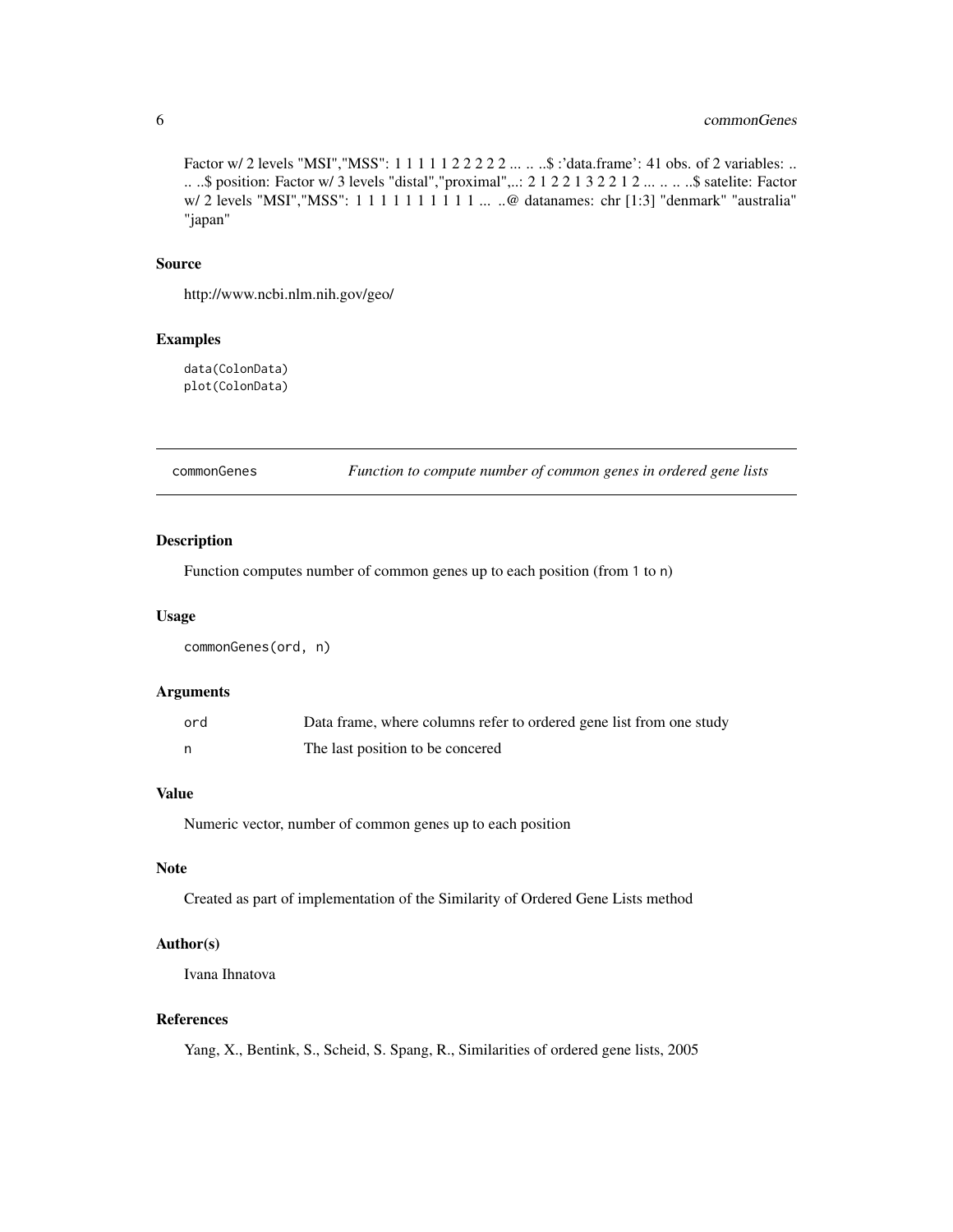### <span id="page-6-0"></span>compute.RQ 7

#### Examples

```
genes<-paste("Gene", 1:100)
O<-cbind(sample(genes), sample(genes), sample(genes))
commonGenes(O,100)
```
<span id="page-6-1"></span>compute.RQ *Function to compute R and Q statistics as defined in - see References*

#### Description

Function computes R (average rank across studies) and Q (sum of the squared deviations of each study's rank for the gene from the mean of the ranks for that gene)

#### Usage

compute.RQ(RAN)

### Arguments

RAN matrix with rank of genes as produced by rank.genes, with rows coresponding to genes and columns coresponding to studies

#### Value

matrix with first column of R statistic and second of Q statistic

### Author(s)

Ivana Ihantova

### References

Zintzaras, E., Ioannidis, J.P.A 2008 Meta-analysis for ranked discovery datasets: Theoretical framework and empirical demonstration for microarrays, Computational Biology and Chemistry 32, 39- 47

#### See Also

[rank.genes](#page-50-1),[MCtest](#page-23-1)

```
RANK<-cbind(sample(100), sample(100), sample(100))
RQ<-compute.RQ(RANK)
head(RQ)
```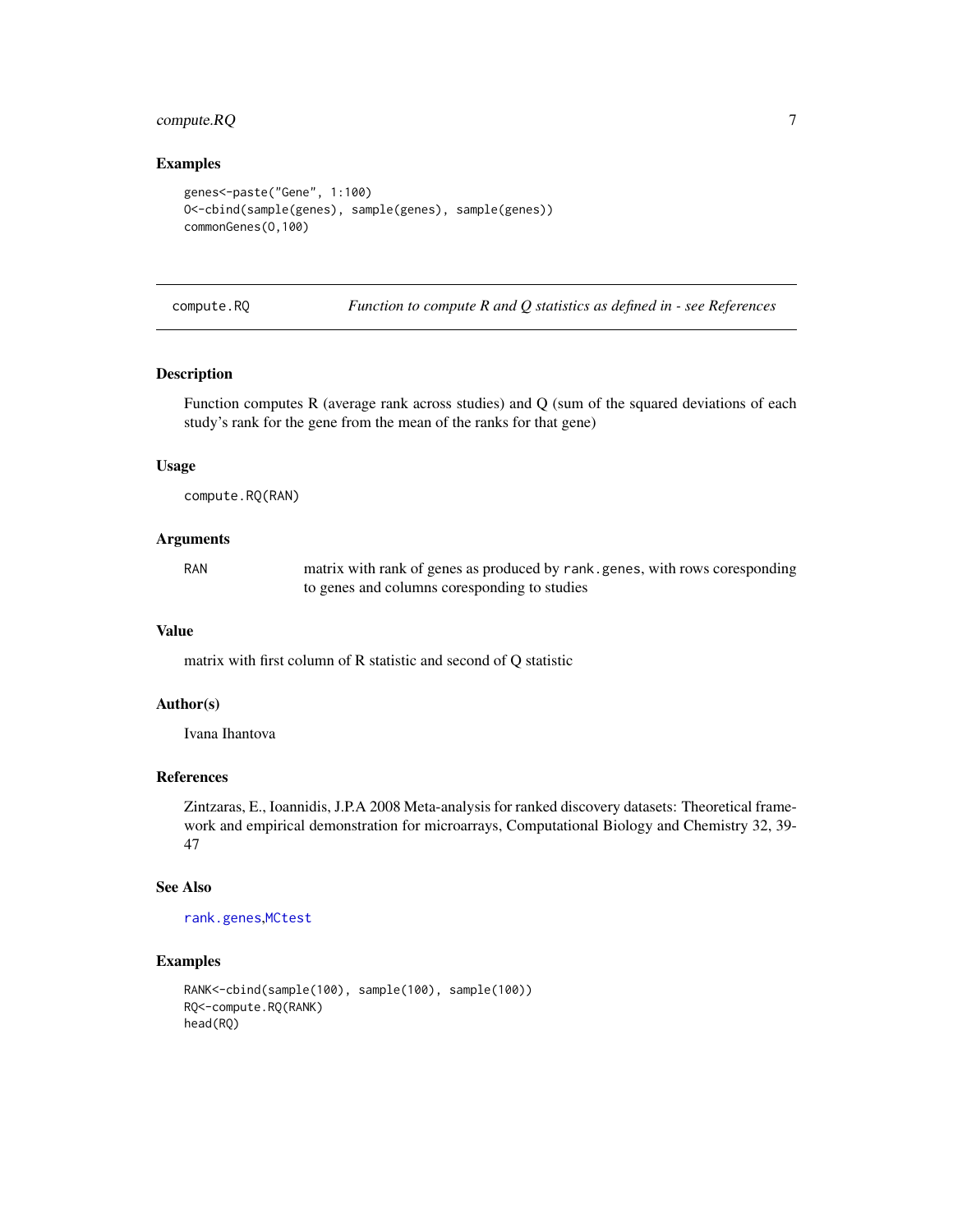<span id="page-7-0"></span>

Function computes vector of possible alphas in Similarity of Ordered Gene List method. See Details.

#### Usage

computeAlpha(n = NULL, min.weight = 1e-05, ngenes)

#### Arguments

| n          | Number of genes to be considered in the comparison, if NULL a pre-defined<br>vector is used |
|------------|---------------------------------------------------------------------------------------------|
| min.weight | Minimal weight to be counted                                                                |
| ngenes     | Number of genes in the dataset                                                              |

#### Details

Alphas are calculated so that at certain position (n), the exponential weights reach min.weight. If one is interessted in comparing ordered gene lists up to certain position, alpha appropriate for this position can be calculated.

#### Value

Numeric vector of possible alphas

### Author(s)

Ivana Ihnatova

#### References

Yang, X., Bentink, S., Scheid, S. Spang, R., Similarities of ordered gene lists, 2005

```
#using default n
A<-computeAlpha(ngenes=1000)
#or with user-selected n
A<-computeAlpha(n=seq(from=25, to=300, by= 25),ngenes=1000)
```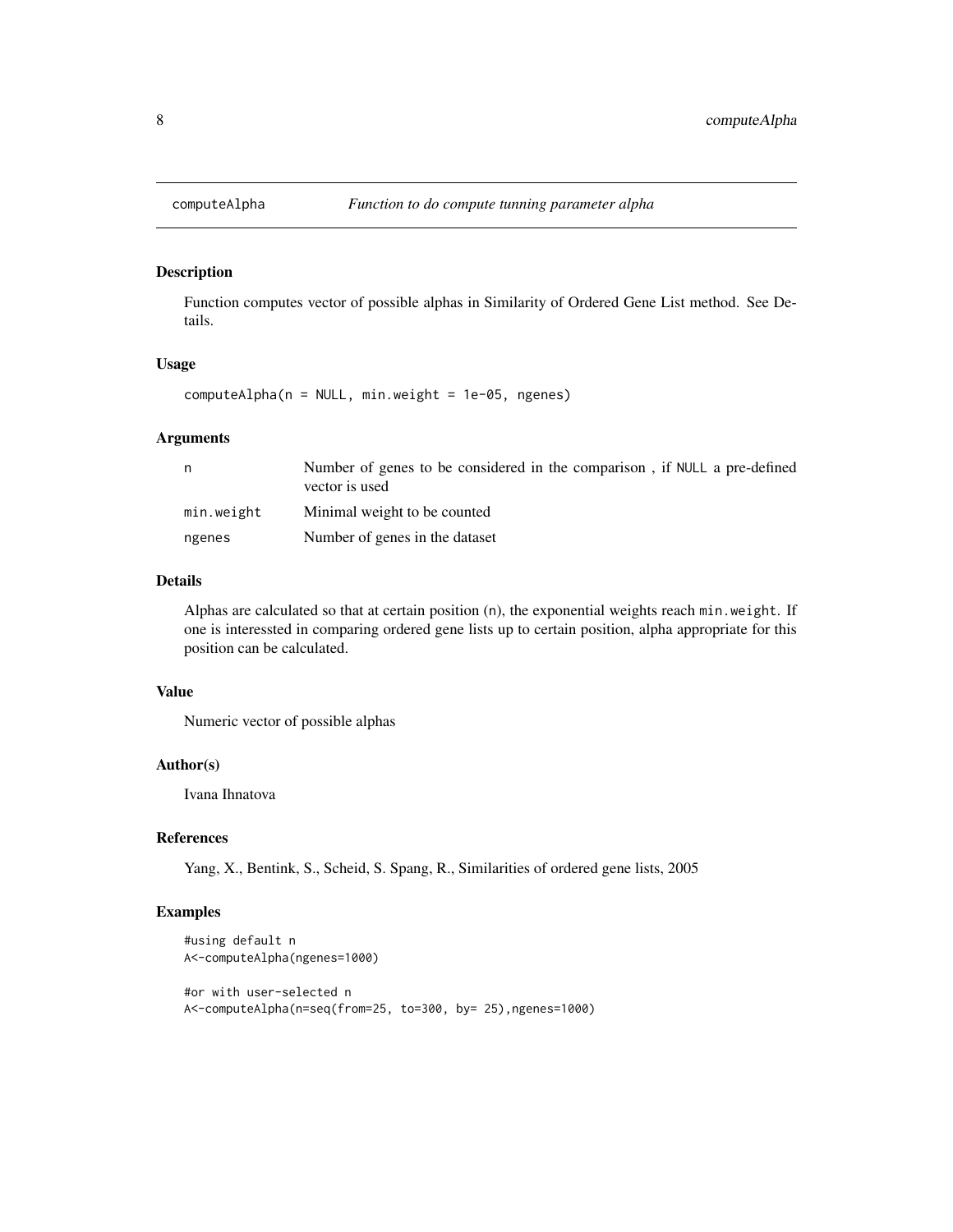<span id="page-8-0"></span>computeOrdering *Function to compute ordered gene lists*

#### Description

Function computes test statistic for each gene in each dataset of MetaArray object and orders them form the most up-regulated (possitive statisics) to the most down-regulated (negative statistics).

#### Usage

computeOrdering(data, varname, test)

#### Arguments

| data    | MetaArray object                                                                                                                             |
|---------|----------------------------------------------------------------------------------------------------------------------------------------------|
| varname | A string indicating which column of clinical data matrices should be used to<br>compute test statistic. Same column is used in all datasets. |
| test    | "FCH" for fold change (function fold, change) or "T" for T-test (function meta, test)"                                                       |

### Value

A data frame, each column refers to ordered gene list from one study

#### Author(s)

Ivana Ihnatova

#### See Also

[fold.change](#page-13-1), [meta.test](#page-26-1)

#### Examples

data(Singhdata)

```
cl1<-as.data.frame(Singhdata$classes[[1]])
names(cl1)<-"classlab"
cl2<-as.data.frame(Singhdata$classes[[2]])
names(cl2)<-"classlab"
cl3<-as.data.frame(Singhdata$classes[[3]])
names(cl3)<-"classlab"
rownames(Singhdata$esets[[1]])<-Singhdata$geneNames
rownames(Singhdata$esets[[2]])<-Singhdata$geneNames
rownames(Singhdata$esets[[3]])<-Singhdata$geneNames
```
data<-new("MetaArray", GEDM=list(Singhdata\$esets[[1]], Singhdata\$esets[[2]], Singhdata\$esets[[3]]), clinical=list(cl1, cl2, cl3), datanames=c("dataset1", "dataset2", "dataset3"))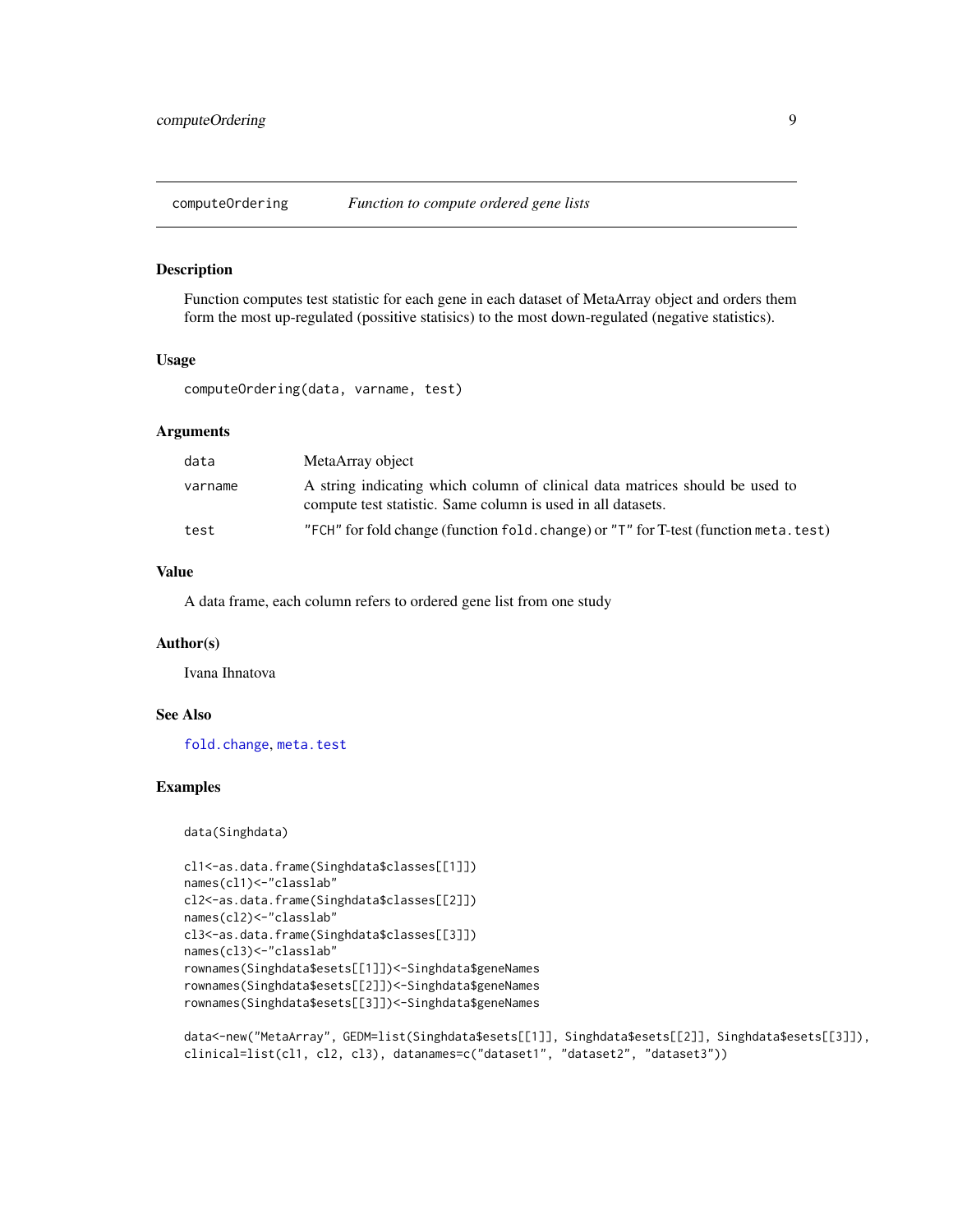ord<-computeOrdering(data, "classlab", "FCH")

<span id="page-9-1"></span>conting.tab *Contingency table from gene lists*

#### Description

Function to make a contingency table from gene lists as in VennMapper program.

#### Usage

```
conting.tab(lists)
```
#### Arguments

lists list of vectors. Each vector refers to a method and contains names of significant genes

#### Details

Simmilar to gene. list and Z, but provides different output

#### Value

Matrix with counts of matches in pairs of gene lists

#### Author(s)

Ivana Ihnatova

### References

Smid, M., Dorssers, L. C. J. and Jenster, G. 2003, Venn Mapping: clustering of heterologous microarray data based on the number of co-occurring differentially expressed genes, Bioinformatics, vol. 19 no. 16 2003

#### See Also

[Z](#page-61-1),[gene.list](#page-14-1)

```
lists<-list(Method1=c("Gene_A", "Gene_V","Gene_S","Gene_C","Gene_U","Gene_D","Gene_E","Gene_G","Gene_W"),
  Method2=c("Gene_D","Gene_W","Gene_G","Gene_E","Gene_H","Gene_X"),
 Method3=c("Gene_L","Gene_K","Gene_J","Gene_M","Gene_V","Gene_T","Gene_R","Gene_U"))
conting.tab(lists)
```
<span id="page-9-0"></span>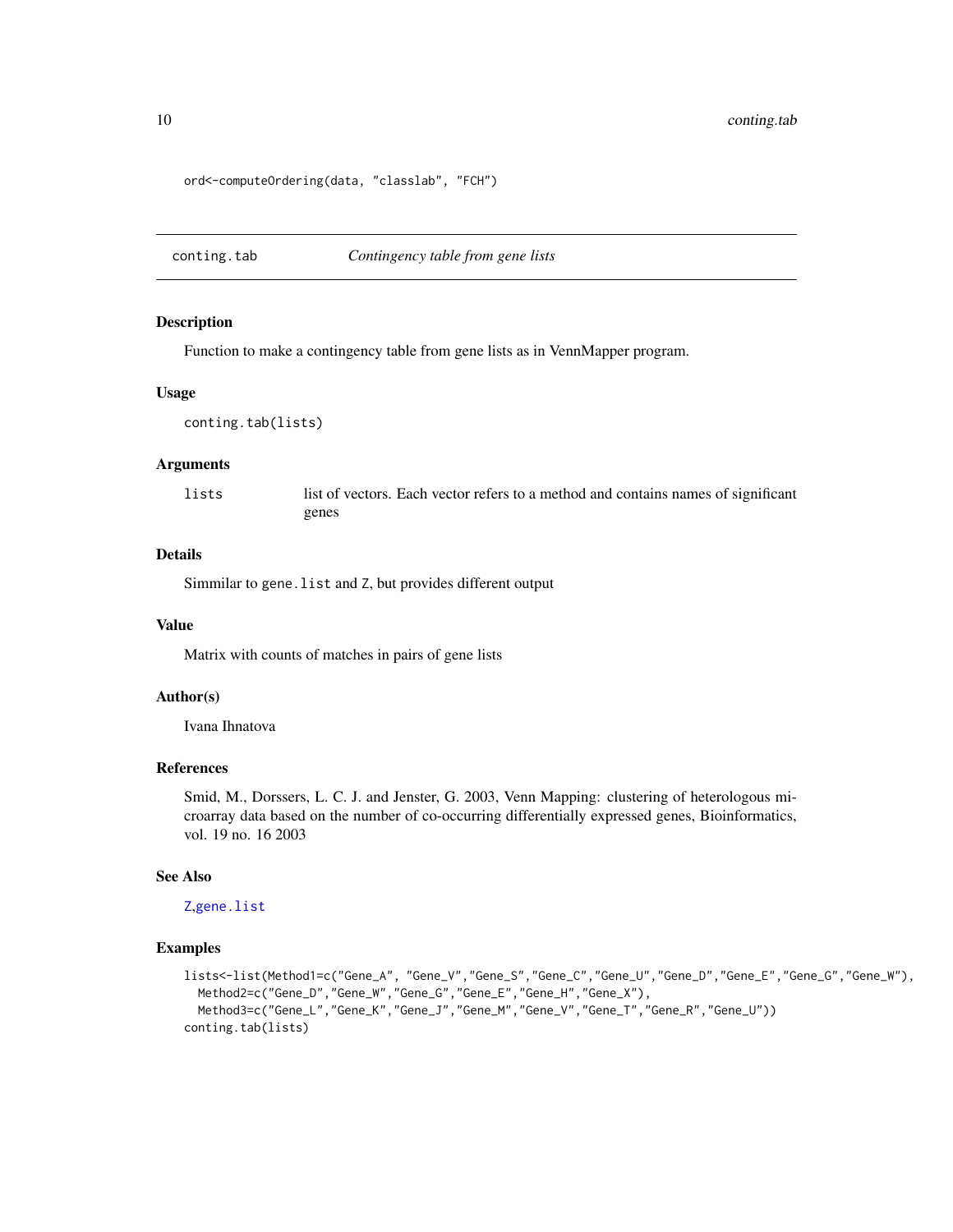<span id="page-10-0"></span>

Function to filter microarray probes according to coefficient of variation

### Usage

 $cv.filter(data, cutoff = 0.05)$ 

### Arguments

| data   | expression matrix with probes in rows and samples in columns |
|--------|--------------------------------------------------------------|
| cutoff | cutoff value for filtering                                   |

### Value

Expression matrix, probes with CV below cutoff are filtered out.

#### Author(s)

Ivana Ihnatova

### Examples

```
data(Singhdata)
data<-Singhdata$esets[[1]][1:1000,]
data.filtered<-cv.filter(data)
head(data.filtered)
```
<span id="page-10-1"></span>

entitybuild2 *Function to calculate test statistic for microarray data*

### Description

Calculates test statistic for microarray data

### Usage

```
entitybuild2(expr.mat, ALLtype = NULL, type, dataset = NULL, minSampleNum = 3, method = "t", random = \sqrt{2}
```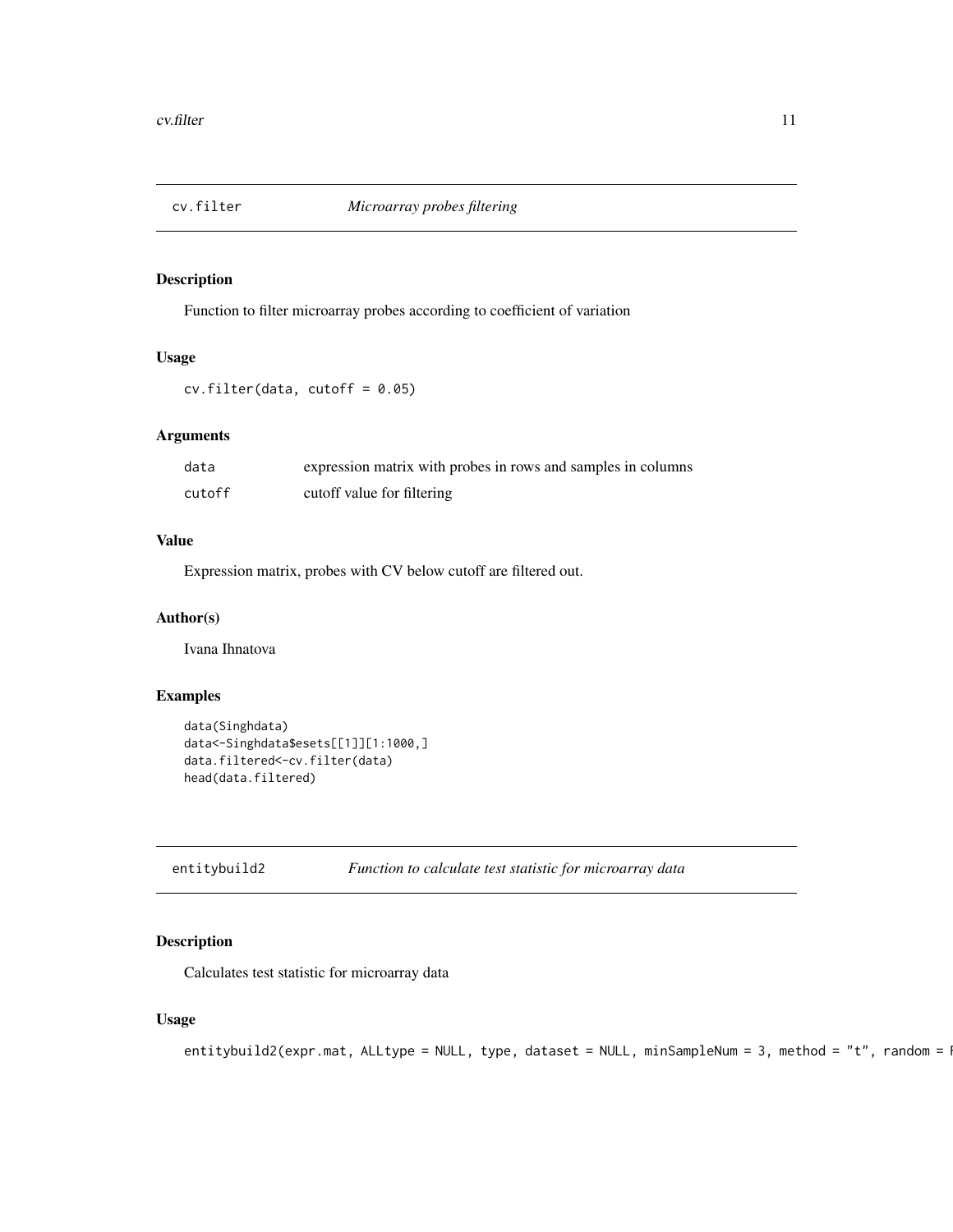<span id="page-11-0"></span>

| expr.mat     | Expression matrix, with rows corresponding to genes and columns to samples |
|--------------|----------------------------------------------------------------------------|
| ALLtype      | Vector of class labels, must be factor                                     |
| type         | Levels of class labels                                                     |
| dataset      | Name of the dataset                                                        |
| minSampleNum | Minimal number of samples required for test statistic                      |
| method       | Type of test as in $mt.$ teststat (one of $fc, t, z$ )                     |
| random       | Logical, if TRUE samples are assinged to groups randomly                   |

### Value

Vector of test statistics.

### Author(s)

Code provided by Xinan Yang <xnyang@seu.edu.cn> has been modified by Ivana Ihnatova

### References

Yang, X., Bentink, S. a Spang, R. 2005, Detecting Common Gene Expression Patterns in Multiple Cancer Outcome Entities, Biomedical Microdevices, vol.7:3

### Examples

```
data(Singhdata)
group<-as.factor(Singhdata$classes[[1]])
entitybuild2(Singhdata$esets[[1]], ALLtype=group, type=levels(group))
```

| ES.GeneMeta | Wrapper function for combining the effect size as implemented in Gen- |
|-------------|-----------------------------------------------------------------------|
|             | eMeta package                                                         |

### Description

This is a wrapper function for meta-analytical method implemented in GeneMeta package

### Usage

```
ES.GeneMeta(data, varname, useREM = TRUE, CombineExp = 1:length(esets), nperm = 1000)
```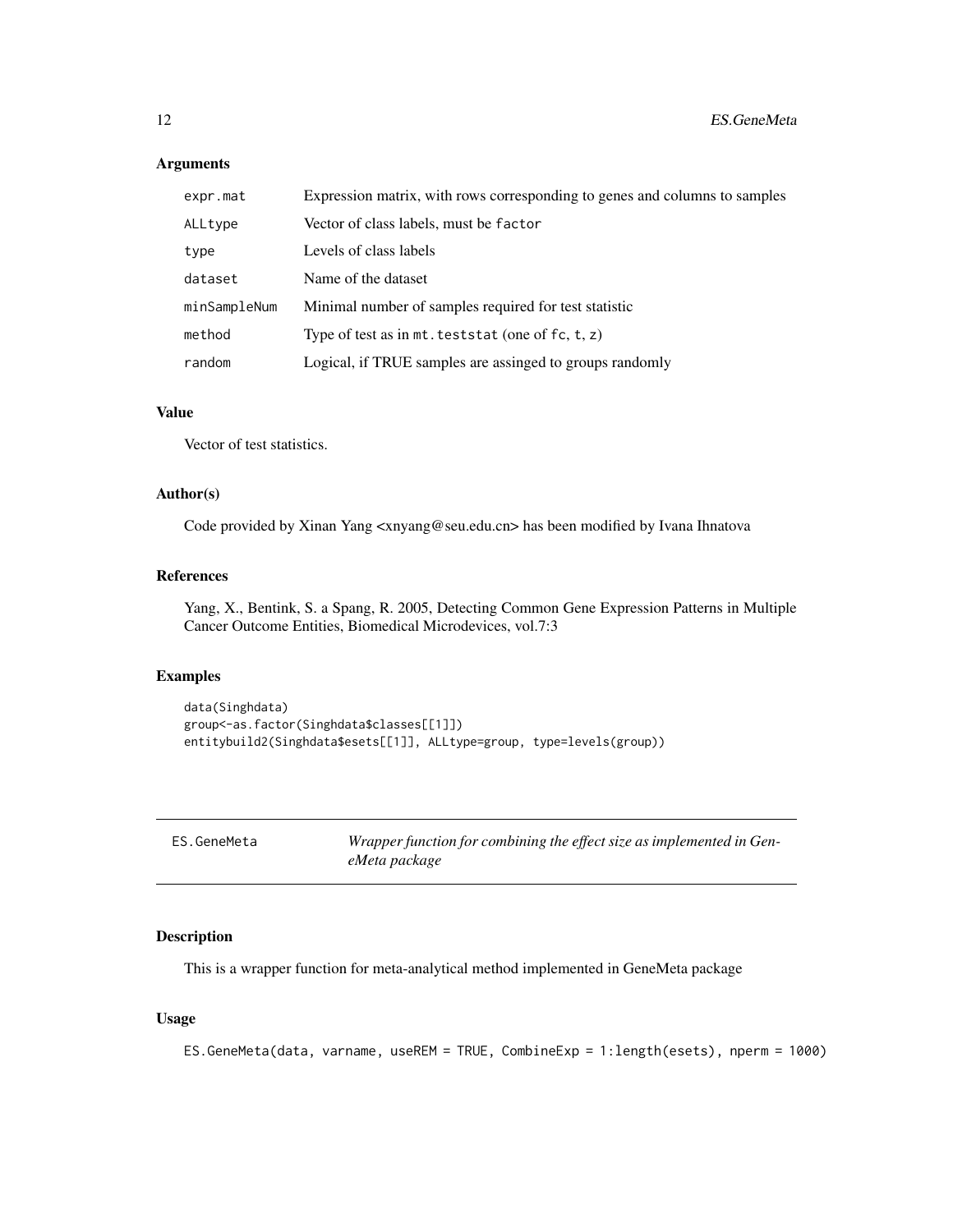<span id="page-12-0"></span>

| data       | MetaArray object                                                                                                     |
|------------|----------------------------------------------------------------------------------------------------------------------|
| varname    | Character String - name of one column in clinical data matrices to be used as<br>class labels                        |
| useREM     | Logical - indicating whethet Random Effect Model (REM) shuld be used, if<br>FALSE then Fixed Effect Model is applied |
| CombineExp | A numeric vector - which experiments should be combined, all experiments are<br>set as default                       |
| nperm      | Number of permutations to calculate FDR                                                                              |

### Value

An object of class ES.GeneMeta.res

| theScores | Ouput from function zScores    |
|-----------|--------------------------------|
| ScoresFDR | Output from function zScoreFDR |

### Author(s)

Ivana Ihnatova

### References

Choi et al, Combining multiple microarray studies and modeling interstudy variation. Bioinformatics, 2003, i84-i90.

#### See Also

#### [zScores](#page-62-1), [zScoreFDR](#page-62-2)

### Examples

```
data(ColonData)
es<- ES.GeneMeta(ColonData, "MSI", nperm = 10)
```
flip *Function to flip data frames*

### Description

Function reverses the order of rows. It is simmilar to function rev, but designed for rows of a data frame, matrix.

### Usage

flip(order)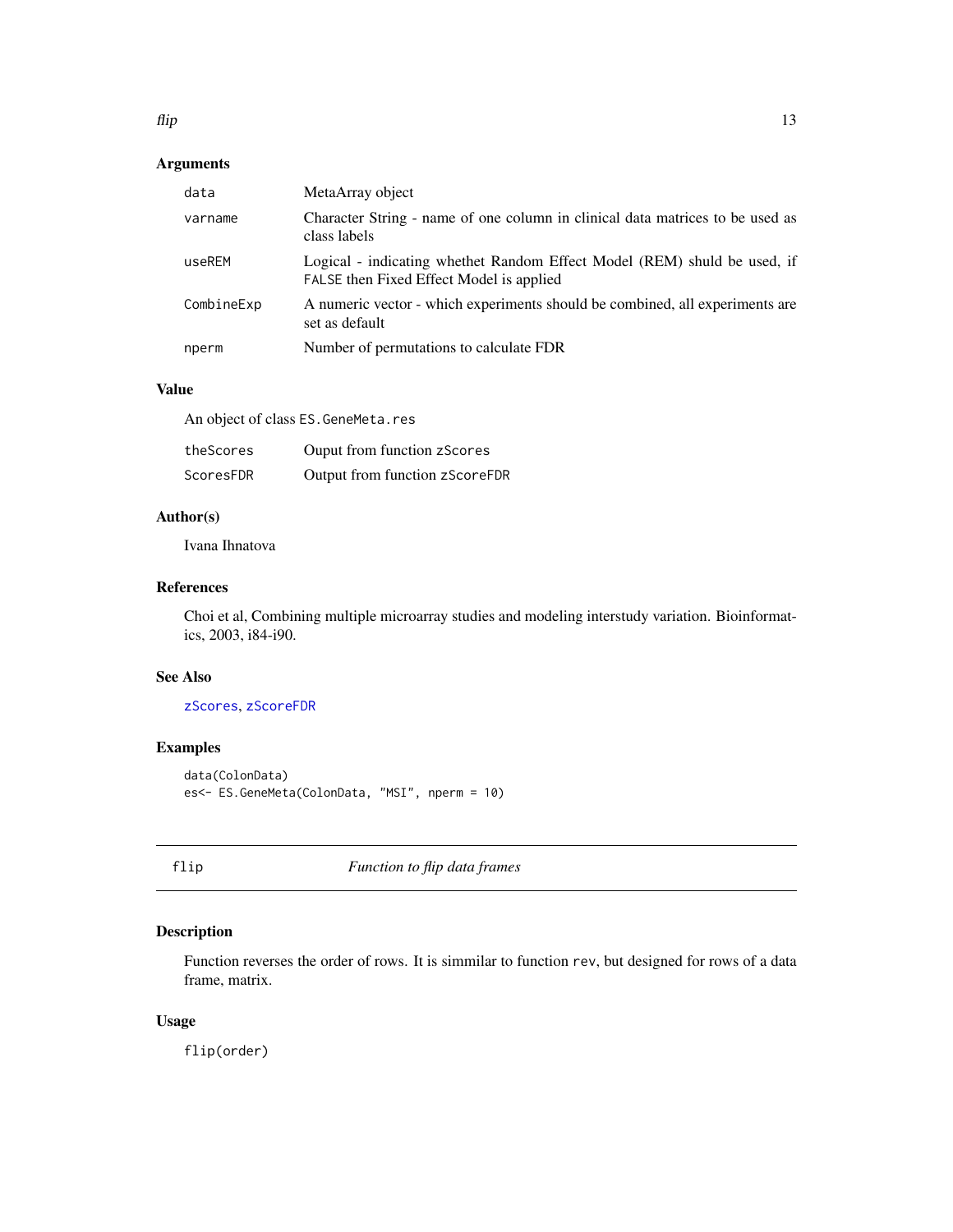<span id="page-13-0"></span>order Data frame, Matrix

### Value

Same data frame or matrix with reversed rows

#### Author(s)

Ivana Ihnatova

#### See Also

[rev](#page-0-0)

### Examples

```
A<-matrix(1:24, ncol=4);A
flip(A)
```
<span id="page-13-1"></span>

| fold.change | Function to do compute fold change between two groups |
|-------------|-------------------------------------------------------|
|             |                                                       |

### Description

Function computes fold change between two groups of log2-transformed data

### Usage

```
fold.change(x, varname)
```
### Arguments

| $\mathsf{x}$ | MetaArray object                                                                                                                                                           |
|--------------|----------------------------------------------------------------------------------------------------------------------------------------------------------------------------|
| varname      | Character String specifying which column of clinical data matrices should be<br>used as class labels. Column of this name must be present in each clinical data<br>matrix. |

### Value

Data frame of fold changes, each column refer to one study and row to genes.

#### Author(s)

Ivana Ihnatova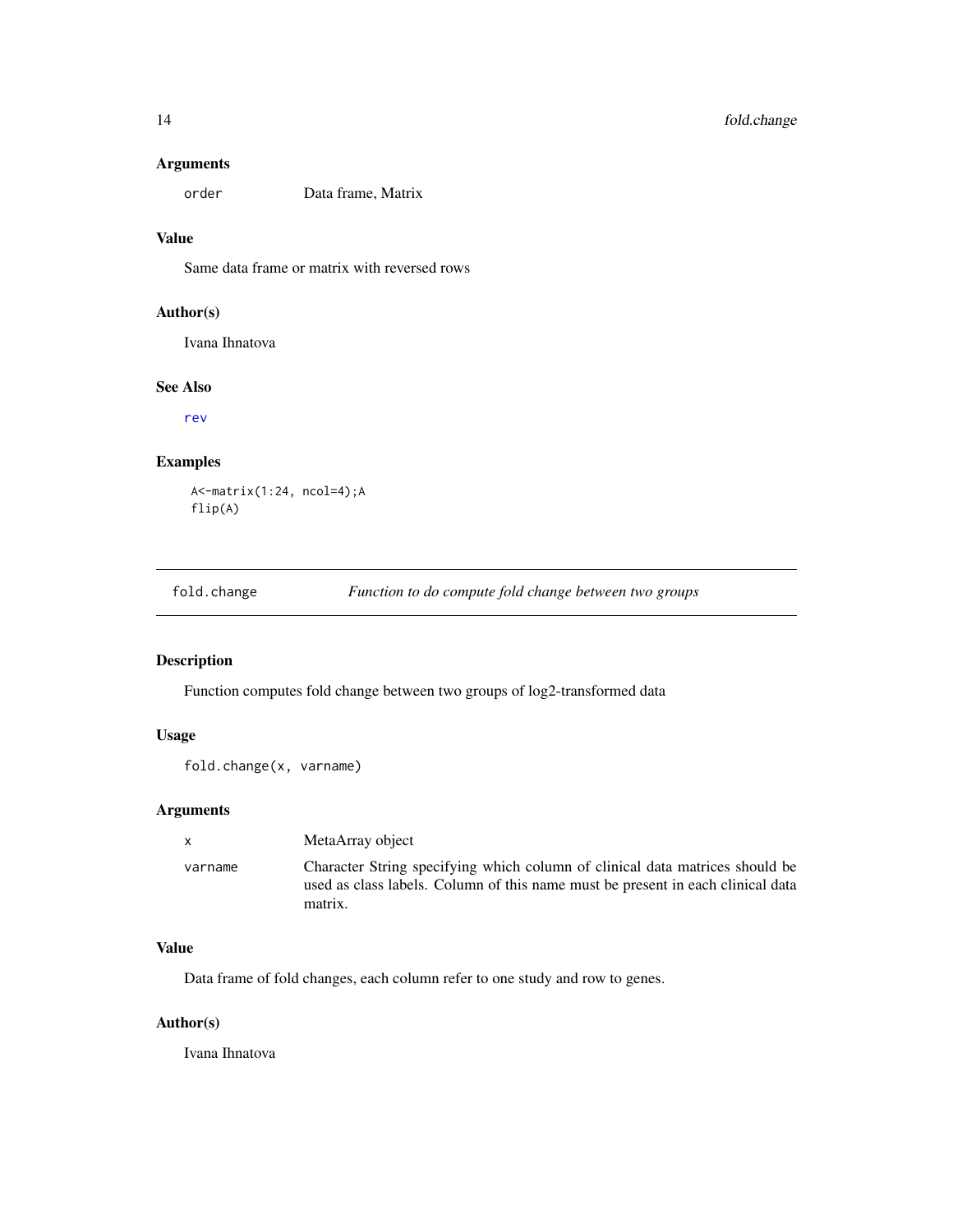### <span id="page-14-0"></span>GEDM<–methods 15

#### Examples

```
#data preparation
data(Singhdata)
cl1<-as.data.frame(Singhdata$classes[[1]])
names(cl1)<-"classlab"
cl2<-as.data.frame(Singhdata$classes[[2]])
names(cl2)<-"classlab"
cl3<-as.data.frame(Singhdata$classes[[3]])
names(cl3)<-"classlab"
rownames(Singhdata$esets[[1]])<-Singhdata$geneNames
rownames(Singhdata$esets[[2]])<-Singhdata$geneNames
rownames(Singhdata$esets[[3]])<-Singhdata$geneNames
dataset<-new("MetaArray", GEDM=list(Singhdata$esets[[1]], Singhdata$esets[[2]], Singhdata$esets[[3]]),
clinical=list(cl1, cl2, cl3), datanames=c("dataset1", "dataset2", "dataset3"))
#fold change
fch<-fold.change(dataset, "classlab")
head(fch)
```
GEDM<--methods *Replacement Methods for* MetaArray *object*

#### Description

Each of the methods replaces one slot of an object derived from MetaArray class

#### Methods

signature(object = "MetaArray") Method replaces one slot of an object derived from MetaArray class, e.g. "GEDM<-" replaces the GEDM slot etc.

<span id="page-14-1"></span>gene.list *Intersect of gene lists*

#### Description

This function takes list of gene list as input and returns a matrix of gene names common in pairs of lists

#### Usage

gene.list(lists)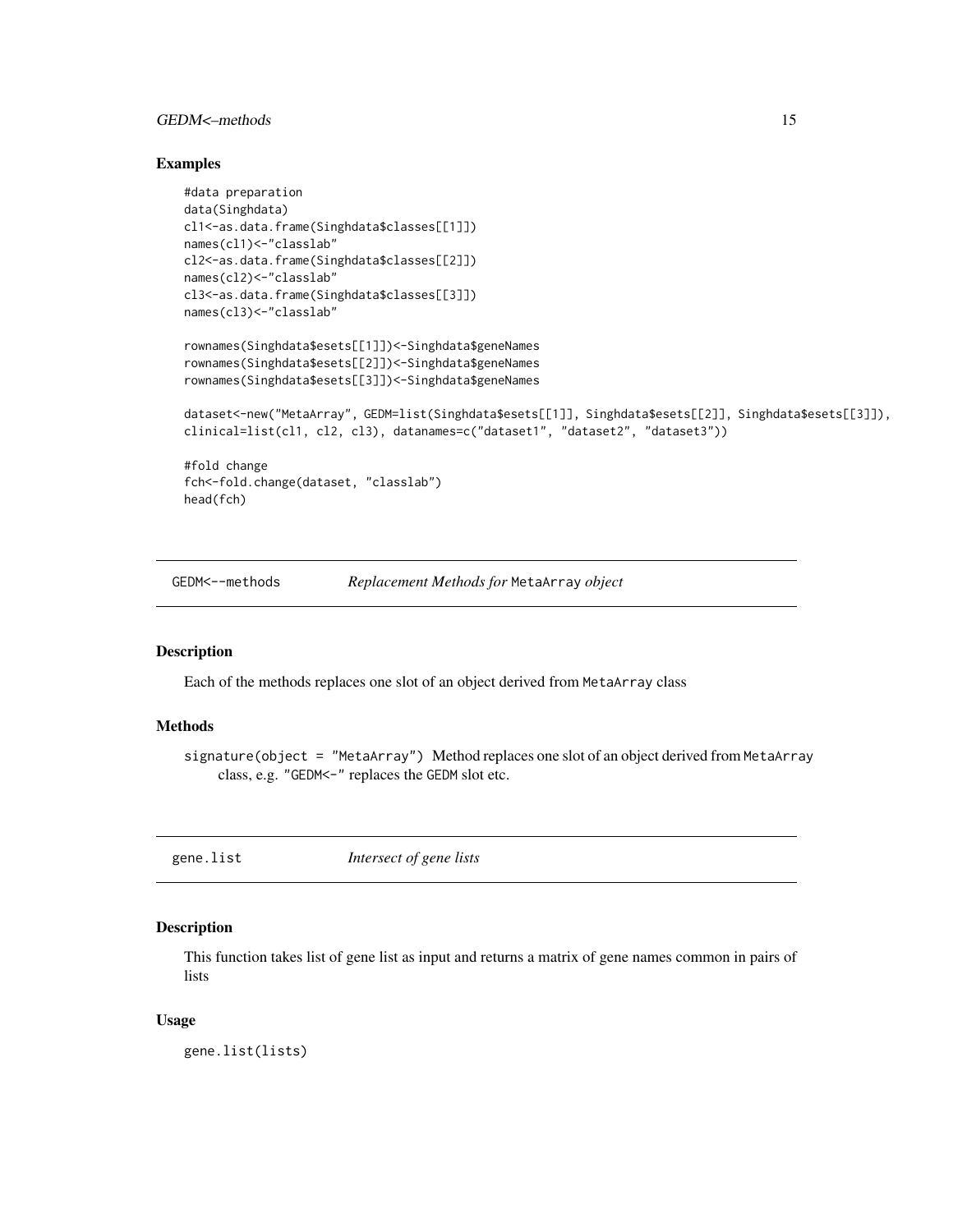<span id="page-15-0"></span>lists list of vectors. Each vector refers to a method and contains names of significant genes

#### Details

Simmilar to conting.tab and Z, but provides different output

#### Value

A matrix of gene names common in two gene lists

#### Author(s)

Ivana Ihnatova

#### See Also

[conting.tab](#page-9-1), [Z](#page-61-1)

#### Examples

```
lists<-list(Method1=c("Gene_A", "Gene_V","Gene_S","Gene_C","Gene_U","Gene_D","Gene_E","Gene_G","Gene_W"),
  Method2=c("Gene_D","Gene_W","Gene_G","Gene_E","Gene_H","Gene_X"),
  Method3=c("Gene_L","Gene_K","Gene_J","Gene_M","Gene_V","Gene_T","Gene_R","Gene_U"))
gene.list(lists)
```

|  | gene.select.FC |  | Function to select genes according to fold change |
|--|----------------|--|---------------------------------------------------|
|--|----------------|--|---------------------------------------------------|

#### Description

Function selects genes with fold change (in absolute value) above input cutoff

#### Usage

```
gene.select.FC(fch, cutoff)
```
#### Arguments

| fch    | Data frame of fold change with columns corresponding to microarray experi- |
|--------|----------------------------------------------------------------------------|
|        | ments and rows to genes                                                    |
| cutoff | Cutoff for selection                                                       |

### Value

List - each slot refers to one column of input data frame and it is a vector of genes names with fold change above selected threshold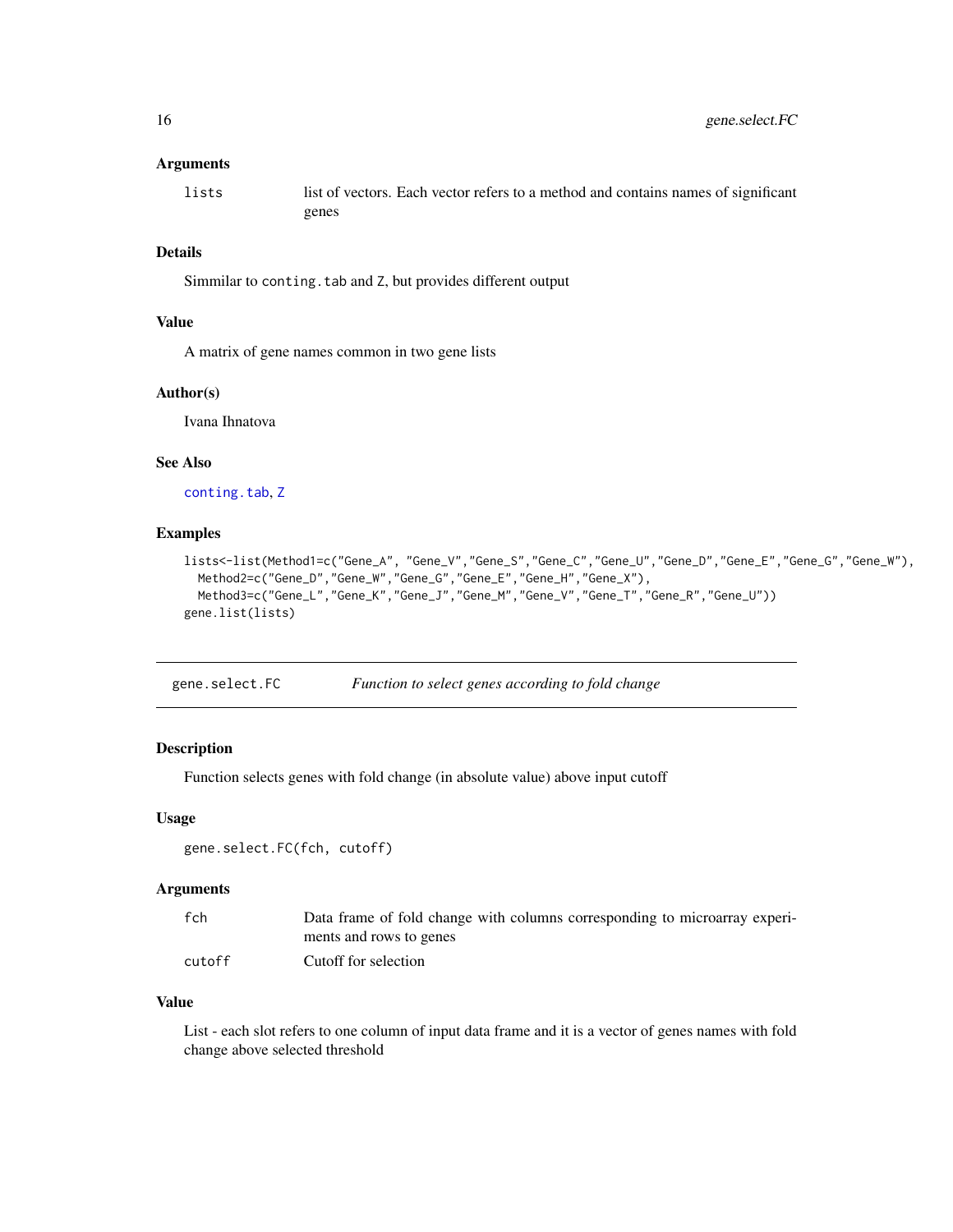#### <span id="page-16-0"></span>join. DEG  $17$

#### Author(s)

Ivana Ihantova

#### Examples

```
#data preparation
data(Singhdata)
cl1<-as.data.frame(Singhdata$classes[[1]])
names(cl1)<-"classlab"
cl2<-as.data.frame(Singhdata$classes[[2]])
names(cl2)<-"classlab"
cl3<-as.data.frame(Singhdata$classes[[3]])
names(cl3)<-"classlab"
```

```
rownames(Singhdata$esets[[1]])<-Singhdata$geneNames
rownames(Singhdata$esets[[2]])<-Singhdata$geneNames
rownames(Singhdata$esets[[3]])<-Singhdata$geneNames
```

```
dataset<-new("MetaArray", GEDM=list(Singhdata$esets[[1]], Singhdata$esets[[2]], Singhdata$esets[[3]]),
clinical=list(cl1, cl2, cl3), datanames=c("dataset1", "dataset2", "dataset3"))
```
#fold change fch<-fold.change(dataset, "classlab") #gene selection genes.selected<-gene.select.FC(fch, 1)

join.DEG *Function to join vectors of differentially expressed genes to one list*

### Description

The function takes outputs from meta-analysis of microarrays, extracts names of differentially expressed genes from them and joins these names into one list, where each slot refer to one output.

#### Usage

```
join.DEG(..., genenames, type = NULL, cutoff)
```
#### Arguments

| $\cdot \cdot \cdot$ | Outputs from different function for methods of meta-analysis of microarray                                                                                                 |
|---------------------|----------------------------------------------------------------------------------------------------------------------------------------------------------------------------|
| genenames           | a character vector - names of all genes (or probe ID) included in meta-analysis.<br>It can be NULL if the wrapper functions were used for the analysis.                    |
| type                | a numeric vector idicating from which function the output is, kth element in<br>type corresponds to kth element of  It is not needed when wrapper functions<br>where used. |
| cutoff              | a numeric value - a cutoff level for p-value to select significant genes                                                                                                   |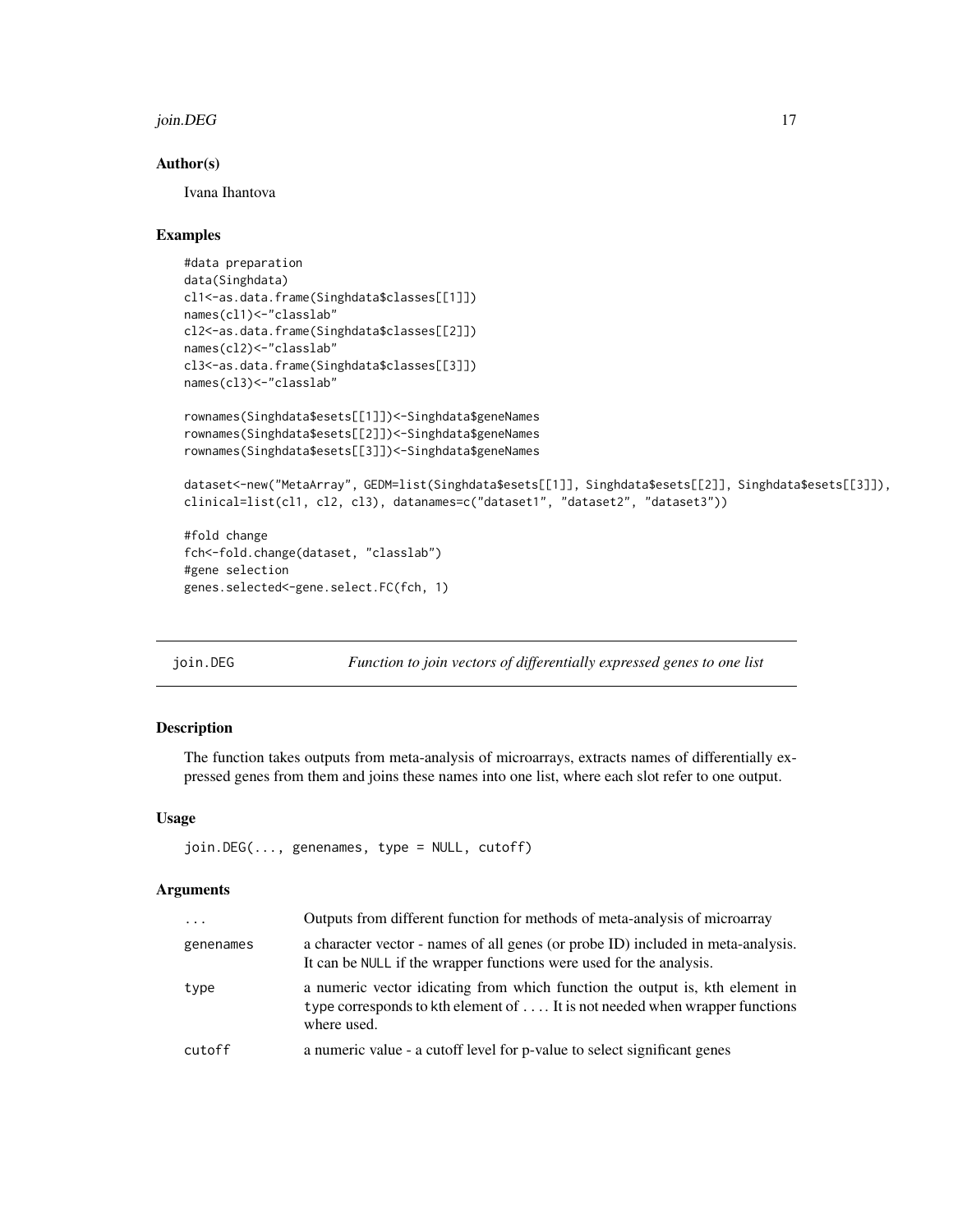### <span id="page-17-0"></span>18 *join.results*

### Details

Values below have to be used in type.

- 1for functions: pvalcombination, pvalcombination.paired, EScombination or EScombination.paired
- 2for function zScores
- 3for function ScoresFDR
- 4for function performSOGL
- 5for function topGene
- 6for function z.stat
- 7for function MAP.genes

### Value

A list in which each slot refers to one meta-analytical method and contains names of differentially expressed genes found by the method.

### Author(s)

Ivana Ihnatova

join.results *Function to join results from meta-analysis to one list*

### Description

Function joins results from meta-analysis to one list. It uses predefined types of results and transform some of them.

### Usage

join.results(..., type = NULL , genenames = NULL)

#### Arguments

| $\cdots$  | Outputs from different function for methods of meta-analysis of microarray                                                                                                             |
|-----------|----------------------------------------------------------------------------------------------------------------------------------------------------------------------------------------|
| type      | a numeric vector idicating from which function the output is, kth element in<br>type corresponds to kth element of  It can be NULL, if the wrapper functions<br>were used.             |
| genenames | a character vector - names of all genes (or probe ID) included in meta-analysis<br>$=$ rownames of gene expression data matrix. It can be NULL, if the wrapper<br>functions were used. |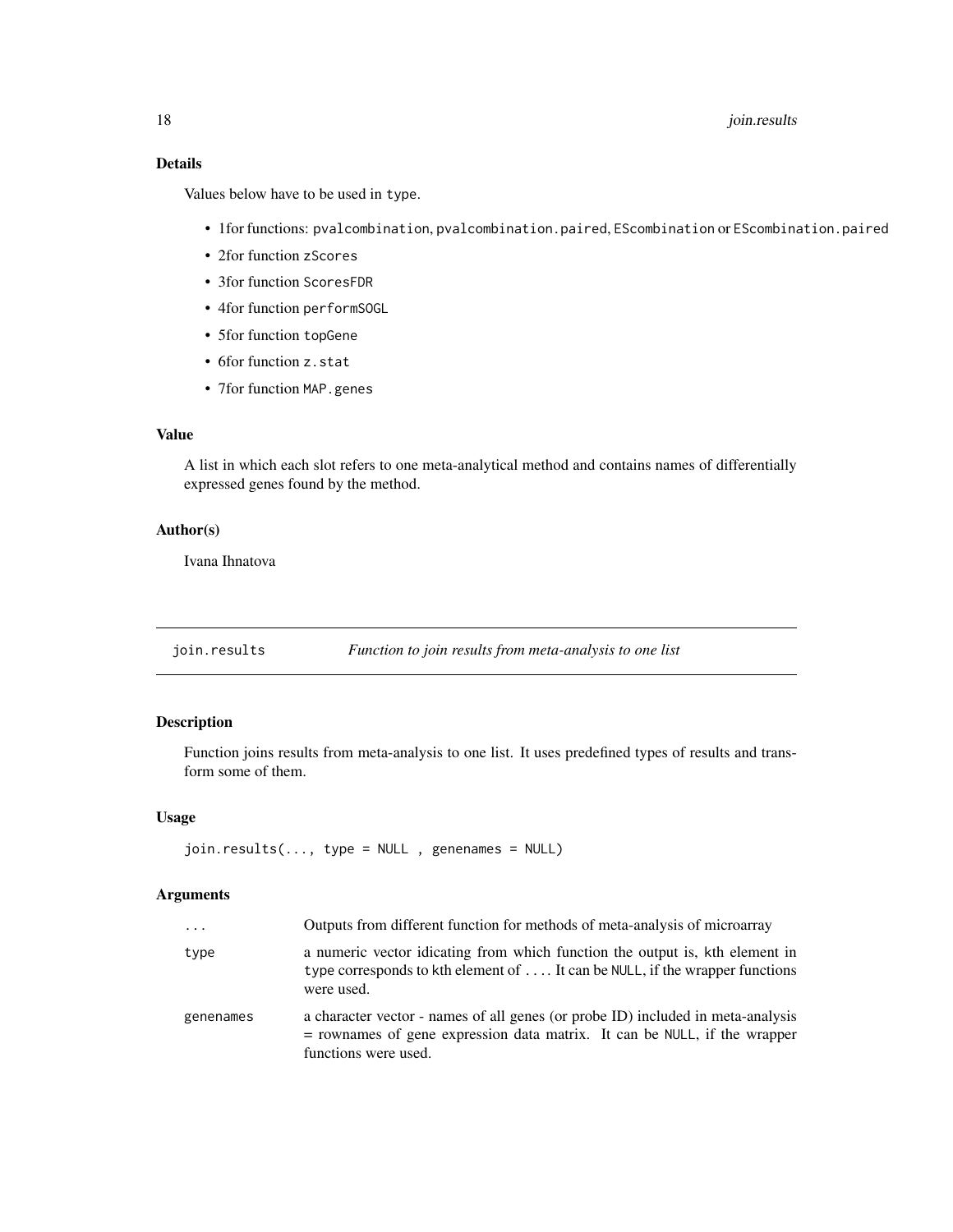#### <span id="page-18-0"></span>make.matrix 19

### Details

Values below have to be used in type.

- 1for functions: pvalcombination, pvalcombination.paired, EScombination or EScombination.paired
- 2for function performSOGL
- 3for function topGene
- 4for function MAP.genes
- 5for function zScores, ScoresFDR, z.stat, tspcalc

#### Value

A list in which each slot refers to one meta-analytical method and contains a data frame with all outputs available from the method for one gene.

#### Author(s)

Ivana Ihnatova

| make.matrix | Function to make matrix for heatmap to compare results of several |
|-------------|-------------------------------------------------------------------|
|             | methods                                                           |

#### Description

make.matrix returns matrix of 1 and 0 with gene names as rows and methods as colums. 1 refers to the gene that was found as differentialy expressed by the method, othterwise 0 is used.

#### Usage

```
make.matrix(lists)
```
#### Arguments

| lists | list of vectors. Each vector refers to a method and contains names of significant |
|-------|-----------------------------------------------------------------------------------|
|       | genes                                                                             |

#### Value

Binary matrix with gene names as rows and methods as colums.

#### Author(s)

Ivana Ihnatova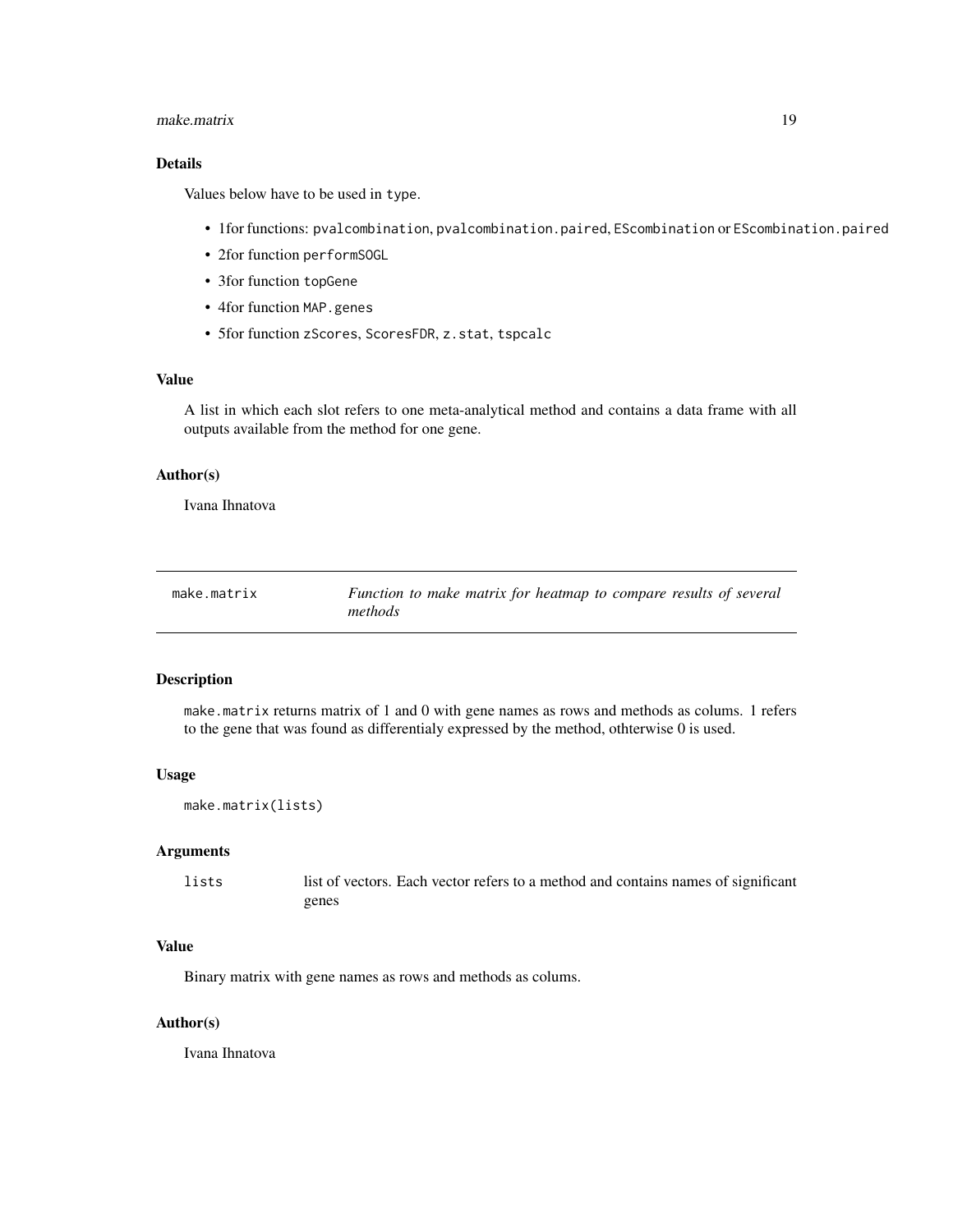### Examples

```
lists<-list(Method1=c("Gene_A", "Gene_V","Gene_S","Gene_C","Gene_U","Gene_D","Gene_E","Gene_G","Gene_W"),
  Method2=c("Gene_D","Gene_W","Gene_G","Gene_E","Gene_H","Gene_X"),
  Method3=c("Gene_L","Gene_K","Gene_J","Gene_M","Gene_V","Gene_T","Gene_R","Gene_U"))
make.matrix(lists)
```
MAP.genes *Function to do assign probesets IDs to patterns*

### Description

Function makes a list of vectors of probeset IDs. One vector contains probesets with one observed pattern.

### Usage

```
MAP.genes(resx, value.dis, files = TRUE)
```
#### Arguments

| resx      | data.frame, rows refer to patterns, columns to pattern description - see in exam-<br>ples |
|-----------|-------------------------------------------------------------------------------------------|
| value.dis | Matrix of observed patterns: binary matrix, columns refer to studies, rows to<br>genes,   |
| files     | logical, when TRUE, files with probeset IDs are written too                               |

#### Value

list, each slot is vector of gene names

#### Author(s)

Ivana Ihnatova

| $#$ > t(resx)               |                         |         |                      |       |
|-----------------------------|-------------------------|---------|----------------------|-------|
| #                           |                         | 111 101 | 110                  | 011   |
| #n.sig[which(n.sig $> 1$ )] | $\overline{\mathbf{3}}$ |         | 2 2.000 2.000        |       |
| #n.strong                   |                         |         | 32 127 20.000        | 6.000 |
| #n.soft                     |                         |         | 32 159 52.000 38.000 |       |
| #p.soft                     | ø                       | ø       | 0.000                | 0.000 |
| #p.strong                   | ø                       | ø       | 0.000                | 0.002 |
| #permu.soft                 | 0                       | ø       | 0.000                | 0.000 |
| #permu.strong               | 0                       | Ø       | 0.001                | 0.008 |
|                             |                         |         |                      |       |

<span id="page-19-0"></span>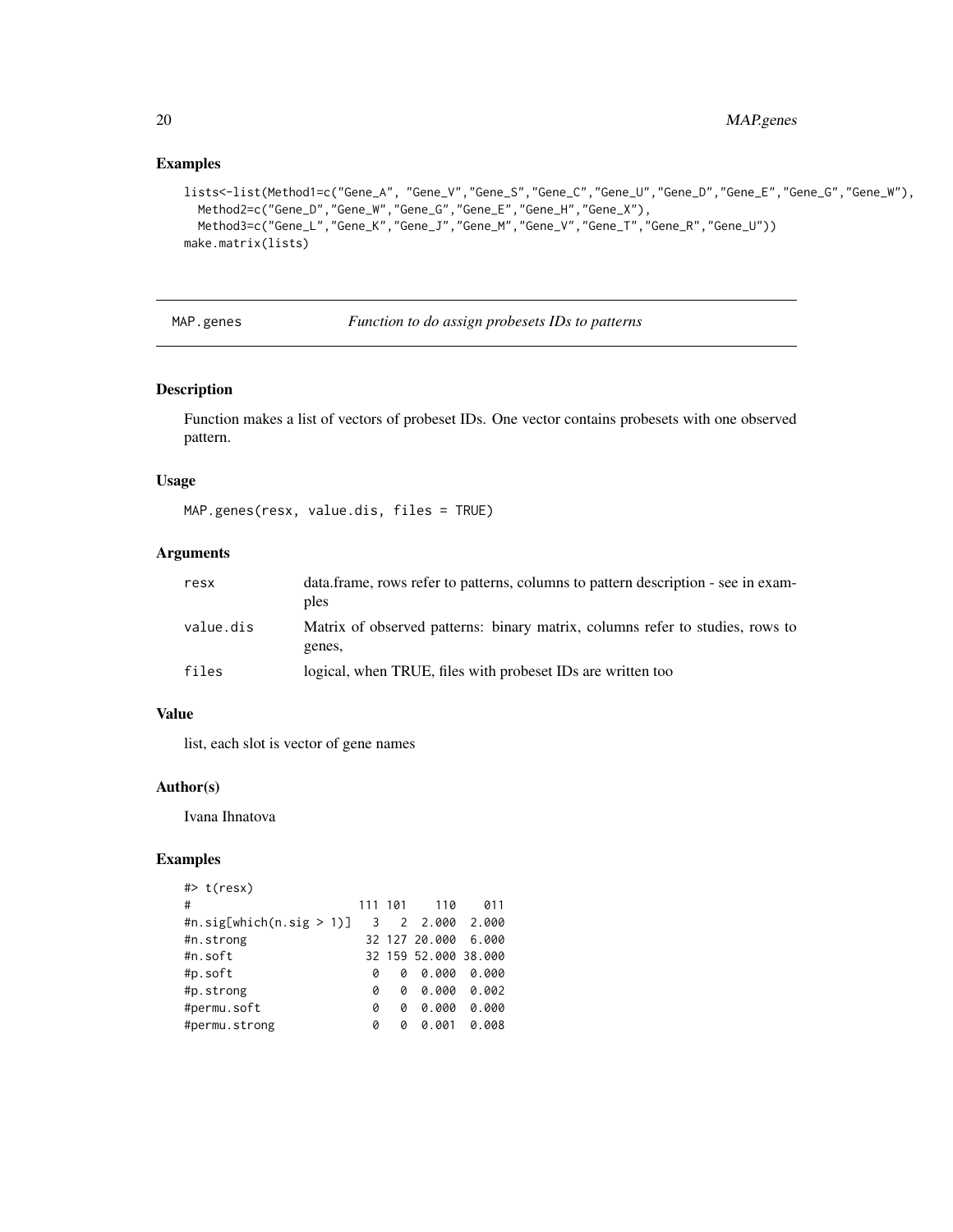<span id="page-20-0"></span>

This is a wrapper function for MAP-Matches method.

### Usage

```
MAP.Matches(data, varname, t.cutoff = "98.00%", multiple = TRUE, perm = c("both", "columns", "labels")
```
### Arguments

| data       | Object of class MetaArray                                                                                                                                                                                                                                                                |
|------------|------------------------------------------------------------------------------------------------------------------------------------------------------------------------------------------------------------------------------------------------------------------------------------------|
| varname    | Character String - name of one column in clinical data matrices to be used as<br>class labels                                                                                                                                                                                            |
| t.cutoff   | Character String - quantile of T statistics to be selected, e.g. "95.00%" selects<br>the top 5 percent of absolute values                                                                                                                                                                |
| multiple   | Logical - when TRUE only paterrns with multiple '1' are used                                                                                                                                                                                                                             |
| perm       | Character String - if "labels" only class labels are permuted for statistical anal-<br>ysis (empirical significance), if "columns" only genes in each dataset are se-<br>lected randomly, if "both" both class labels and genes are permuted and two<br>p-values returned                |
| nperm      | Numeric - number of permutations                                                                                                                                                                                                                                                         |
| test       | Character String - if "t" then unequal variance t-test is used, if "t.equalvar"<br>equal variance t-test is used                                                                                                                                                                         |
| sig.col    | Character String - which p-value is used for selection of significant patterns.<br>Possible values are: "p.col.strong", "p.col.weak", "p.lab.strong", "p.lab.weak"<br>, "col" refers to column permutations, "lab" to class labels, "weak" to soft match<br>and "strong" to strong match |
| sig.cutoff | Numeric - p-value for selection of sigificant patterns                                                                                                                                                                                                                                   |

### Value

Object of class MAP.Matches.res containing

| tests         | Data frame of test statistics                                                                                                                                                |
|---------------|------------------------------------------------------------------------------------------------------------------------------------------------------------------------------|
| bin.matrix    | Binary matrix from tests, 1 means the test statistics was higer than threshold                                                                                               |
| sumarization  | Sumarization of bin. matrix: number of selected genes in each dataset, genes<br>with at least one 1 in pattern, probability of observing strong or soft match in<br>the data |
| <b>MAP</b>    | Data frame describing observed patterns: number of strong n. strong and soft<br>n. soft matches and number of genes involved n. sig                                          |
| stat.analysis | Results of statistical analysis                                                                                                                                              |
| genes         | List of genes observed with each pattern                                                                                                                                     |
| all.genes     | Names of the all genes in the analysis                                                                                                                                       |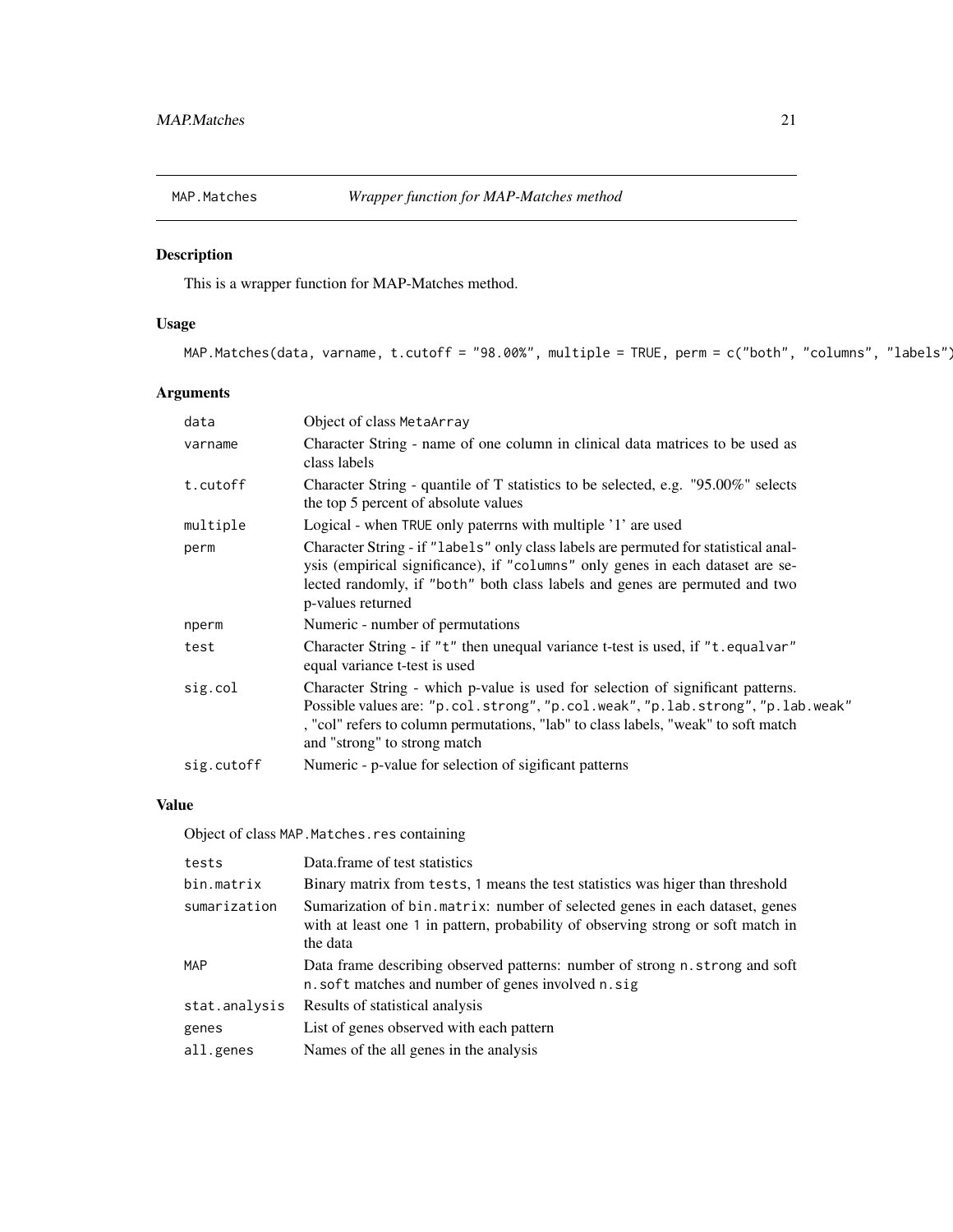#### <span id="page-21-0"></span>Author(s)

Ivana Ihnatova

### References

Yang, X., Bentink, S. and Spang, R. 2005, Detecting Common Gene Expression Patterns in Multiple Cancer Outcome Entities, Biomedical Microdevices, Vol.7:3, pp. 247-251

#### Examples

```
data(ColonData)
MAP.Matches(ColonData, "MSI", nperm = 100, sig.col="p.lab.strong")
```
MAPmatrix *Function to summarize binary matrix*

#### Description

Function MAPmatrix summarizes a binary matrix. It treats each row as Meta-Analysis Pattern and looks for count of observed soft and strong matches.

#### Usage

```
MAPmatrix(value.dis)
```
#### Arguments

value.dis A binary matrix with rows refering to genes and columns to microarray studies.

#### Value

A matrix with rows corresponding to MAP patterns and four columns: unique patterns that are being observed in the data (uniqe.pat), number of observed soft matches with the pattern (n.soft), number of observed strong matches (n.strong) and number of \$1\$'s in the pattern n.sig)

### Author(s)

Ivana Ihnatova

#### References

Yang, X., Bentink, S. a Spang, R., *Detecting Common Gene Expression Patterns in Multiple Cancer Outcome Entities*, Biomedical Microdevices, Vol.7:3, 2005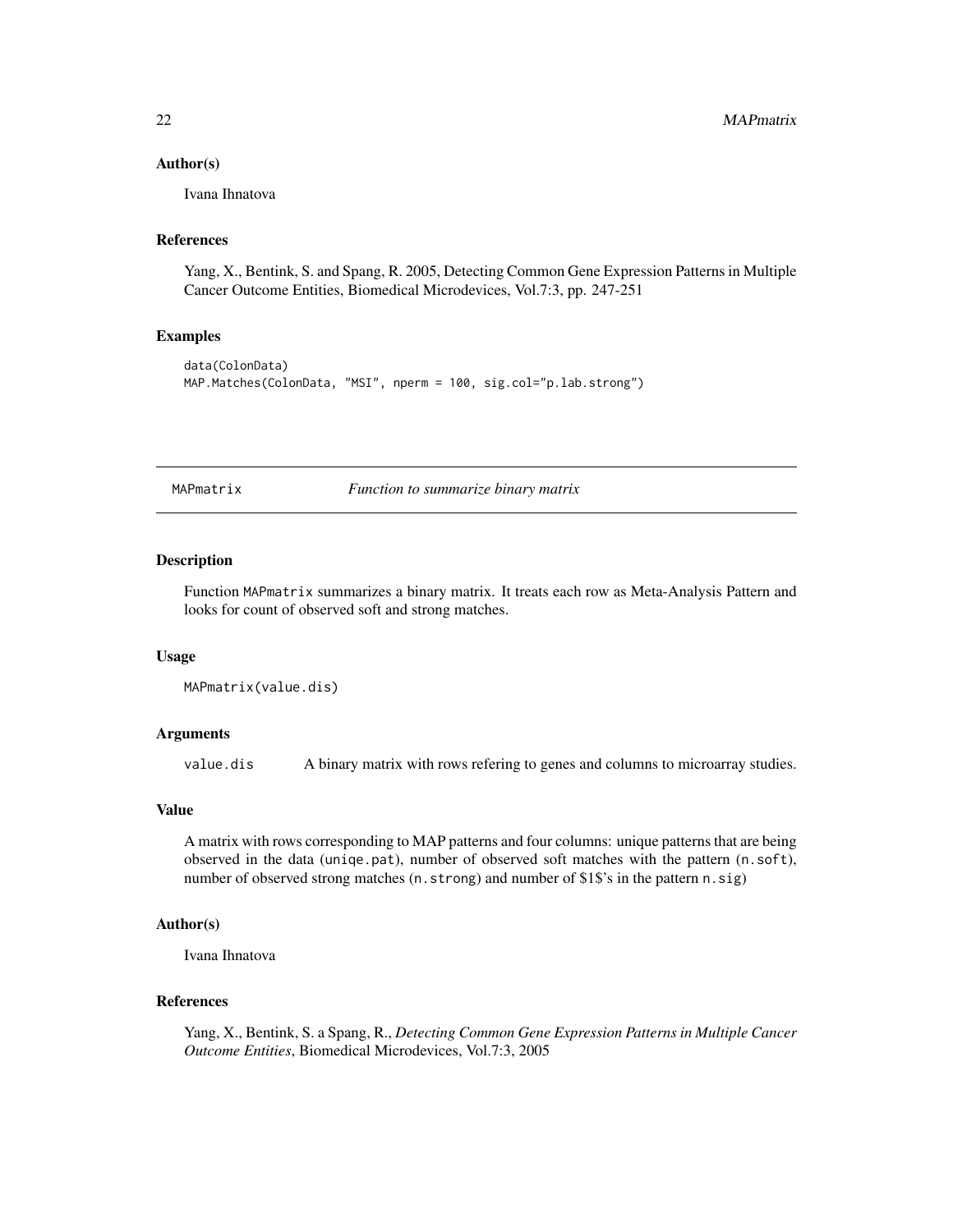#### <span id="page-22-0"></span> $MAPsig1$  23

### Examples

```
## The function is currently defined as
function(value.dis)
{
res<-ratio(value.dis)
unique.pat <- unique(results$X.string)
n.soft <- patternMatch(value.dis,unique.pat)
n.strong <- patternMatch.strong(value.dis,unique.pat)
unique.X <- patternmatrix(unique.pat,ncol(value.dis))
n.sig <- apply(unique.X,1,sum)
mat<-data.frame(unique.pat, n.soft, n.strong,n.sig)
return(mat)
  }
```
MAPsig1 *Pattern signifficance*

### Description

Function computes significance of observed number of strong and soft matches by randomly choosing differentially expressed genes in each study.

### Usage

```
MAPsig1(unique.pat, value.dis, iter = 1000)
```
#### Arguments

| unique.pat | unique meta-analysis patterns   |
|------------|---------------------------------|
| value.dis  | binary matrix from T-statistics |
| iter       | number of iteration             |

### Value

data.frame with p-values for number of oberved soft and strong matches

#### Author(s)

Ivana Ihnatova

### References

Yang, X., Bentink, S. and Spang, R. 2005, Detecting Common Gene Expression Patterns in Multiple Cancer Outcome Entities, Biomedical Microdevices, Vol.7:3, pp. 247-251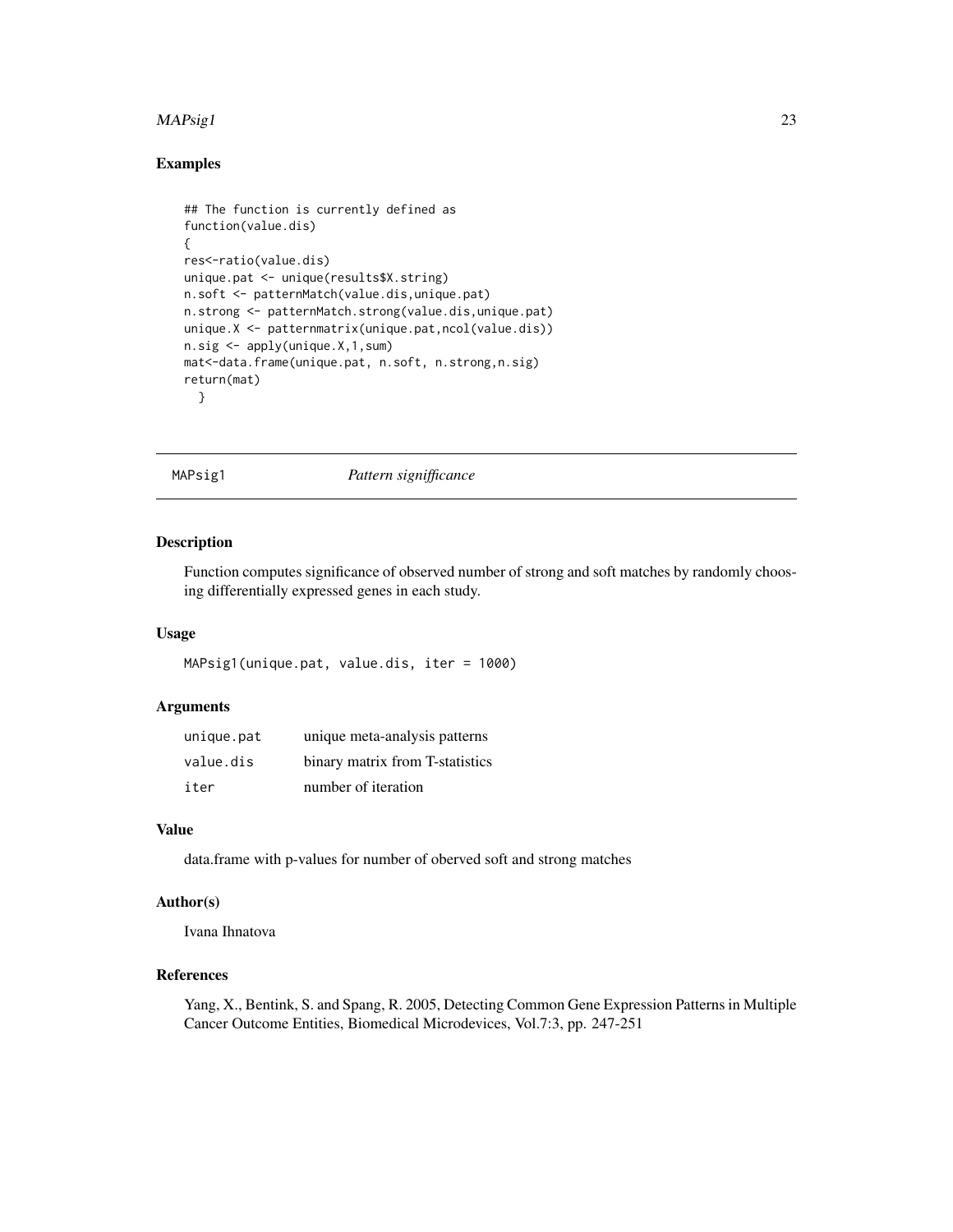<span id="page-23-0"></span>

Function computes significance of observed number of strong and soft matches by randomly assigning group labels in each study.

#### Usage

MAPsig2(out,value.dis, unique.pat, B = 1000)

### Arguments

| out        | output from function test.group.shuffle |
|------------|-----------------------------------------|
| value.dis  | binary matrix from T-statistics         |
| unique.pat | unique meta-analysis patterns           |
| B          | number of iterations                    |

#### Value

data.frame with p-values for number of oberved soft and strong matches

### Author(s)

Ivana Ihnatova

### References

Yang, X., Bentink, S. and Spang, R. 2005, Detecting Common Gene Expression Patterns in Multiple Cancer Outcome Entities, Biomedical Microdevices, Vol.7:3, pp. 247-251

<span id="page-23-1"></span>MCtest *Monte Carlo permutation test*

### Description

This function performs Monte Carlo permutation test to asses the statistical significance of R and Q statistics.

#### Usage

MCtest(RAN, RQ, nper = 100)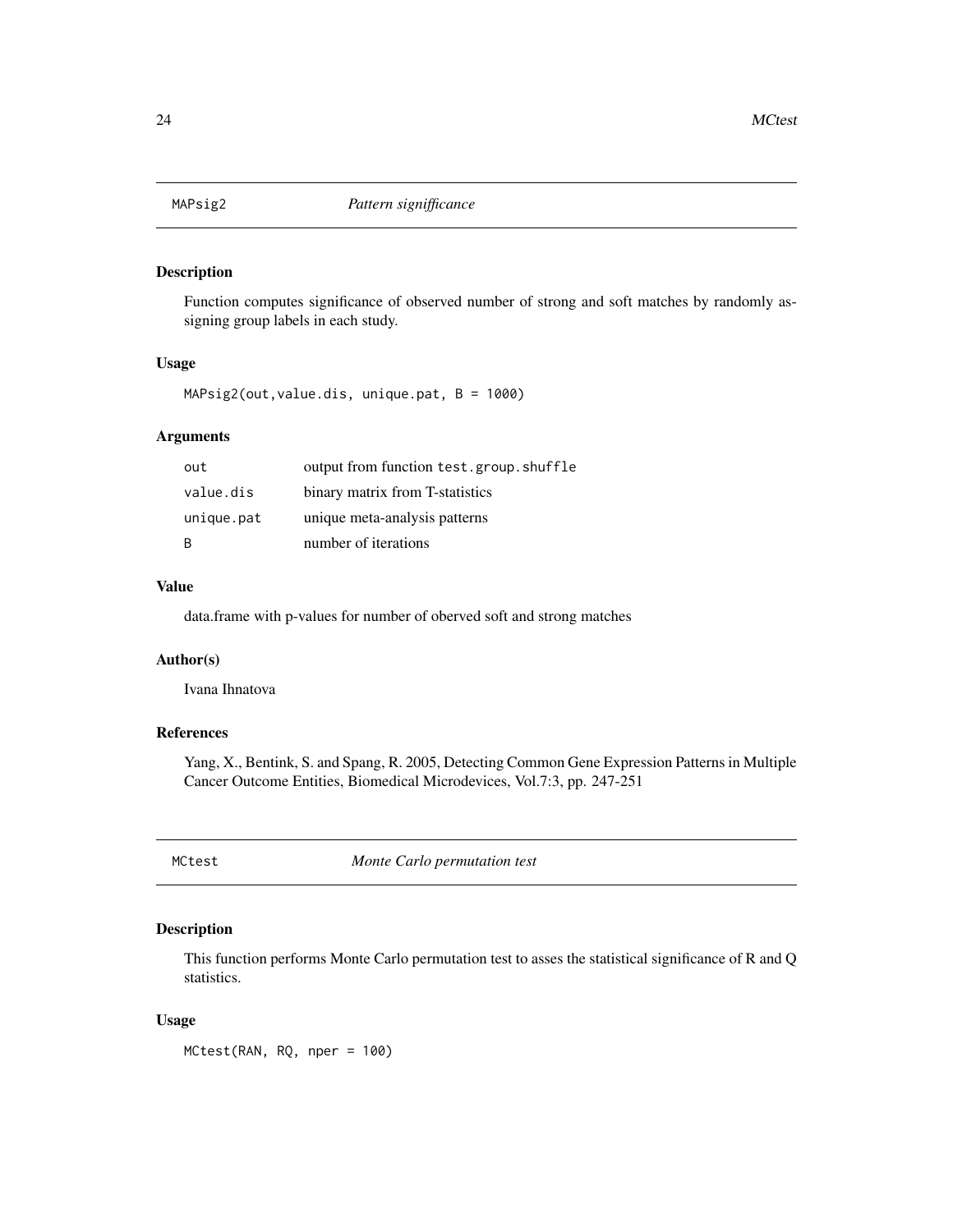### <span id="page-24-0"></span>mergedata 25

#### Arguments

| <b>RAN</b>     | matrix of ranks to be permuted, columns refer to studies, rows refer to genes           |
|----------------|-----------------------------------------------------------------------------------------|
| R <sub>0</sub> | observed values of R (average rank) and Q (heterogenity) - as produced by<br>compute.RQ |
| nper           | number of permutations                                                                  |

### Value

Returns a matrix with four columns. First (Second) column represents significance level of high (low) avarage rank. Third (fourth) represents significance level of high (low) heterogenity.

### Author(s)

Ivana Ihnatova

#### References

Zintzaras, E., Ioannidis, J.P.A 2008 Meta-analysis for ranked discovery datasets: Theoretical framework and empirical demonstration for microarrays, Computational Biology and Chemistry 32, 39- 47

#### See Also

[rank.genes](#page-50-1),[compute.RQ](#page-6-1)

#### Examples

```
RANK<-cbind(sample(100), sample(100), sample(100))
RQ<-compute.RQ(RANK)
head(RQ)
MCtest(RANK, RQ, nper=100)
```
mergedata *Function to merge data from MetaArray object*

#### Description

Function merges the data stored in MetaArray object. It binds expression data matrices into one gene expression data matrix. It creates one binary vector of class labels of the samples and one numeric vector of orgin of the samples.

#### Usage

mergedata(x, varname)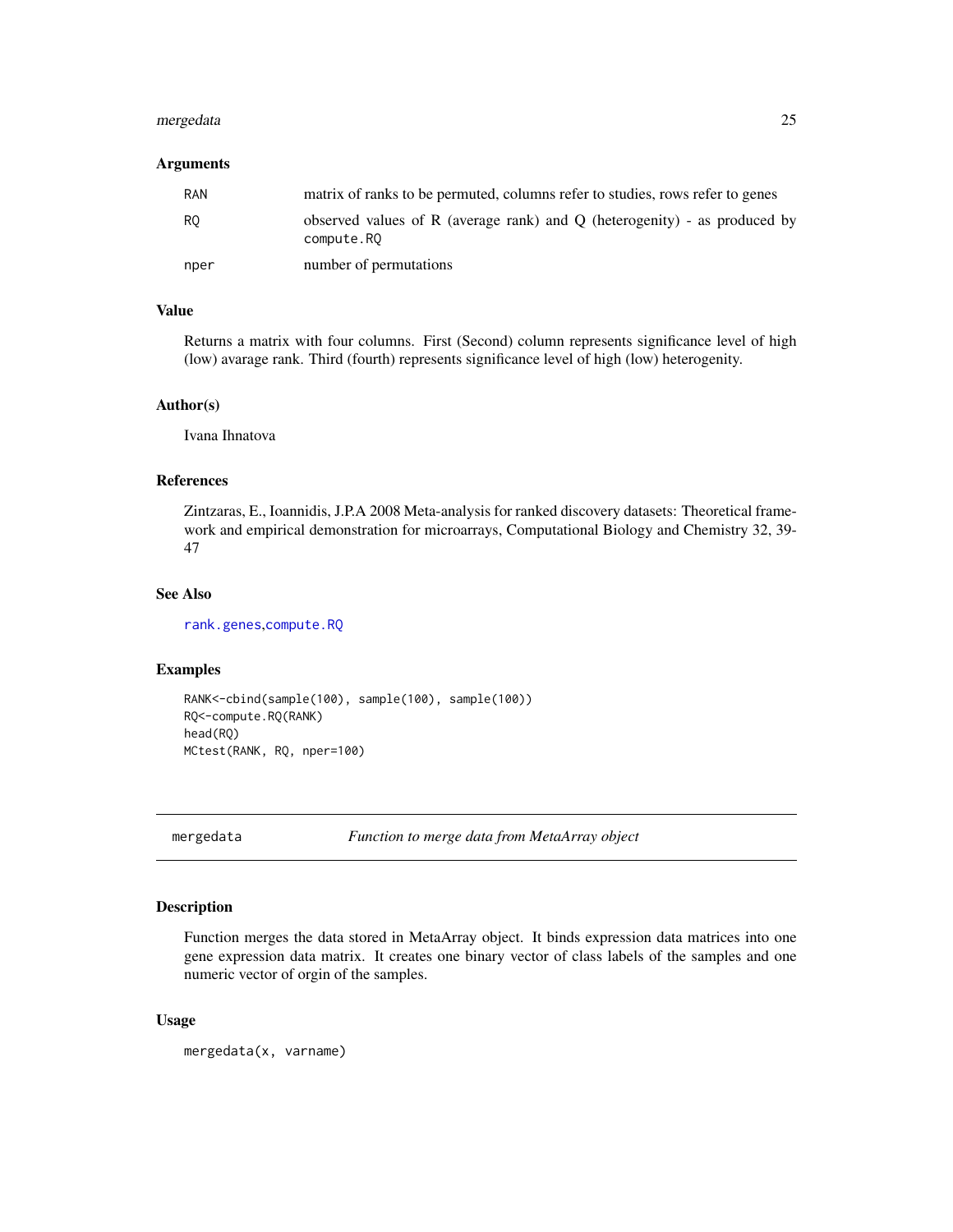<span id="page-25-0"></span>

| X.      | MetaArray objec                                                                                                |
|---------|----------------------------------------------------------------------------------------------------------------|
| varname | character String specifying the column of clinical data to be used in vector of<br>class labels of the samples |

### Value

A list with three slots

| dat    | Gene expression data matrix, rows refer to genes/probes and columns to samples                       |
|--------|------------------------------------------------------------------------------------------------------|
| c1     | Binary vector of class labels of the samples                                                         |
| origin | Numeric vector describing the origin of the samples. Same number refers to<br>samples from one study |

### Author(s)

Ivana Ihnatova

#### Examples

data(Singhdata)

```
cl1<-as.data.frame(Singhdata$classes[[1]])
names(cl1)<-"classlab"
cl2<-as.data.frame(Singhdata$classes[[2]])
names(cl2)<-"classlab"
cl3<-as.data.frame(Singhdata$classes[[3]])
names(cl3)<-"classlab"
rownames(Singhdata$esets[[1]])<-Singhdata$geneNames
rownames(Singhdata$esets[[2]])<-Singhdata$geneNames
rownames(Singhdata$esets[[3]])<-Singhdata$geneNames
data<-new("MetaArray", GEDM=list(Singhdata$esets[[1]], Singhdata$esets[[2]], Singhdata$esets[[3]]),
clinical=list(cl1, cl2, cl3), datanames=c("dataset1", "dataset2", "dataset3"))
merged.data<-mergedata(data,"classlab")
summary(merged.data)
```
mergeExprs2 *Function to merge ExpressionSet object*

### Description

Function mergeExprs from library MergeMaid has been modiffied to have to arguments: list of ExpressionSet objects and vector of datasets names.

#### Usage

mergeExprs2(arg, names)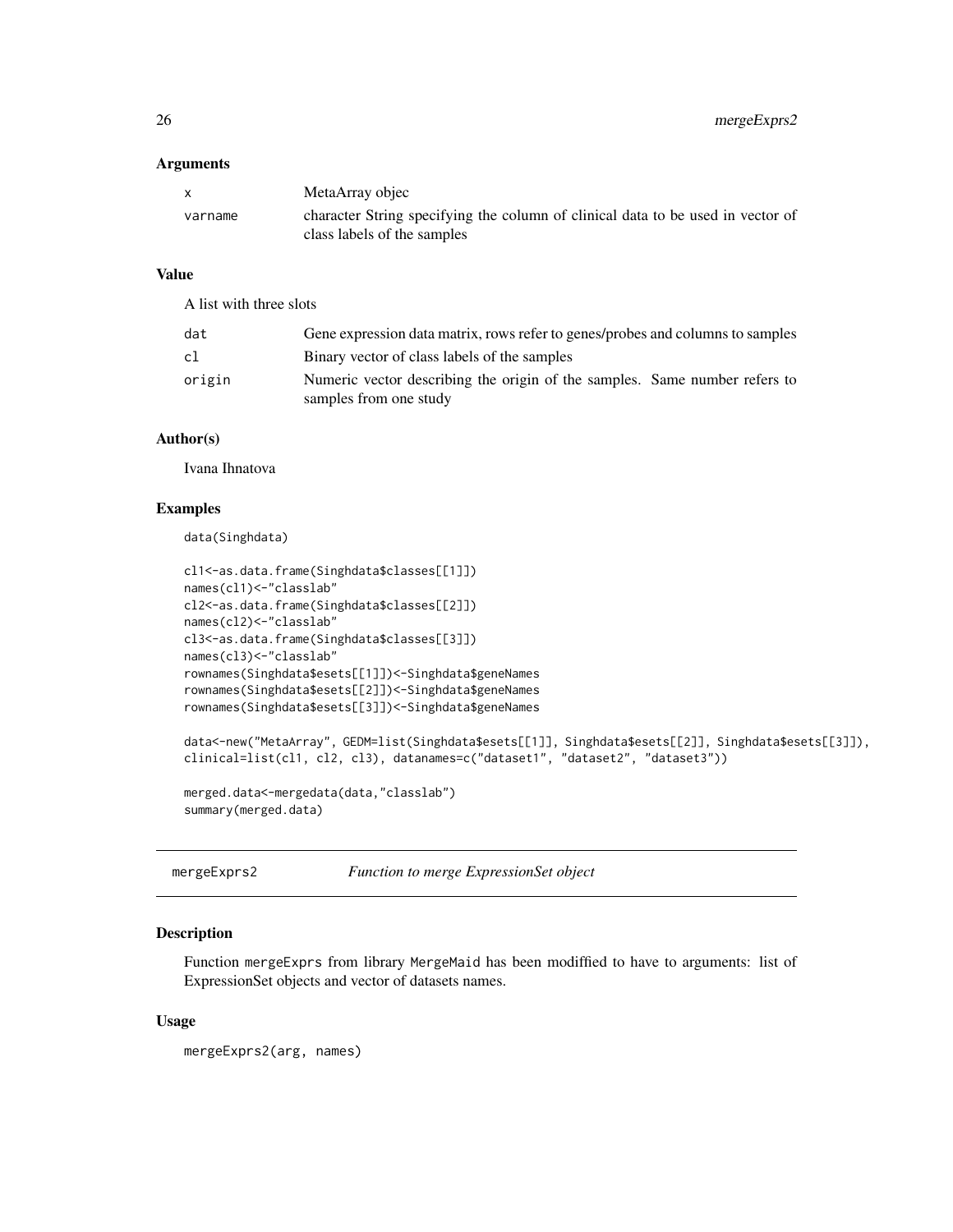#### <span id="page-26-0"></span>meta.test 27

### Arguments

| arg   | List of ExpressionSet objects |
|-------|-------------------------------|
| names | Vector of datasets names      |

### Value

A mergeExpressionSet object.

### Author(s)

Ivana Ihnatova

<span id="page-26-1"></span>meta.test *Function to compute T-statistic and p-value in meta-analysis*

### Description

Function meta.test returns a list with two slots: data frame of test statistics and data frame of p-values. In each of the matrices rows correspond to genes and columns to data sets.

### Usage

meta.test(x, varname, stat =  $"t")$ 

### Arguments

| $\mathsf{x}$ | MetaArray object                                                                                                                                                                                       |
|--------------|--------------------------------------------------------------------------------------------------------------------------------------------------------------------------------------------------------|
| varname      | A String indicating which column of clinical data matrices should be used as<br>class labels. Column of such name must be present in all datasets. It must not<br>be a binary vector $(0's$ and $1's)$ |
| stat         | A character String indicating the type of test statistic to be computed as used in<br>mt.teststatfunction                                                                                              |

### Value

A list with two slots:

| test | A data frame of statistics in which rows correspond to genes and columns to<br>data sets                           |
|------|--------------------------------------------------------------------------------------------------------------------|
| D    | A data frame of p-values (only if test="t" returned) in which rows correspond<br>to genes and columns to data sets |

#### Author(s)

Ivana Ihnatova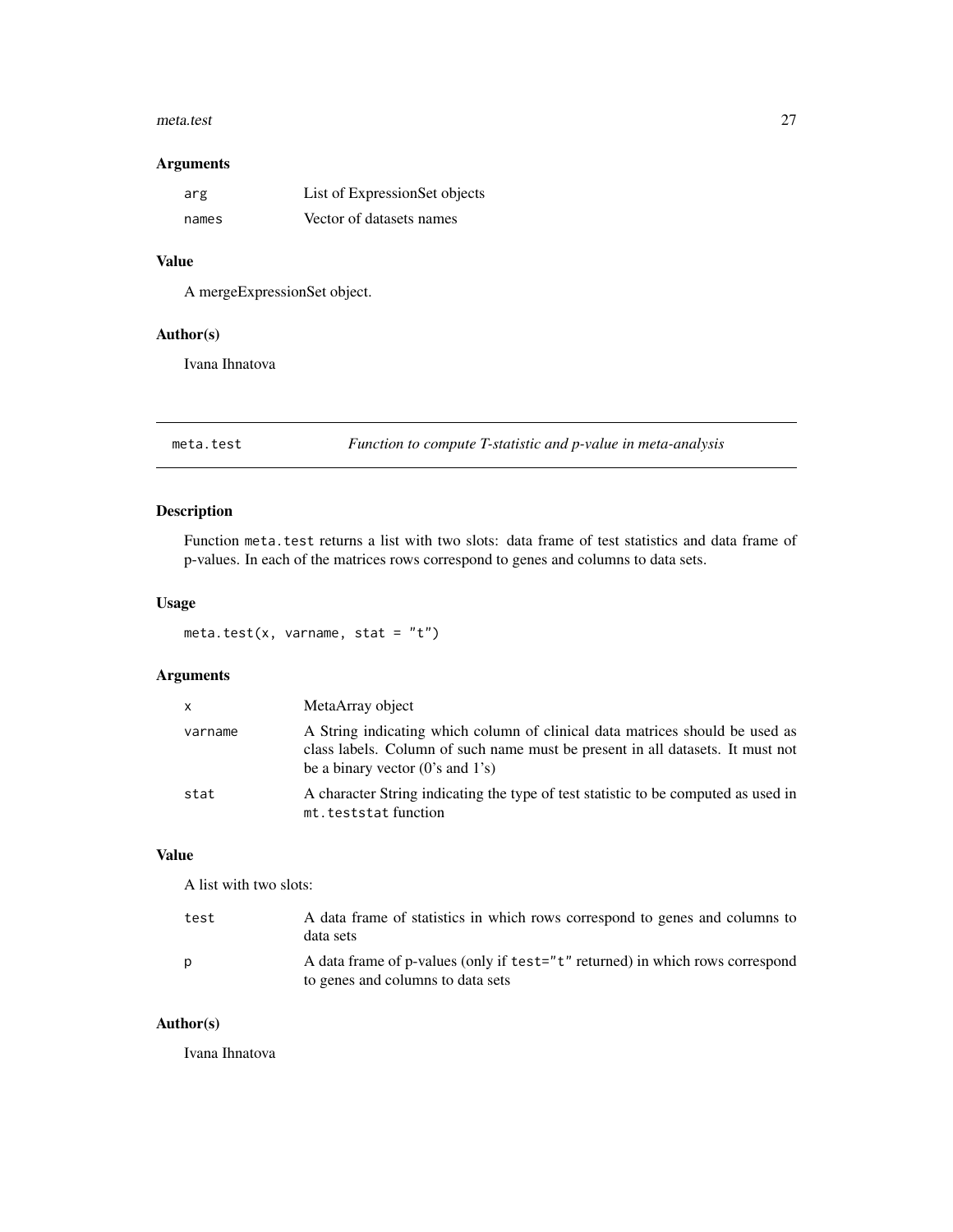### Examples

data(Singhdata)

```
cl1<-as.data.frame(Singhdata$classes[[1]]+1)
names(cl1)<-"classlab"
cl2<-as.data.frame(Singhdata$classes[[2]]+1)
names(cl2)<-"classlab"
cl3<-as.data.frame(Singhdata$classes[[3]]+1)
names(cl3)<-"classlab"
rownames(Singhdata$esets[[1]])<-Singhdata$geneNames
rownames(Singhdata$esets[[2]])<-Singhdata$geneNames
rownames(Singhdata$esets[[3]])<-Singhdata$geneNames
data<-new("MetaArray", GEDM=list(Singhdata$esets[[1]], Singhdata$esets[[2]], Singhdata$esets[[3]]),
clinical=list(cl1, cl2, cl3), datanames=c("dataset1", "dataset2", "dataset3"))
m<-meta.test(data,"classlab")
```
MetaArray-class *Class "MetaArray" ~~~*

#### Description

A class created for meta-analysis of microarray

#### Objects from the Class

Objects can be created by calls of the form new ("MetaArray",  $\dots$ ).

#### **Slots**

- GEDM: Object of class "list" gene expression data matrices are stored in individual slot of the list. Each matrix refer to one dataset, genes are represented in rows, samples in columns.
- clinical: Object of class "list" clinical data matrices, clinical description of samples, rows refer to samples, columns to clinical characteristics
- datanames: Object of class "character" vector of names of the datasets

#### Methods

- plot signature(x = "MetaArray",  $y =$  "missing"): draws distribution of clinical variables of several datasets. Boxplot is drawn for numerical variables and barplot for categorical ones.
- print signature( $x =$  "MetaArray"): prints the number of samples and genes in each dataset, followed by summarization of each clinical characteristic of the samples
- show Same as print
- as.list Function transforms a MetaArray object into a list, in which each slot is again a list of three slots: gene expression data matrix GEDM, clinical data clinical, name of the dataset dataname

<span id="page-27-0"></span>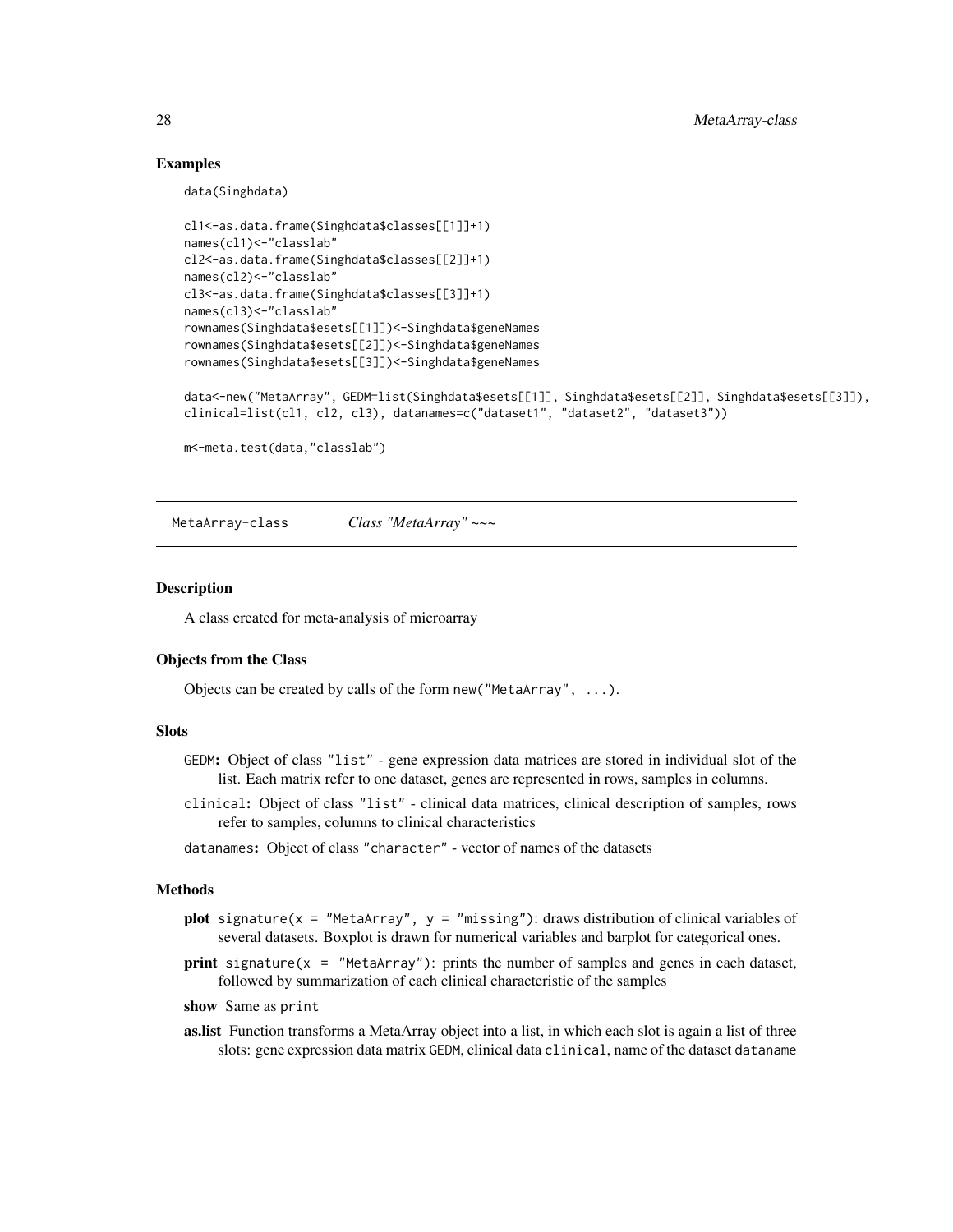#### <span id="page-28-0"></span>metagene 29

### Author(s)

Ivana Ihnatova

### Examples

```
showClass("MetaArray")
```
metagene *Function to do extract row from list of data.frames*

### Description

Function extracts one row (specified by number or name) from all data.frames of input list

### Usage

metagene(x, results)

#### Arguments

|         | number or name of row to be extracted                                          |
|---------|--------------------------------------------------------------------------------|
| results | list of data frame (for example outputs of methods of meta-analysis where rows |
|         | refer to genes or probesets)                                                   |

### Value

list, one slot refer to one data.frame

#### Author(s)

Ivana Ihnatova

```
A<-data.frame(x=rep(c(1,2,3),2),y=rep(c("a","b","c"),2))
B <- data.frame(x=rep(c(9,8,7),2),y=rep(c("x","y","z"),2))
res<-list(A=A,B=B)
metagene(2,res)
```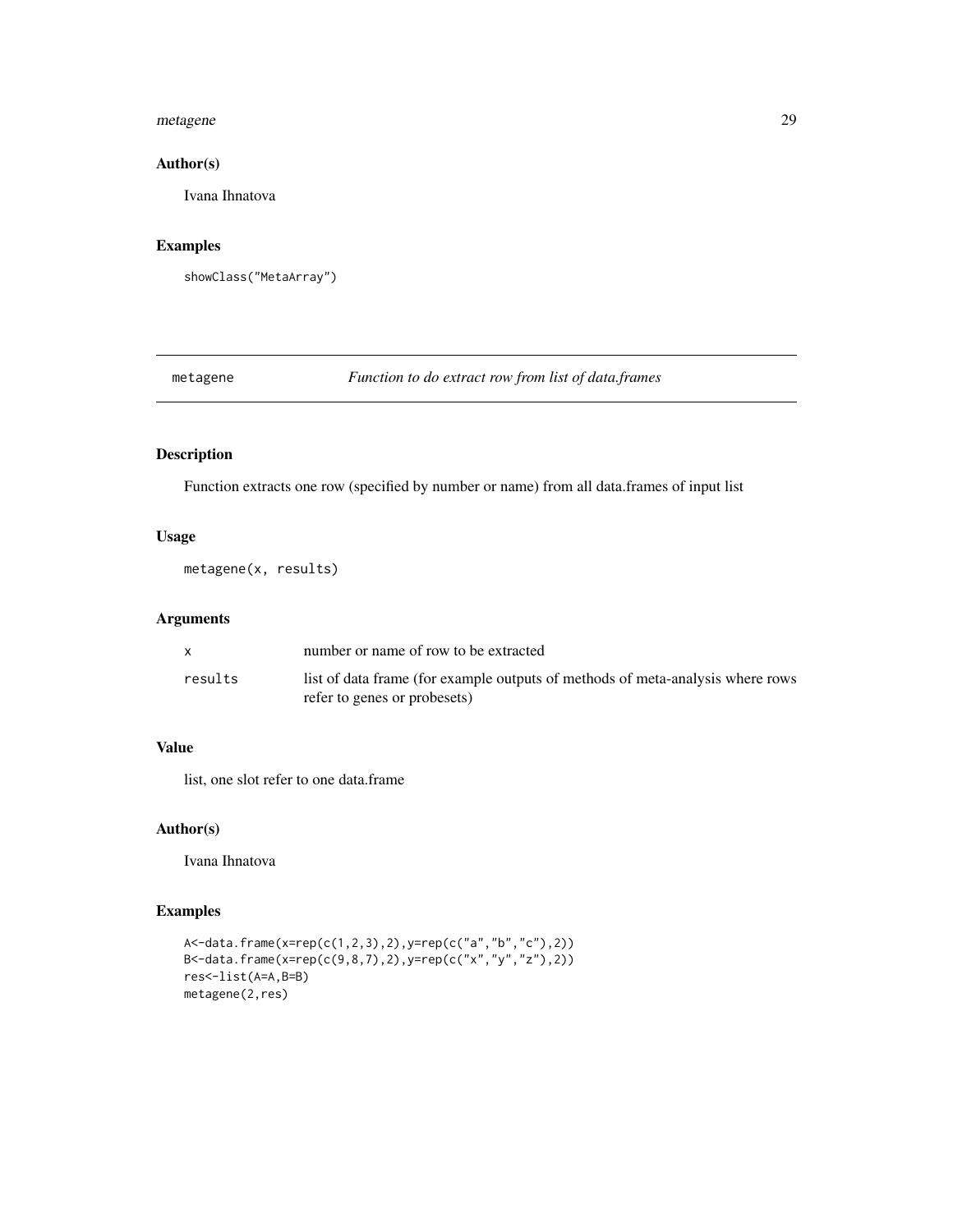<span id="page-29-0"></span>

This function displays a matrix as a heatmap. It is based on function heatmap\_2 in the Heatplus package.

#### Usage

metaheat(x, Rowv = NA, Colv = NA, distfun = dist, hclustfun = hclust, na.rm = TRUE, do.dendro =  $c$ (TRUE,

#### Arguments

| X         | the numerical data matrix to be displayed                                                                                       |
|-----------|---------------------------------------------------------------------------------------------------------------------------------|
| Rowy      | either a dendrogram or a vector of reordering indexes for the rows, setting to NA<br>suppresses re-ordering of rows             |
| Colv      | either a dendrogram or a vector of reordering indexes for the columns, setting to<br>NA suppresses re-ordering of columns       |
| distfun   | function to compute the distances between rows and columns. Defaults to dist                                                    |
| hclustfun | function used to cluster rows and columns. Defaults to holast                                                                   |
| na.rm     | logical indicating whther to remove NAs                                                                                         |
| do.dendro | logical vector of length two, indicating (in this order) whether to draw the row<br>and column dendrograms                      |
| legend    | integer between 1 and 4, indicating on which side of the plot the legend should<br>be drawn: 1=bottom, 2=left, 3=above, 4=right |
| legfrac   | fraction of the plot that is taken up by the legend; larger values correspond to<br>smaller legends                             |
| col       | the color scheme                                                                                                                |
| r.cex     | font size for row labels                                                                                                        |
| c.cex     | font size for column labels                                                                                                     |
| $\cdots$  | extra arguments to image                                                                                                        |

#### Author(s)

Ivana Ihnatova

```
lists<-list(Method1=c("Gene_A", "Gene_V","Gene_S","Gene_C","Gene_U","Gene_D","Gene_E","Gene_G","Gene_W"),
  Method2=c("Gene_D","Gene_W","Gene_G","Gene_E","Gene_H","Gene_X"),
  Method3=c("Gene_L","Gene_K","Gene_J","Gene_M","Gene_V","Gene_T","Gene_R","Gene_U"))
A<-make.matrix(lists)
metaheat(A, legend=1, col=c(3,4))
```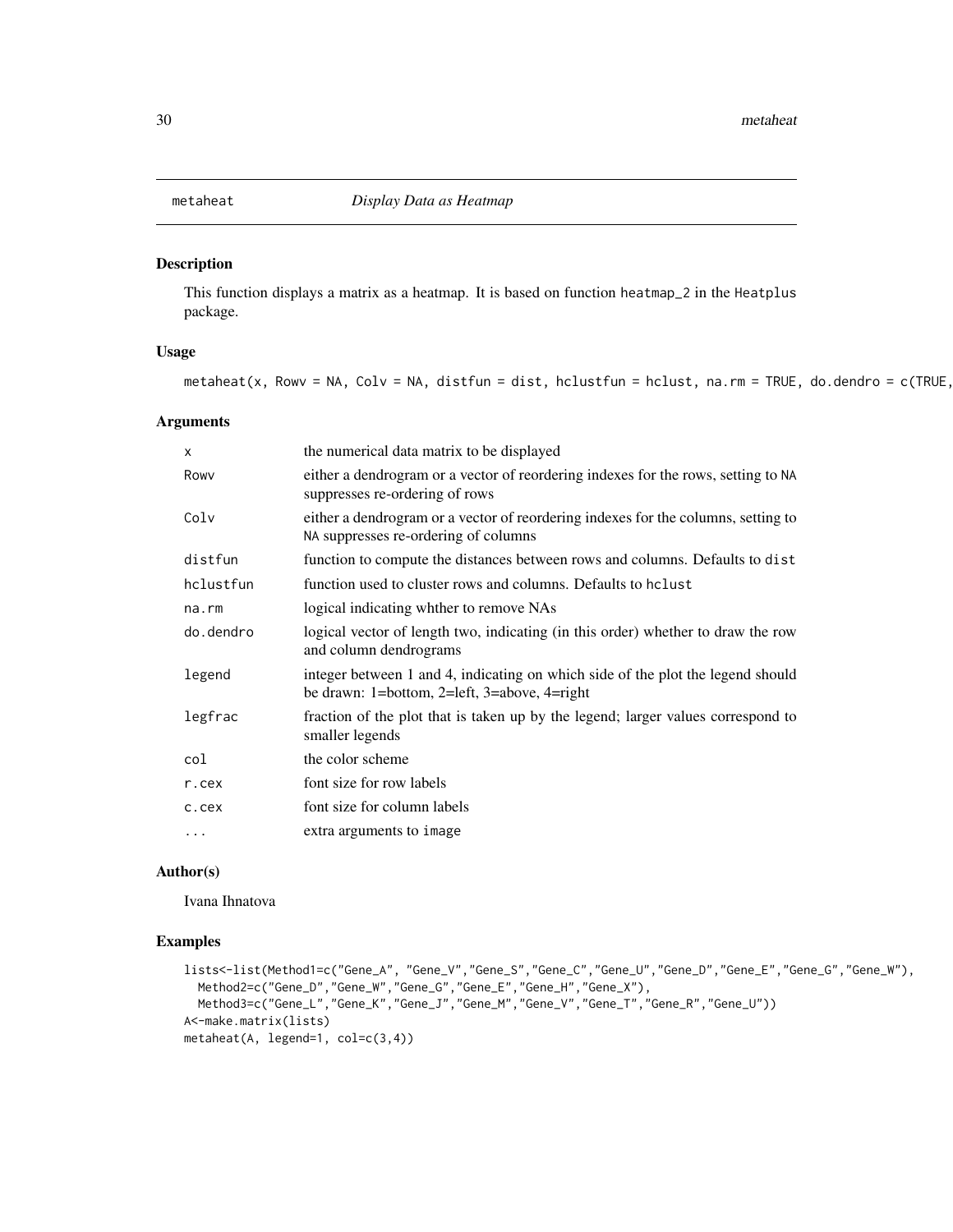<span id="page-30-0"></span>

Function is modification of function heatmap.2 from package gplots

### Usage

metaheat2(x, Rowv = TRUE, Colv = if (symm) "Rowv" else TRUE, distfun = dist, hclustfun = hclust, dendro

### Arguments

| x          | numeric matrix of the values to be plotted.                                                                                                                                                                                                                                                                                                                                                                                       |
|------------|-----------------------------------------------------------------------------------------------------------------------------------------------------------------------------------------------------------------------------------------------------------------------------------------------------------------------------------------------------------------------------------------------------------------------------------|
| Rowy       | determines if and how the row dendrogram should be reordered. By default, it<br>is TRUE, which implies dendrogram is computed and reordered based on row<br>means. If NULL or FALSE, then no dendrogram is computed and no reordering<br>is done. If a dendrogram, then it is used "as-is", ie without any reordering. If<br>a vector of integers, then dendrogram is computed and reordered based on the<br>order of the vector. |
| Colv       | determines if and how the column dendrogram should be reordered. Has the<br>options as the Rowy argument above and additionally when x is a square matrix,<br>$Colv = "Rowv"$ means that columns should be treated identically to the rows.                                                                                                                                                                                       |
| distfun    | function used to compute the distance (dissimilarity) between both rows and<br>columns. Defaults to dist.                                                                                                                                                                                                                                                                                                                         |
| hclustfun  | function used to compute the hierarchical clustering when Rowy or Colv are not<br>dendrograms. Defaults to hclust.                                                                                                                                                                                                                                                                                                                |
| dendrogram | character string indicating whether to draw 'none', 'row', 'column' or 'both'<br>dendrograms. Defaults to 'both'. However, if Rowy (or Colv) is FALSE or<br>NULL and dendrogram is 'both', then a warning is issued and Rowv (or Colv)<br>arguments are honoured.                                                                                                                                                                 |
| symm       | logical indicating if x should be treated symmetrically; can only be true when x<br>is a square matrix.                                                                                                                                                                                                                                                                                                                           |
| scale      | character indicating if the values should be centered and scaled in either the row<br>direction or the column direction, or none. The default is "row" if symm false,<br>and "none" otherwise.                                                                                                                                                                                                                                    |
| na.rm      | logical indicating whether NA's should be removed.                                                                                                                                                                                                                                                                                                                                                                                |
| revC       | logical indicating if the column order should be reversed for plotting, such that<br>e.g., for the symmetric case, the symmetry axis is as usual.                                                                                                                                                                                                                                                                                 |
| add.expr   | expression that will be evaluated after the call to image. Can be used to add<br>components to the plot.                                                                                                                                                                                                                                                                                                                          |
| breaks     | (optional) Either a numeric vector indicating the splitting points for binning x<br>into colors, or a integer number of break points to be used, in which case the<br>break points will be spaced equally between $min(x)$ and $max(x)$ .                                                                                                                                                                                         |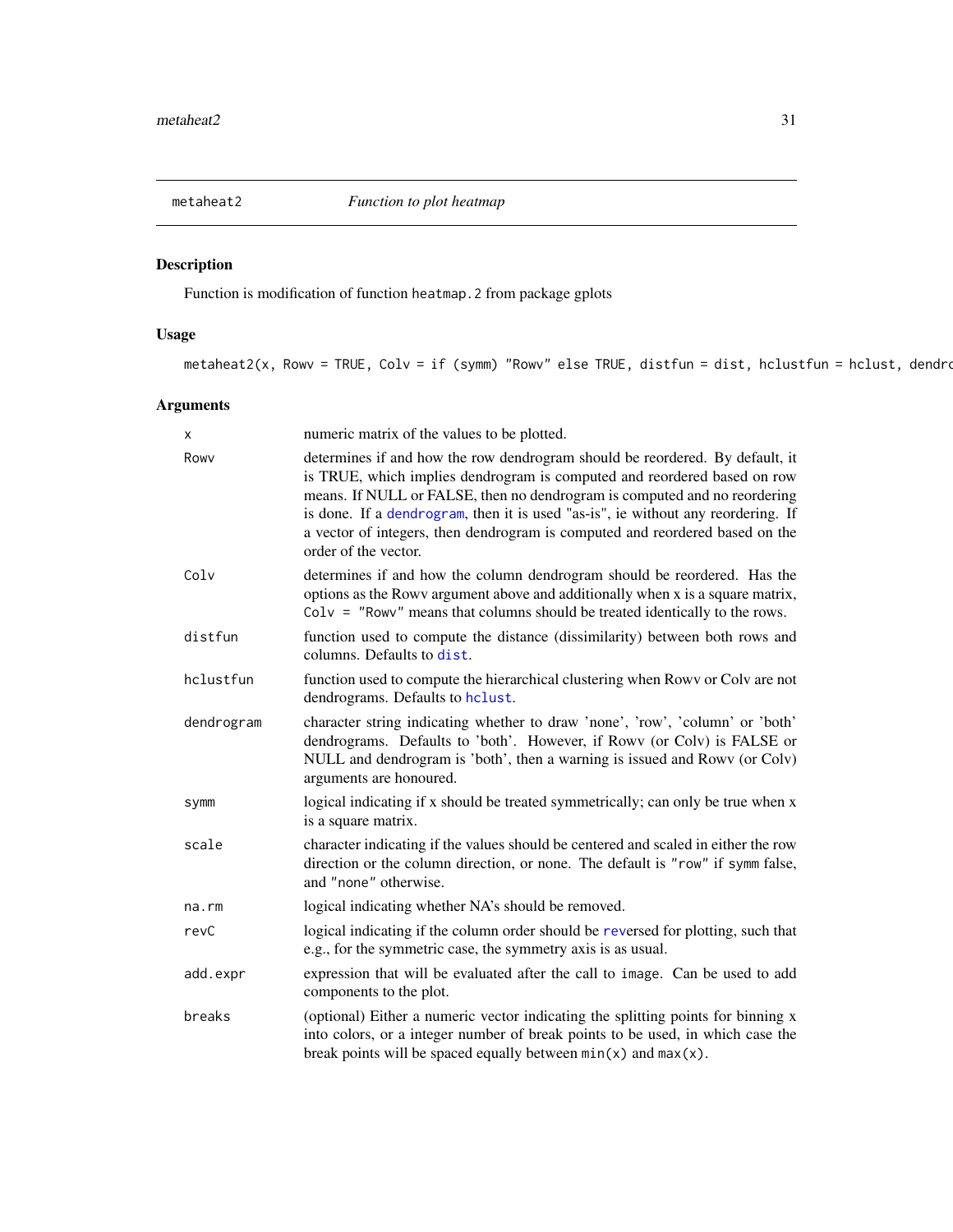<span id="page-31-0"></span>

| symbreaks                | Boolean indicating whether breaks should be made symmetric about 0. Defaults<br>to TRUE if the data includes negative values, and to FALSE otherwise.                                                                                                                                                                                                                           |
|--------------------------|---------------------------------------------------------------------------------------------------------------------------------------------------------------------------------------------------------------------------------------------------------------------------------------------------------------------------------------------------------------------------------|
| col                      | colors used for the image. Defaults to heat colors (heat.colors).                                                                                                                                                                                                                                                                                                               |
| colsep, rowsep, sepcolor |                                                                                                                                                                                                                                                                                                                                                                                 |
|                          | (optional) vector of integers indicating which columns or rows should be sepa-<br>rated from the preceding columns or rows by a narrow space of color sepcolor.                                                                                                                                                                                                                 |
| sepwidth                 | (optional) Vector of length 2 giving the width (colsep) or height (rowsep) the<br>separator box drawn by colsep and rowsep as a function of the width (colsep) or<br>height (rowsep) of a cell. Defaults to $c(0.05, 0.05)$                                                                                                                                                     |
| cellnote                 | (optional) matrix of character strings which will be placed within each color<br>cell, e.g. p-value symbols.                                                                                                                                                                                                                                                                    |
| notecex                  | (optional) numeric scaling factor for cellnote items.                                                                                                                                                                                                                                                                                                                           |
| notecol                  | (optional) character string specifying the color for cellnote text. Defaults to<br>"green".                                                                                                                                                                                                                                                                                     |
| na.color                 | Color to use for missing value (NA). Defaults to the plot background color.                                                                                                                                                                                                                                                                                                     |
| trace                    | character string indicating whether a solid "trace" line should be drawn across<br>'row's or down 'column's, 'both' or 'none'. The distance of the line from the<br>center of each color-cell is proportional to the size of the measurement. Defaults<br>to 'column'.                                                                                                          |
| tracecol                 | character string giving the color for "trace" line. Defaults to "cyan".                                                                                                                                                                                                                                                                                                         |
| hline, vline, linecol    |                                                                                                                                                                                                                                                                                                                                                                                 |
|                          | Vector of values within cells where a horizontal or vertical dotted line should be<br>drawn. The color of the line is controlled by linecol. Horizontal lines are only<br>plotted if trace is 'row' or 'both'. Vertical lines are only drawn if trace 'column'<br>or 'both'. hline and vline default to the median of the breaks, linecol defaults to<br>the value of tracecol. |
| margins                  | numeric vector of length 2 containing the margins (see $par(max = \star)$ ) for column<br>and row names, respectively.                                                                                                                                                                                                                                                          |
| ColSideColors            | (optional) character vector of length $ncol(x)$ containing the color names for a<br>horizontal side bar that may be used to annotate the columns of x.                                                                                                                                                                                                                          |
| RowSideColors            | (optional) character vector of length nrow(x) containing the color names for a<br>vertical side bar that may be used to annotate the rows of x.                                                                                                                                                                                                                                 |
|                          | cexRow, cexCol positive numbers, used as cex. axis in for the row or column axis labeling. The<br>defaults currently only use number of rows or columns, respectively.                                                                                                                                                                                                          |
|                          | $labRow$ , $labCol$ character vectors with row and column labels to use; these default to rownames $(x)$<br>or $\text{coInames}(x)$ , respectively.                                                                                                                                                                                                                             |
| key                      | logical indicating whether a color-key (legend) should be shown.                                                                                                                                                                                                                                                                                                                |
| keysize                  | numeric value indicating the size of the key                                                                                                                                                                                                                                                                                                                                    |
| density.info             | character string indicating whether to superimpose a 'histogram', a 'density'<br>plot, or no plot ('none') on the color-key.                                                                                                                                                                                                                                                    |
| denscol                  | character string giving the color for the density display specified by density. info,<br>defaults to the same value as tracecol.                                                                                                                                                                                                                                                |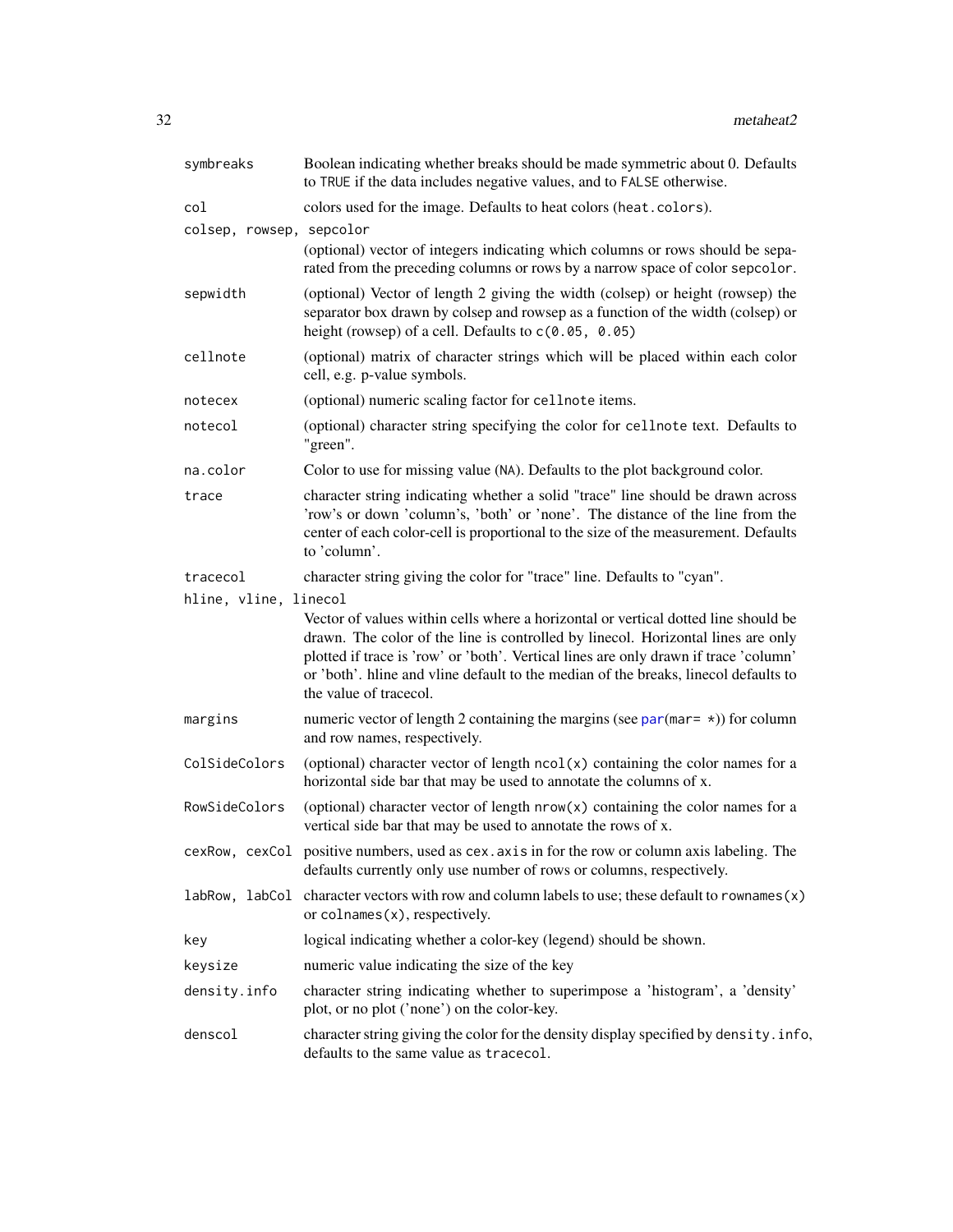<span id="page-32-0"></span>

| symkey           | Boolean indicating whether the color key should be made symmetric about 0.<br>Defaults to TRUE if the data includes negative values, and to FALSE otherwise.                                |
|------------------|---------------------------------------------------------------------------------------------------------------------------------------------------------------------------------------------|
| densadj          | Numeric scaling value for tuning the kernel width when a density plot is drawn<br>on the color key. (See the adjust parameter for the density function for de-<br>tails.) Defaults to 0.25. |
| main, xlab, ylab |                                                                                                                                                                                             |
|                  | main, x- and y-axis titles; defaults to none.                                                                                                                                               |
| lmat, lhei, lwid |                                                                                                                                                                                             |
|                  | visual layout: position matrix, column height, column width. See below for<br>details                                                                                                       |
| legend.names     | character vector with labels of categories - used in legend                                                                                                                                 |
| discrete         | Logical, when TRUE boxes filled with the specified colors and names specified<br>in legend. names are added as legend                                                                       |
| horiz            | Logical, when TRUE the legend is arranged horizontally                                                                                                                                      |
| $\ddots$ .       | additional arguments passed on to image                                                                                                                                                     |

### Details

See function heatmap.2 in gplots package for details

### Author(s)

Ivana Ihnatova

<span id="page-32-1"></span>metalist.to.matrix *Function to do convert list to matrix*

### Description

Function converts list (output from pvalcombination, EScombination, metaMA) to matrix. )

#### Usage

```
metalist.to.matrix(list, genenames = NULL)
```
### Arguments

| list      | output from pvalcombination, EScombination                                     |
|-----------|--------------------------------------------------------------------------------|
| genenames | vector of gene names in same order like in expression set for pyalcombination, |
|           | can be NULL if the wrapper function metaMA was used.                           |

#### Value

Matrix. Last columns contains test statistics (last slot from metalist). Other columns are binary vector indicating that the index of the gene was present in other slots of metalist.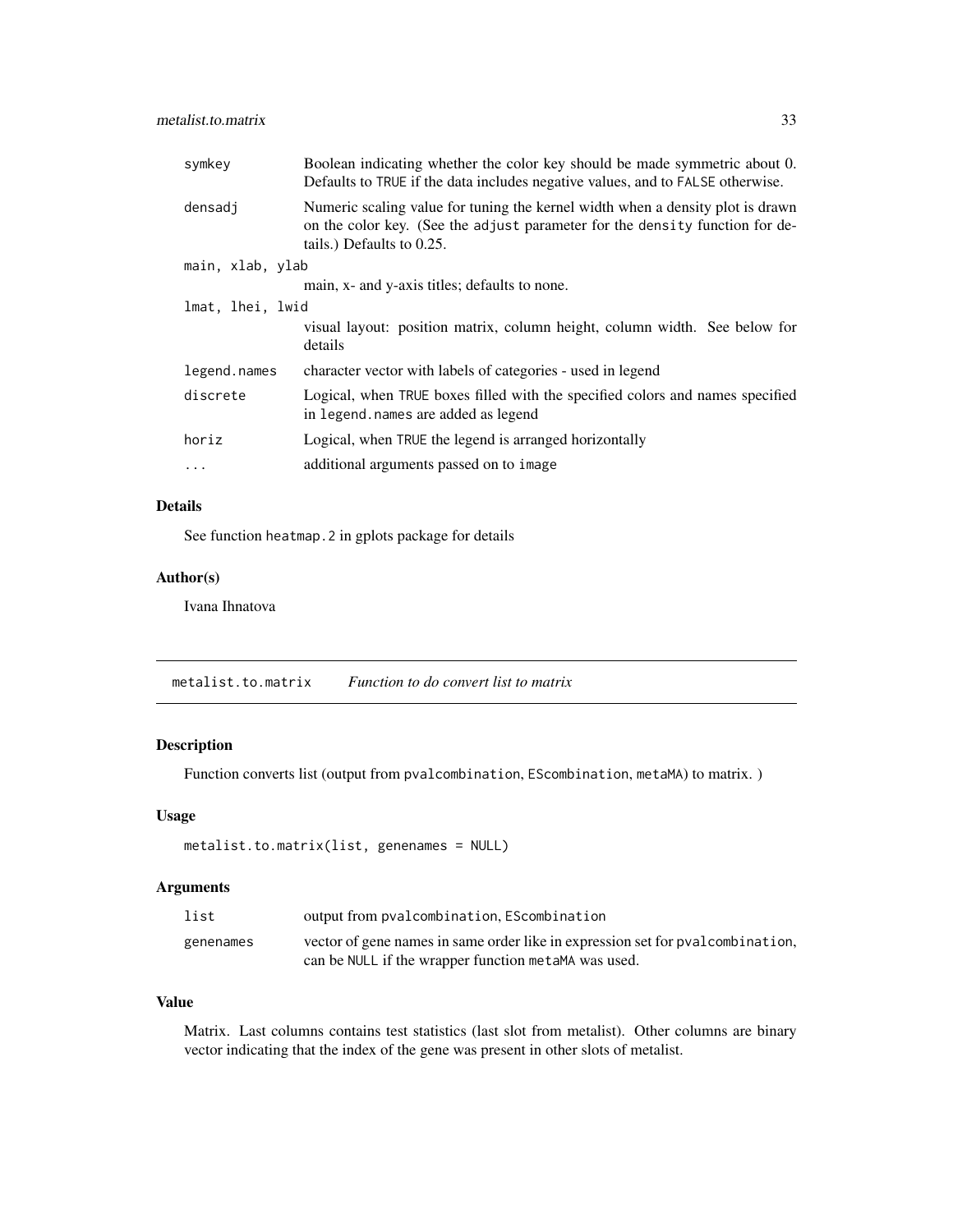34 metaMA

### Author(s)

Ivana Ihnatova

### Examples

```
data(Singhdata)
pvalt<-pvalcombination(
  esets=Singhdata$esets,
  classes=Singhdata$classes,
  moderated = "t", BHth = 0.01)
xx<-metalist.to.matrix(pvalt,Singhdata$geneNames)
```
metaMA *Wrapper function for effect size or p-value combination methods*

### Description

This is a wrapper function for effect size or p-value combination as implemented in metaMA package.

#### Usage

```
metaMA(data, varname, moderated = c("limma", "SMVar", "t")[1], BHth = 0.05, which = c("pval", "ES")[1]
```
### Arguments

| data        | MetaArray object containing gene expression data matrices, clinical data matri-<br>ces and a vector of data set names. The gene expression data matrices must have<br>equal rownames |
|-------------|--------------------------------------------------------------------------------------------------------------------------------------------------------------------------------------|
| varname     | Character String - name of one column in clinical data matrices to be used as<br>class labels                                                                                        |
| moderated   | Character - method to calculate the test statistic (or p-value) inside each study,<br>one of: "limma", "SMVar" and "t"                                                               |
| <b>BHth</b> | Numeric - threshold for Benjamini Hochenberg adjusted p-values for selection<br>of significant genes in meta-analysis                                                                |
| which       | Character - choose "pval" for combination of p-values, or "ES" for effect sizes                                                                                                      |

### Value

An object of class "metaMA.res". It is a list where:

| Study1        | Vector of indices of differentially expressed genes in study 1. Similar names are<br>given for the other individual studies. |
|---------------|------------------------------------------------------------------------------------------------------------------------------|
| AllIndStudies | Vector of indices of differentially expressed genes found by at least one of the<br>individual studies.                      |
| Meta          | Vector of indices of differentially expressed genes in the meta-analysis.                                                    |
| TestStatistic | Vector with test statistics for differential expression in the meta-analysis.                                                |

<span id="page-33-0"></span>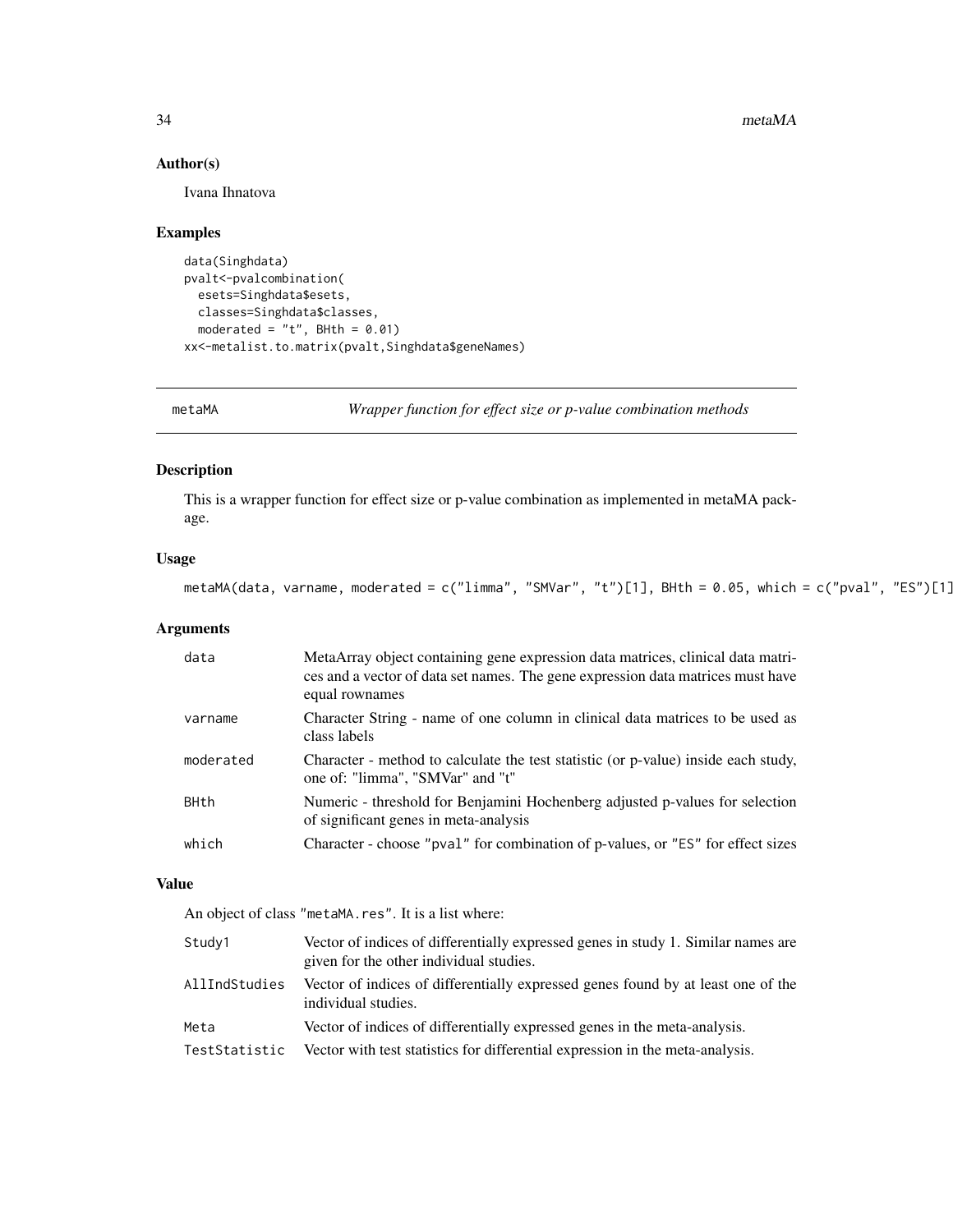### <span id="page-34-0"></span>METRADISC 35

### Author(s)

Ivana Ihnatova

### References

Marot, G., Foulley, J.-L., Mayer, C.-D., Jaffrezic, F. Moderated effect size and p-value combinations for microarray meta-analyses.

### See Also

[pvalcombination](#page-0-0), [EScombination](#page-0-0)

### Examples

```
data(ColonData)
pv<-metaMA(ColonData, "MSI", moderated = "t")
```
METRADISC *Wrapper function for METRADISC method*

#### Description

This is a wrapper function for meta-analytical method called METRADISC that perform all steps of the analysis and return all the outputs in one line.

#### Usage

```
METRADISC(data, varname, nperm = 1000)
```
### Arguments

| data    | MetaArray object                                                                              |
|---------|-----------------------------------------------------------------------------------------------|
| varname | Character String - name of one column in clinical data matrices to be used as<br>class labels |
| nperm   | Number of permutations for Monte Carlo permutation test, at least 1000 is sug-<br>gested      |

#### Value

An object of class METRADISC.res containing

| ranks  | Ranks of the genes in each dataset                                                                                    |
|--------|-----------------------------------------------------------------------------------------------------------------------|
| RO.    | Average rank $(R)$ and measure of heterogeneity $(0)$ for each gene                                                   |
| MCtest | Four p-values (for low and high R and low and high Q) for each gene as provided<br>after Monte Carlo permutation test |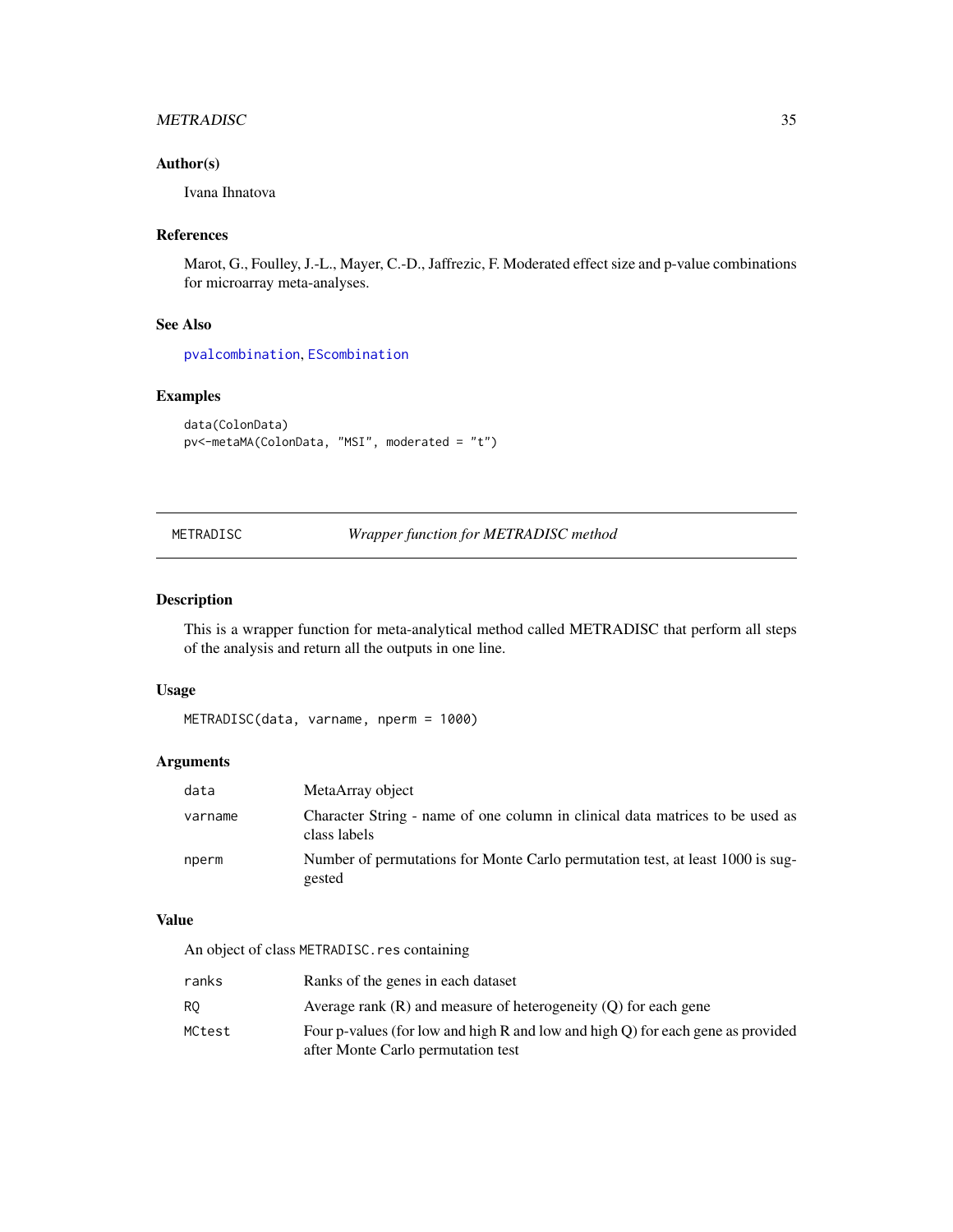#### Author(s)

Ivana Ihnatova

### References

Zintzaras, E., Ioannidis, J.P.A 2008 Meta-analysis for ranked discovery datasets: Theoretical framework and empirical demonstration for microarrays, Computational Biology and Chemistry 32, 39- 47

#### Examples

```
data(ColonData)
m <- METRADISC(ColonData, "MSI", 5)
```
patternMatch *Function to count soft pattern matches*

#### Description

Funtion counts number of observed soft matches in meta-analysis

#### Usage

```
patternMatch(X.discret, unique.pat)
```
#### Arguments

| X.discret  | Binary matrix, with rows corresponding to genes, columns to studies and 1 to |
|------------|------------------------------------------------------------------------------|
|            | selected (significant) genes in studies                                      |
| unique.pat | Vector of binary strings - patterns                                          |

#### Value

Numeric vector of number of soft pattern matches for each pattern.

### Author(s)

Code provided by Xinan Yang <xnyang@seu.edu.cn>

#### References

Yang, X., Bentink, S. a Spang, R. 2005, Detecting Common Gene Expression Patterns in Multiple Cancer Outcome Entities, Biomedical Microdevices, vol.7:3

<span id="page-35-0"></span>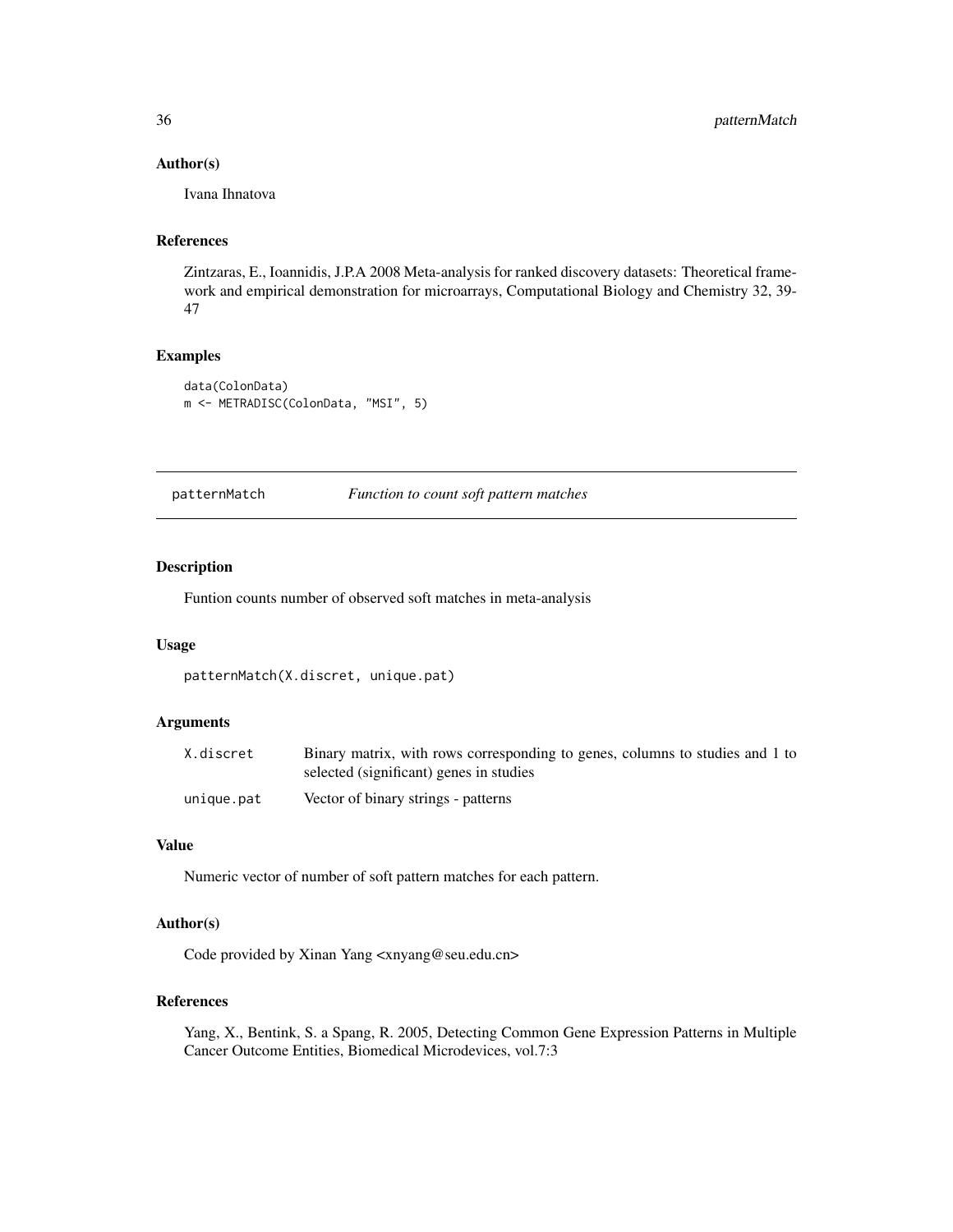### <span id="page-36-0"></span>patternMatch.strong 37

### Examples

```
A<-matrix(c(1,0,0,1,0,1,0,1,1,0,1,0,1,0,1), ncol=3, nrow=10)
uni<-c("011","101","110","111")
patternMatch(A,uni)
```
patternMatch.strong *Function to count strong pattern matches*

### Description

Funtion counts number of observed strong matches in meta-analysis

#### Usage

```
patternMatch.strong(X.discret, unique.pat)
```
#### Arguments

| X.discret  | Binary matrix, with rows corresponding to genes, columns to studies and 1 to |
|------------|------------------------------------------------------------------------------|
|            | selected (significant) genes in studies                                      |
| unique.pat | Vector of binary strings - patterns                                          |

#### Value

Numeric vector of number of strong pattern matches for each pattern.

#### Author(s)

Code provided by Xinan Yang <xnyang@seu.edu.cn>

#### References

Yang, X., Bentink, S. a Spang, R. 2005, Detecting Common Gene Expression Patterns in Multiple Cancer Outcome Entities, Biomedical Microdevices, vol.7:3

```
A<-matrix(c(1,0,0,1,0,1,0,1,1,0,1,0,1,0,1), ncol=3, nrow=10)
uni<-c("011","101","110","111")
patternMatch.strong(A,uni)
```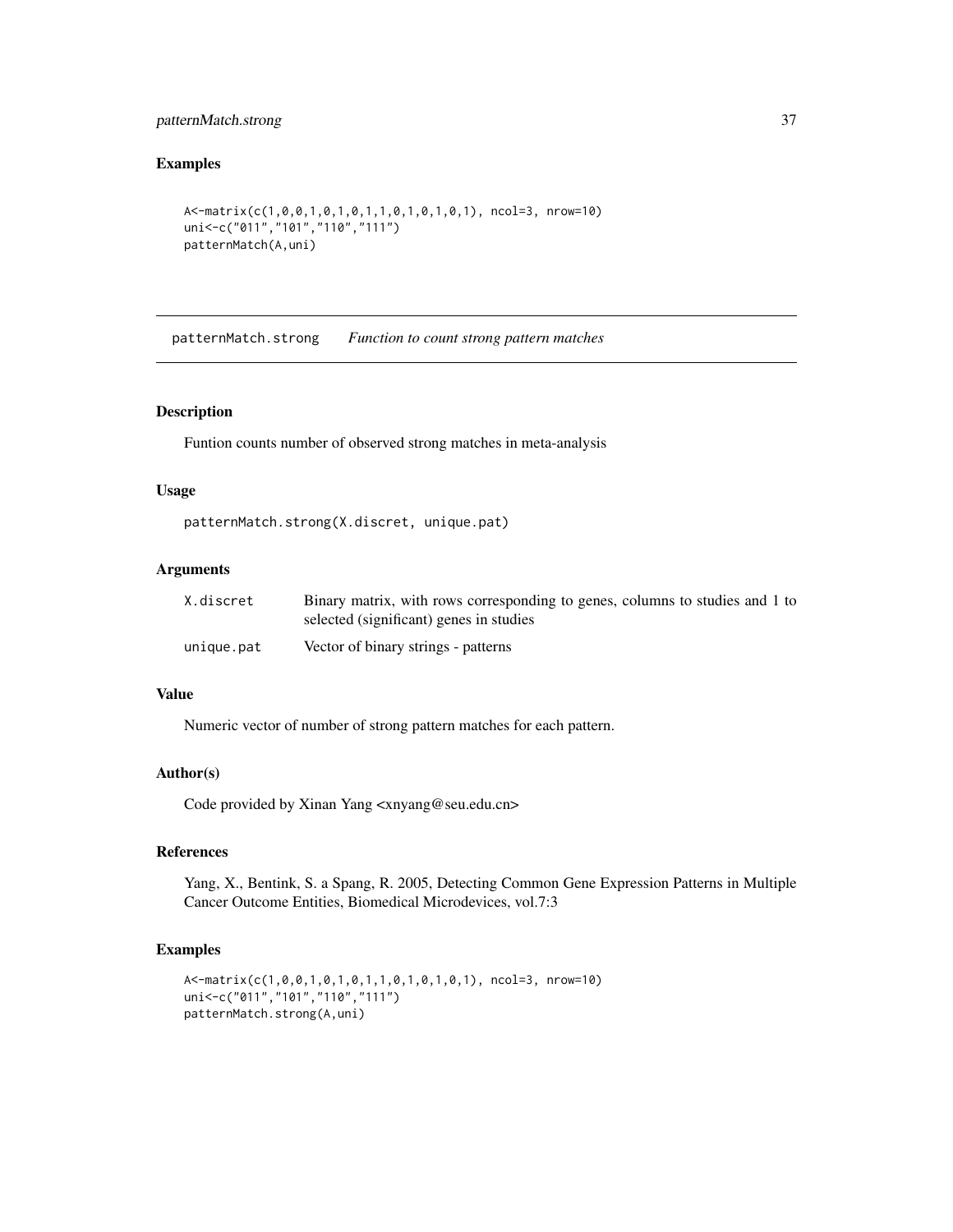<span id="page-37-0"></span>

Funtion takes vector of binary strings (0,1) and returns matrix with strings split.)

### Usage

patternmatrix(unipattern, n.entity)

#### Arguments

| unipattern | Vector of binary strings                                     |
|------------|--------------------------------------------------------------|
| n.entity   | Length of strings, number of studies in original application |

### Details

Originally part of MAP-Matches implementation

#### Value

Binary matrix with rows corresponding to input strings.

### Author(s)

Code provided by Xinan Yang <xnyang@seu.edu.cn>

### References

Yang, X., Bentink, S. a Spang, R. 2005, Detecting Common Gene Expression Patterns in Multiple Cancer Outcome Entities, Biomedical Microdevices, vol.7:3

```
uni<-c("0101","1100","0011","0100")
patternmatrix(unipattern=uni,n.entity=4)
```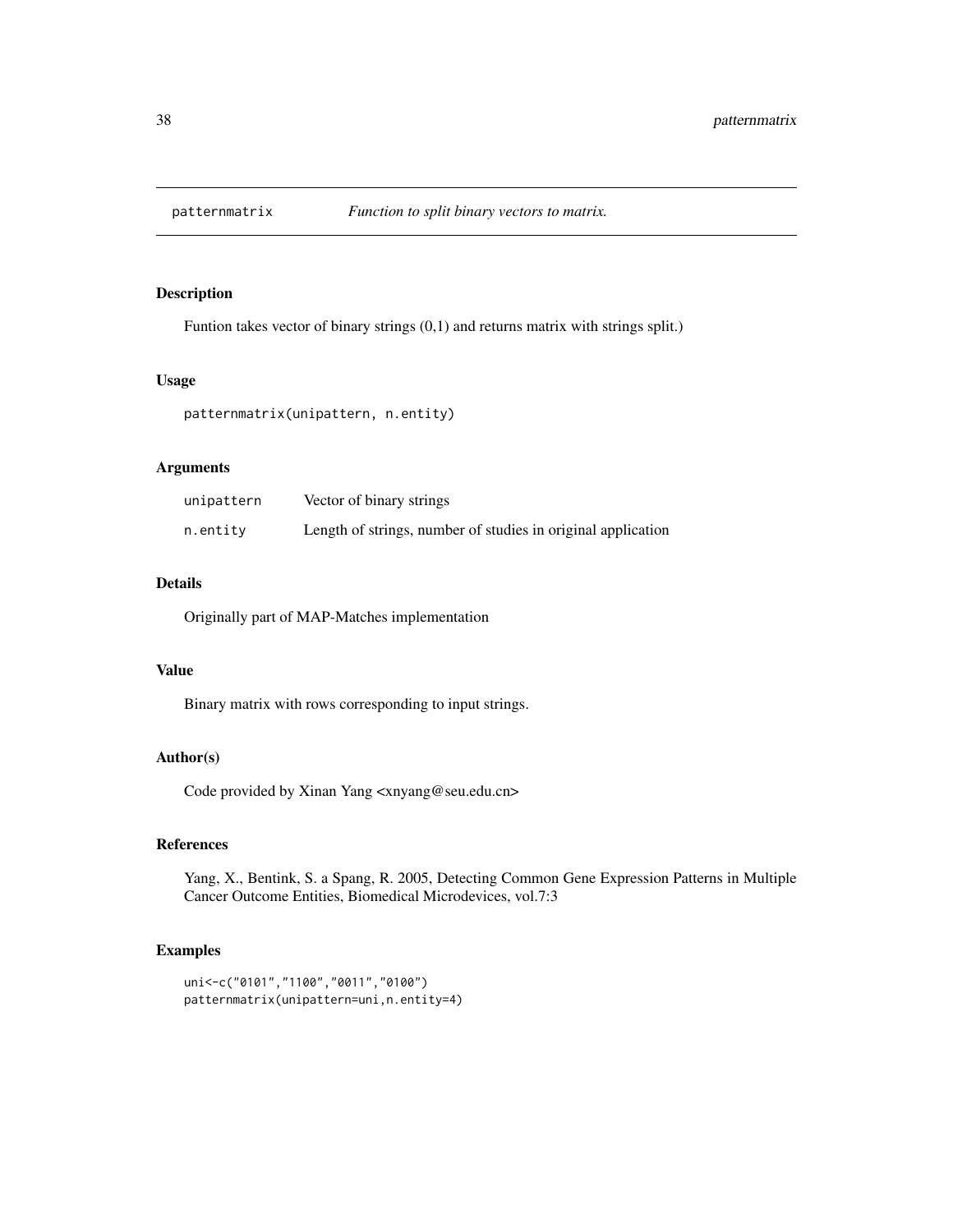<span id="page-38-0"></span>patternToString *Function to convert rows of a matrix to strings*

#### Description

Function takes a matrix and converts rows of it to strings - One string per row.

#### Usage

```
patternToString(X.discret)
```
### Arguments

X.discret Matrix

### Details

Originally part of MAP-Matches implementation

### Value

Matrix with same number of rows as input, but with rows converted to strings.

### Author(s)

Code provided by Xinan Yang <xnyang@seu.edu.cn>

### References

Yang, X., Bentink, S. a Spang, R. 2005, Detecting Common Gene Expression Patterns in Multiple Cancer Outcome Entities, Biomedical Microdevices, vol.7:3

```
A<-matrix(c(0,1,0,0,1,1), ncol=4, nrow=5)
patternToString(A)
#another example
uni<-c("0101","1100","0011","0100")
A<-patternmatrix(uni,3)
patternToString(A)
```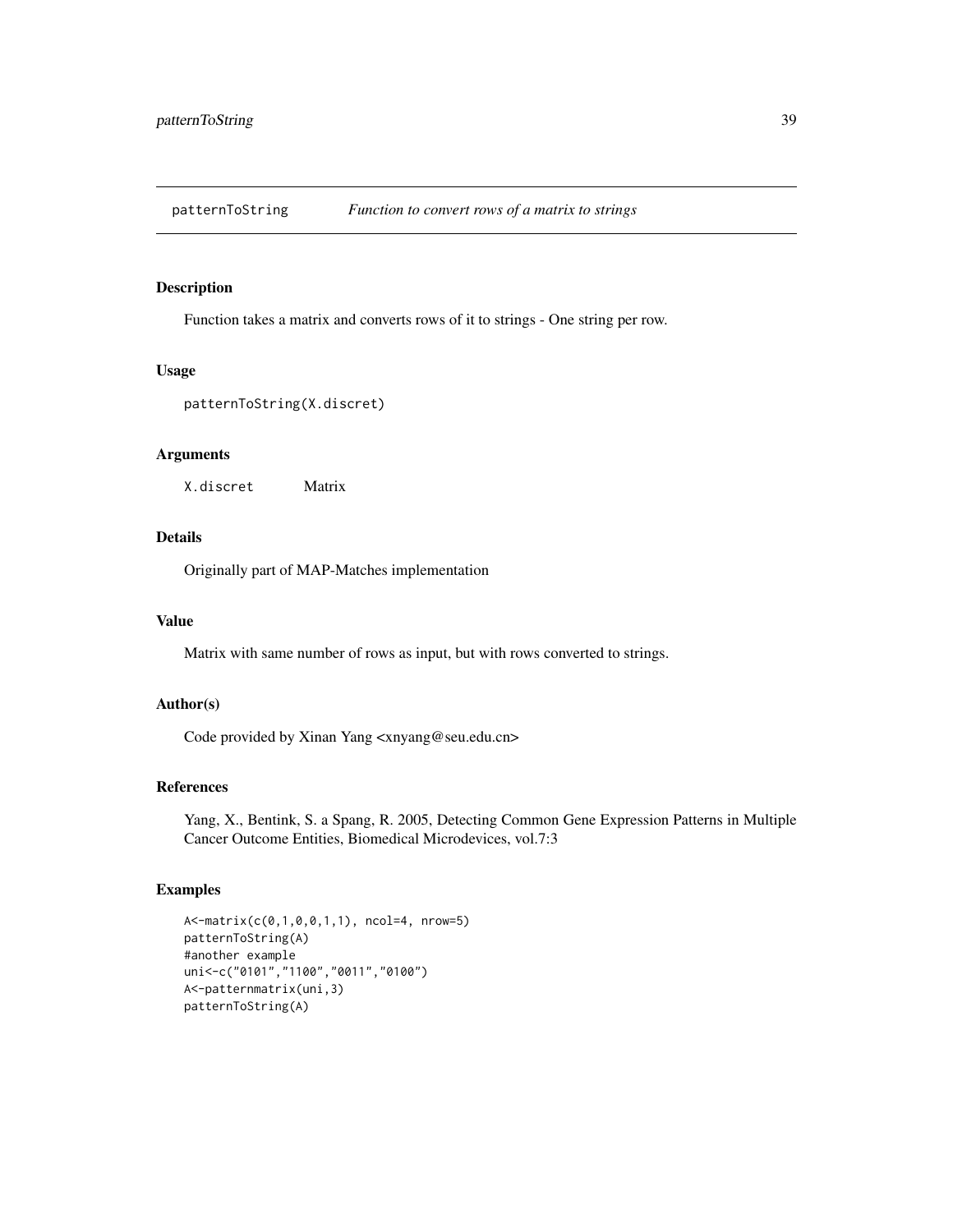<span id="page-39-0"></span>

This a wrapper function to perform all steps designed in Similarity of Ordered Gene Lists.

### Usage

performSOGL(data, varname, test, B, which = c("score", "empirical"), min.weight = 1e-05, two.sided = 1

### Arguments

| data         | MetaArray object, the rownames in the gene expression data matrices must be<br>equal                                                                                                                           |
|--------------|----------------------------------------------------------------------------------------------------------------------------------------------------------------------------------------------------------------|
| varname      | A string indicating which column of clinical data matrices should be used to<br>compute test statistic. Same column is used in all datasets.                                                                   |
| test         | "FCH" for fold change (function fold. change) or "T" for T-test (function meta. test)                                                                                                                          |
| <sub>R</sub> | Number of permuatations                                                                                                                                                                                        |
| which        | if "empirical" then empirical confidence intervals of number of overlapping<br>genes are also provided, if "score" only random and subsampled scores neces-<br>sary for tunning alpha parameter are calculated |
| min.weight   | Minimal weight for score calculation                                                                                                                                                                           |
| two.sided    | if TRUE both top and bottom of the ordered gene lists are considered, if FALSE<br>only top ones                                                                                                                |
| percent      | Percentage (Numeric between $\theta$ and 1) of the score for genes selection                                                                                                                                   |

### Value

Object of class SOGLresult, it is a list containig:

| ordering         | Ordered Gene Lists as a data. frame where columns refer to datasets |
|------------------|---------------------------------------------------------------------|
|                  | alpha.selected Selected value of alpha parameter                    |
| alpha.considered |                                                                     |
|                  | Vector of alpha considered for selection                            |
| pAUC             | pAUC values related to all alphas considered                        |
| random           | Random scores (permutations of class labels)                        |
| subsample        | Scores after subsampling from each class and dataset                |
| emp.ci           | Empirical confidence intervals for number of overlapping genes      |
| common.genes     | Vector of number of overlapping genes                               |
| score            | Observed similarity score                                           |
| significance     | Significance of the observed score in form of p-value               |
| genes            | Genes that account for observed similarity score                    |
| all.genes        | Names of the all genes in the analysis                              |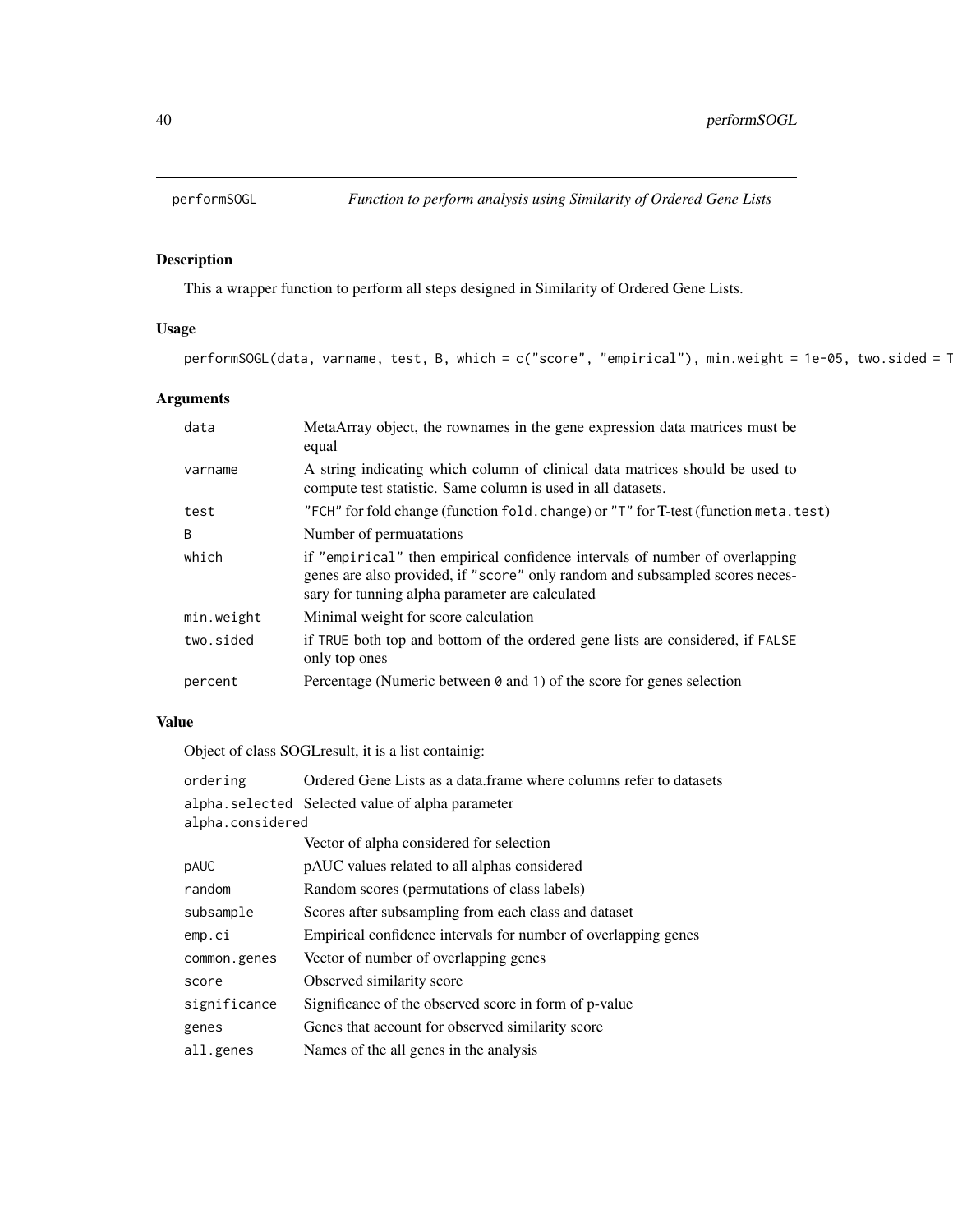### <span id="page-40-0"></span>plot.SOGLresult 41

#### Author(s)

Ivana Ihnatova

### References

Yang, X., Bentink, S., Scheid, S. Spang, R., Similarities of ordered gene lists, 2005

plot.SOGLresult *Function to plot an object of class SOGLresult*

### Description

Function draws three plots presented for results of meta-analysis by Similarity of Ordered Gene List method

### Usage

## S3 method for class 'SOGLresult' plot(x, which, ...)

#### Arguments

| X       | SOGL result object, provided by function performSOGL        |
|---------|-------------------------------------------------------------|
| which   | Character indicator which plot has to be drawn, see Details |
| $\cdot$ | arguments to plot function                                  |

### Details

If which="alpha selection" Considered alphas and corresponding pAUC are plotted. Red vertical line signs selected alpha. If which="density"Estimated density of random (in black) and subsampled score (in red) If which="empirical CI"Empirical confidence intervals and observed number of overlapping genes

#### Author(s)

Ivana Ihnatova

#### References

Yang, X., Bentink, S., Scheid, S. Spang, R., Similarities of ordered gene lists, 2005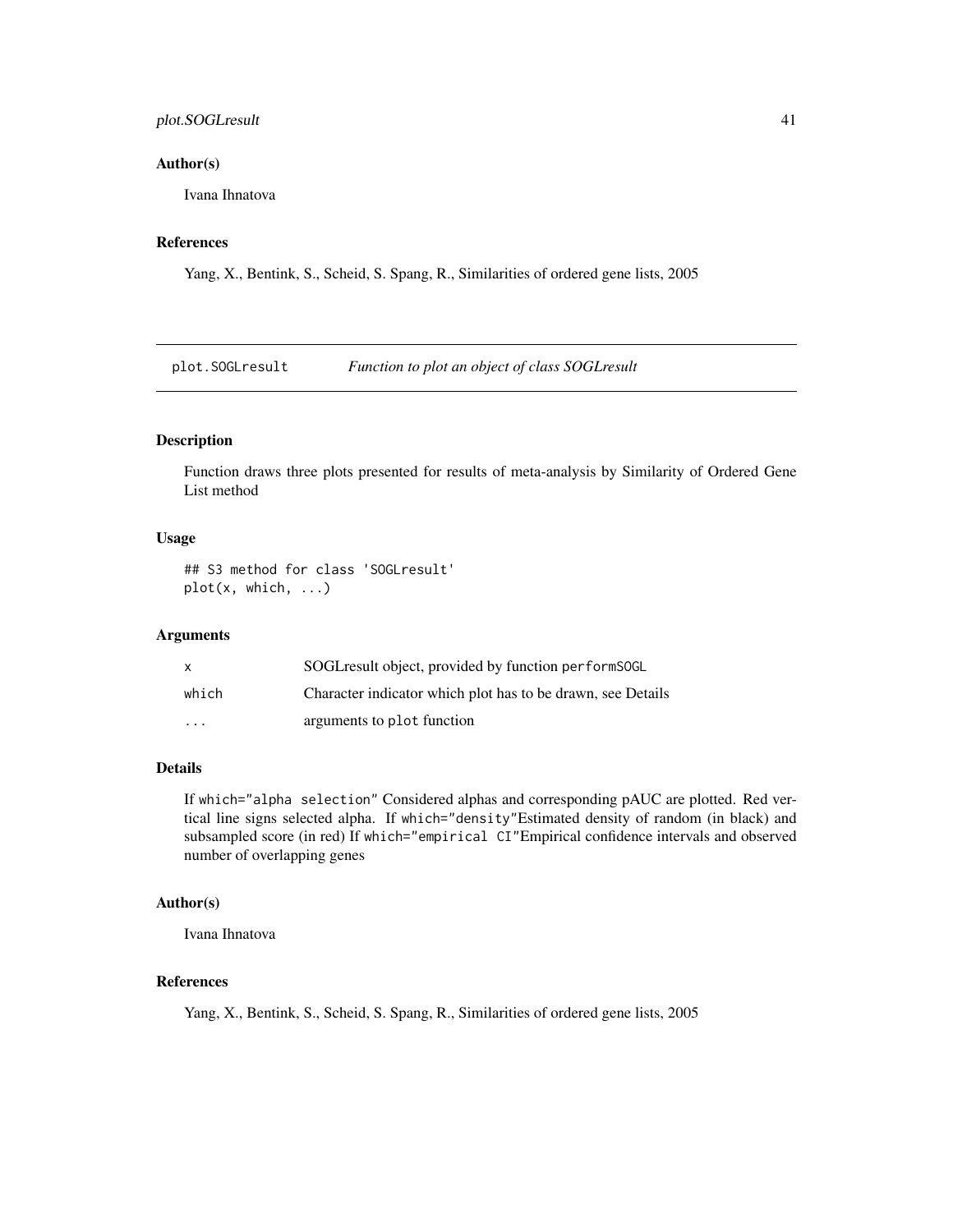<span id="page-41-0"></span>

Function plots several characteristics examined in meta-analysis with combination effect size method.

### Usage

plotES(theScores,ScoresFDR,num.studies, legend.names, colors, which)

### Arguments

| theScores    | Output from function zScores                                                                                                                                                                                                                                                                                                                                                        |
|--------------|-------------------------------------------------------------------------------------------------------------------------------------------------------------------------------------------------------------------------------------------------------------------------------------------------------------------------------------------------------------------------------------|
| ScoresFDR    | Output from function zScoreFDR                                                                                                                                                                                                                                                                                                                                                      |
| num.studies  | number of studies involved in meta-analysis                                                                                                                                                                                                                                                                                                                                         |
| legend.names | vector of names of studies, the first one should be "Combined Set"                                                                                                                                                                                                                                                                                                                  |
| colors       | vector of colors used in plots, its length must be $1 +$ number of studies                                                                                                                                                                                                                                                                                                          |
| which        | subset from $1,2,3$ : 1 for plot of the fraction of the genes that have a higher effect<br>size than the threshold for the combined Z-score, but not for any of the data set<br>specific Z-scores, 2 for plot of the number of genes and the corresponding FDR<br>for the two sided situation and 3 for plot of the number of genes that are below<br>a given threshold for the FDR |

### Author(s)

Ivana Ihnatova

### See Also

[zScores](#page-62-1), [zScoreFDR](#page-62-2)

plotgene *Function to visuaze change in expression of one gene*

### Description

Various methods for meta-analysis provide different outputs. Function takes an output from function metagene as input and draws a plot.

#### Usage

```
plotgene(gene, datalabels=NULL, type, col=c("green", "red"),cex=c(0.7),sig=0.05)
```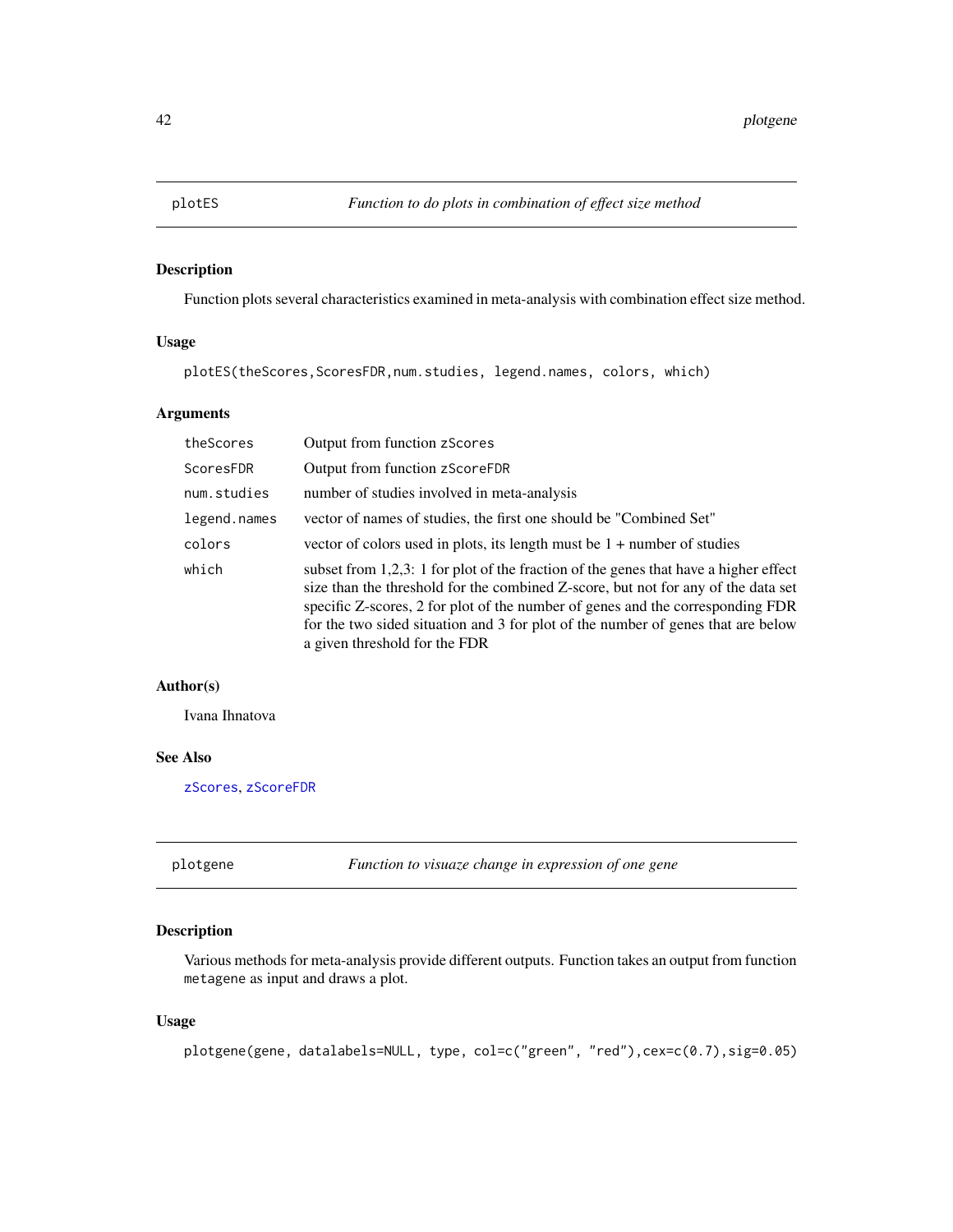#### <span id="page-42-0"></span>plotgene2 43

### Arguments

| gene       | A list, output from function metagene                                                                                                                           |
|------------|-----------------------------------------------------------------------------------------------------------------------------------------------------------------|
| datalabels | A character vector, names of the data sets and for meta-analysis results. If NULL,<br>dummy names Study1, Study2, Study3, , Meta are created.                   |
| type       | A numeric vector indicating which function the slots of gene come from. It it is<br>not necessary, if the slots come from the results of the wrapper functions. |
| col        | colors for unsignificant/significant                                                                                                                            |
| cex        | Font size for labels in unsignificant/significant part of the chart                                                                                             |
| sig        | Significance threshold for p-values graph                                                                                                                       |

#### Details

Function plotgene2 is based on traditional graphics, wheras function plotgene on grid.

For type please use:

- 0 for functions: pvalcombination, pvalcombination.paired, EScombination or EScombination.paired, metaMA
- 1 for function ES.GeneMeta
- 2 for function zScores
- 3 for function ScoresFDR
- 4 for function performSOGL
- 5 for function topGene or RankProduct
- 6 for function posterior.mean
- 7 for function MAP.genes or MAP. Matches
- 8 for function MC
- 9 for function compute.RQ
- 10 for function METRADISC

### Author(s)

Ivana Ihnatova

plotgene2 *Function to visuaze change in expression of one gene*

### Description

Various methods for meta-analysis provide different outputs. Function takes an output from function metagene as input and draws a plot.

#### Usage

plotgene2(gene, datalabels, type)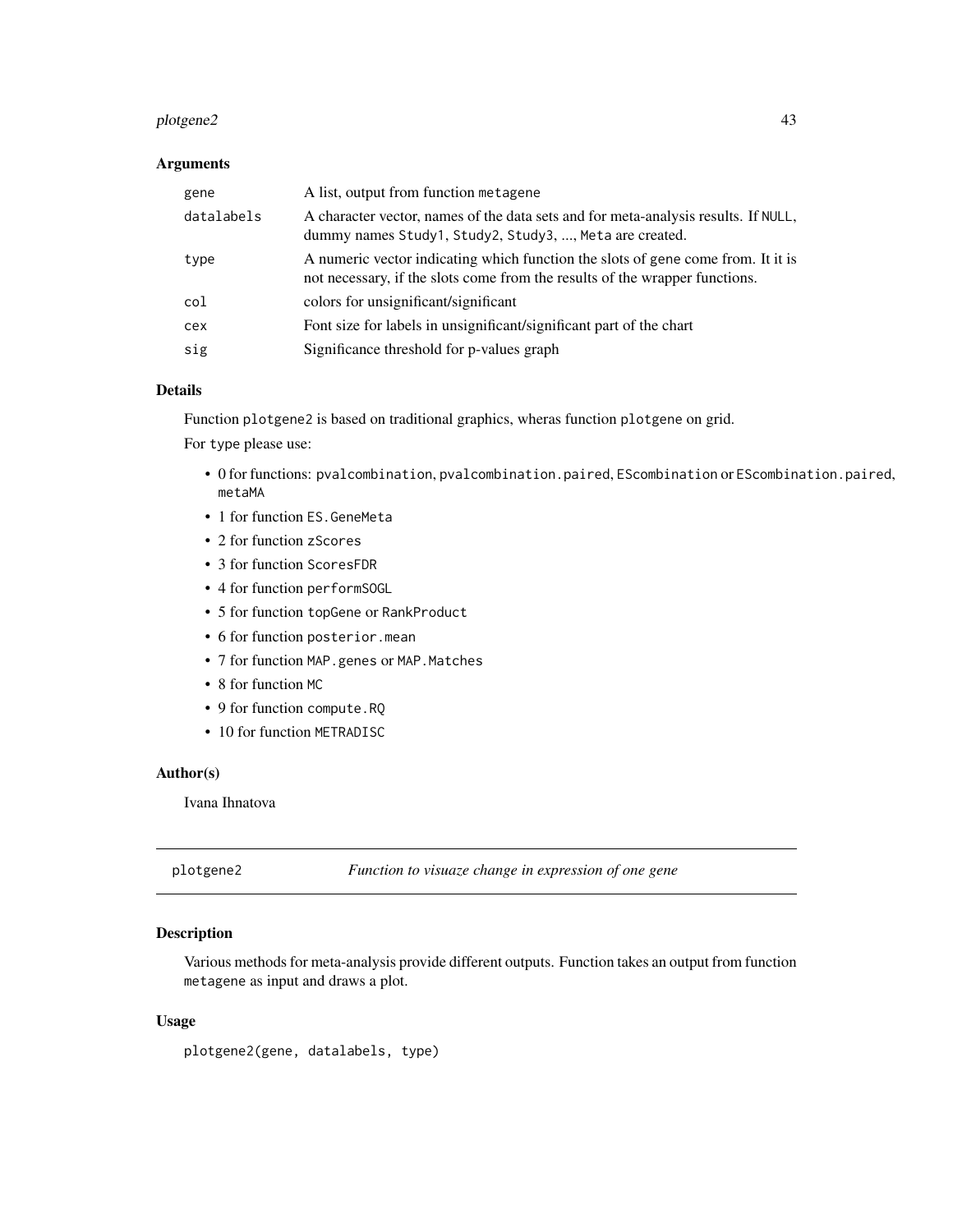<span id="page-43-0"></span>

| gene       | A list, output from function metagene                                                                                                                           |
|------------|-----------------------------------------------------------------------------------------------------------------------------------------------------------------|
| datalabels | A character vector, names of the data sets and for meta-analysis results.                                                                                       |
| type       | A numeric vector indicating which function the slots of gene come from. It it is<br>not necessary, if the slots come from the results of the wrapper functions. |
|            |                                                                                                                                                                 |

### Details

Function plotgene2 is based on traditional graphics, wheras function plotgene on grid.

For type please use:

- 0 for functions: pvalcombination, pvalcombination.paired, EScombination or EScombination.paired, metaMA
- 1 for function ES.GeneMeta
- 2 for function zScores
- 3 for function ScoresFDR
- 4 for function performSOGL
- 5 for function topGene or RankProduct
- 6 for function posterior.mean
- 7 for function MAP.genes or MAP. Matches
- 8 for function MC
- 9 for function compute.RQ
- 10 for function METRADISC

### Author(s)

Ivana Ihnatova

plotpattern *Function to do plot signifficance of Meta-Analysis Patterns*

### Description

Function plots signifficance of Meta-Analysis Patterns

### Usage

```
plotpattern(intx, method)
```
### Arguments

| intx   | A data frame with rows refering to Meta-Analysis Patterns and columns (from                                            |
|--------|------------------------------------------------------------------------------------------------------------------------|
|        | 5th to 8th) to signifficance of observed pattern matches                                                               |
| method | Either number 1 or 2, otherwise no plot is provided. If 1 a line plot is made. If<br>2 a form of scatterplot is drawn. |
|        |                                                                                                                        |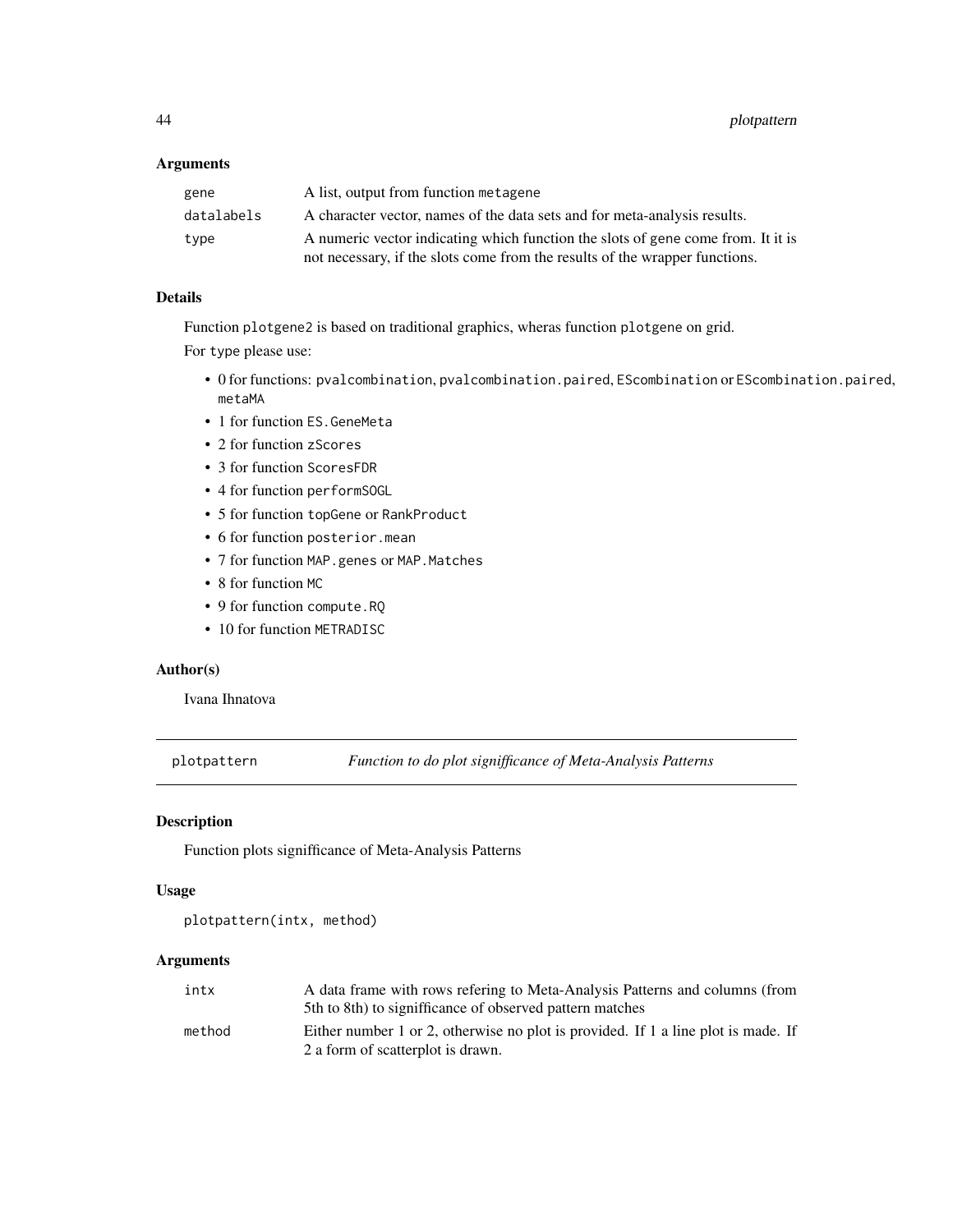### <span id="page-44-0"></span>plotQvsChi 45

#### Author(s)

Ivana Ihnatova

#### References

Yang, X., Bentink, S. a Spang, R. 2005, Detecting Common Gene Expression Patterns in Multiple Cancer Outcome Entities, Biomedical Microdevices

| plotOvsChi | Function to plot quantiles of Cochran's Q statistic and Chi-square |
|------------|--------------------------------------------------------------------|
|            | <i>quantiles.</i>                                                  |

#### Description

Function plots quantiles of Cochran's Q statistic and Chi-square quantiles as a scatter plot with diagonal line. Plot can help to decide between random-effect and fixed-effect model. It is a wrapper function to provide a complete plot.

#### Usage

plotQvsChi(Q, num.studies)

### Arguments

|             | A vector of Cochran's Q statistic used to test between-study variability. |
|-------------|---------------------------------------------------------------------------|
| num.studies | Number of studies involved in meta-analysis.                              |

#### Author(s)

Ivana Ihnatova

posterior.mean *Function to calculate posterior mean differential expression*

#### Description

Function calculates posterior mean differential expression in form of Z-score and its p-value as described in Wang et al., 2004.

#### Usage

```
posterior.mean(data, varname, nsamp, permute = 0)
```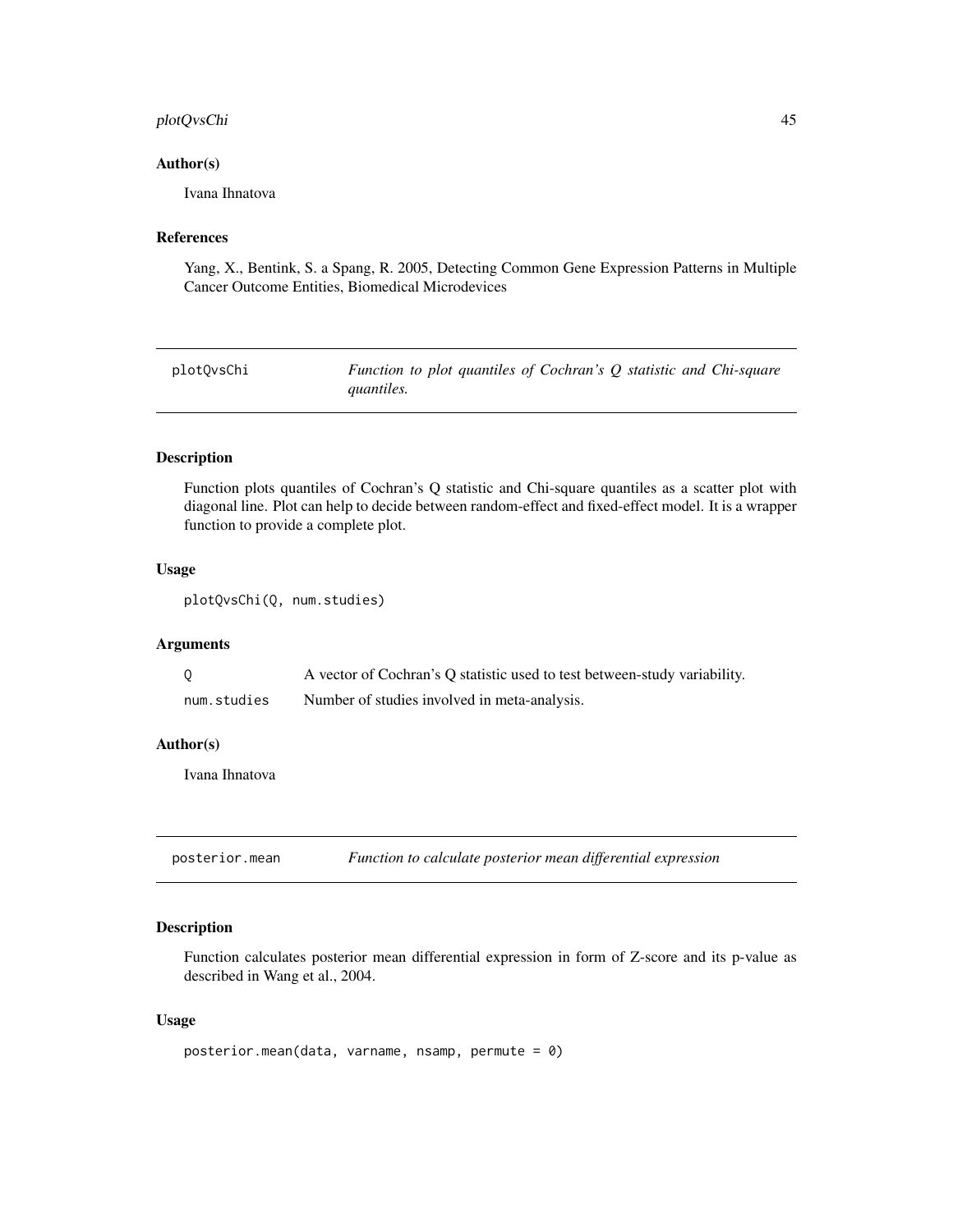| data    | An MetaArray object                                                                                                                                                                                                                                                                                                             |
|---------|---------------------------------------------------------------------------------------------------------------------------------------------------------------------------------------------------------------------------------------------------------------------------------------------------------------------------------|
| varname | A string indicating which column of clinical data matrices should be used to<br>compute test statistic. Same column is used in all datasets.                                                                                                                                                                                    |
| nsamp   | Number of samples. It is suggested to use same number of samples in each class<br>and dataset.                                                                                                                                                                                                                                  |
| permute | If permute is 0, weighted Z-score will be referenced to standard normal distri-<br>bution for two-sided p-value. Otherwise, columns of all datasets (each dataset)<br>separately) will be shuffled at random, from which a permutation distribution of<br>Z-scores are formed and Z-scores are referenced to this distribution. |

### Details

The main idea of this method is that one can use data from one study to con- struct a prior distribution of differential expression and thus utilize the posterior mean differential expression, weighted by variances, whose distribution is stan- dard normal distribution due to classic Bayesian probability calculation. It is based on assumption that gene expression is normally distributed and that we can estimate the standard deviation of this distribution by pooling together all genes with similar levels of mean expression.

### Value

Object of class posterior.mean. It is a data frame, where the first column contain Z-scores, the second p-values, rows refer to genes.

### Author(s)

Ivana Ihnatova

### References

Wang, J., Coombes, K. R., Highsmith, W. E., Keating, M. J. a Abruzzo, L. V. 2004, Differences in gene expression between B-cell chronic lymphocytic leukemia and normal B cells: a meta-analysis of three microarray studies

```
data(Singhdata)
```

```
cl1<-as.data.frame(Singhdata$classes[[1]])
names(cl1)<-"classlab"
cl2<-as.data.frame(Singhdata$classes[[2]])
names(cl2)<-"classlab"
cl3<-as.data.frame(Singhdata$classes[[3]])
names(cl3)<-"classlab"
rownames(Singhdata$esets[[1]])<-Singhdata$geneNames
rownames(Singhdata$esets[[2]])<-Singhdata$geneNames
rownames(Singhdata$esets[[3]])<-Singhdata$geneNames
```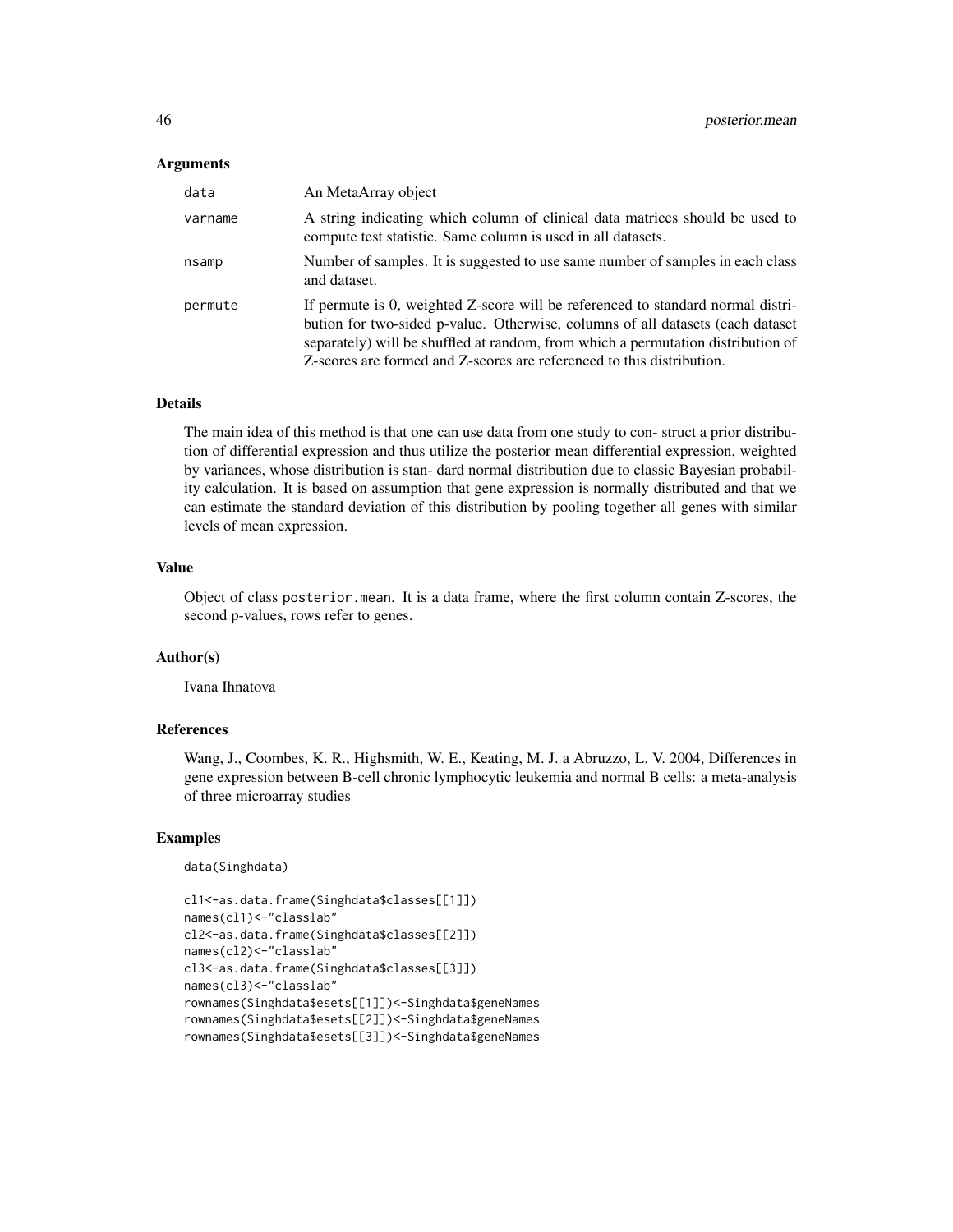### <span id="page-46-0"></span>prelimScore  $47$

```
data<-new("MetaArray", GEDM=list(Singhdata$esets[[1]], Singhdata$esets[[2]], Singhdata$esets[[3]]),
clinical=list(cl1, cl2, cl3), datanames=c("dataset1", "dataset2", "dataset3"))
pm<-posterior.mean(data, "classlab", 4)
head(pm)
```
prelimScore *Function compute preliminary Similarity Score for Ordered Gene Lists*

### Description

Function computes preliminary Similarity Score as defined in Yang, 2005.

#### Usage

```
prelimScore(ordering, alpha, min.weight = 1e-05, two.sided = TRUE)
```
### Arguments

| ordering   | Data frame, where columns refer to ordered gene list from one study                                   |
|------------|-------------------------------------------------------------------------------------------------------|
| alpha      | Numeric parameter used in weights exp(-alpha*n)                                                       |
| min.weight | minimal weight to be counted                                                                          |
| two.sided  | if TRUE both top and bottom of the ordering considered, if FALSE only top<br>positions are considered |

### Value

Similarity Score

### Author(s)

Ivana Ihnatova

### References

Yang, X., Bentink, S., Scheid, S. Spang, R., Similarities of ordered gene lists, 2005

```
genes<-paste("Gene", 1:100)
O<-cbind(sample(genes), sample(genes), sample(genes))
prelimScore(O, 0.1)
```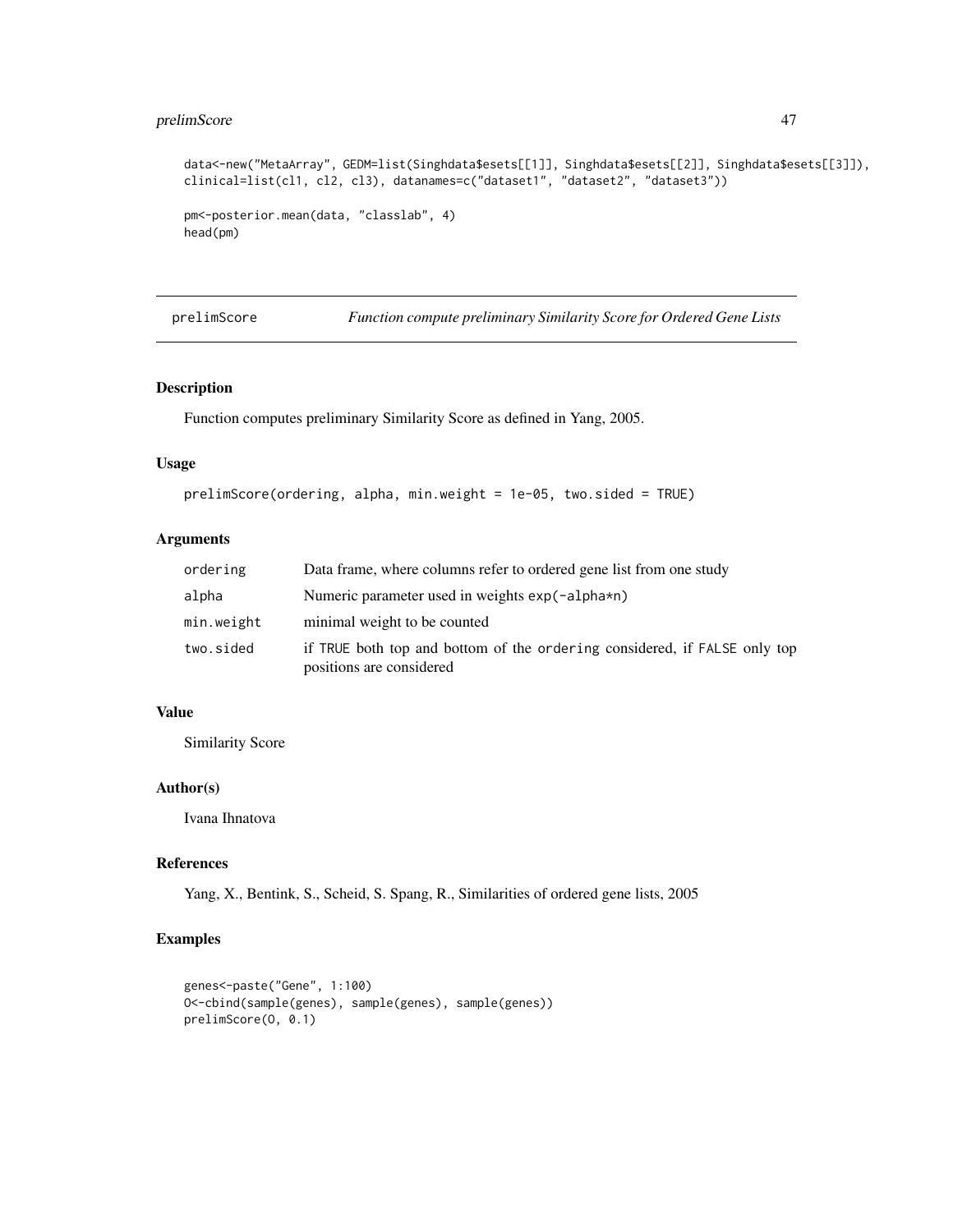<span id="page-47-0"></span>

Function prepares data as part of RandomScore function

### Usage

prepareData(j, data, varname, p, type)

### Arguments

| j       | Permutation                                                                                                                                  |
|---------|----------------------------------------------------------------------------------------------------------------------------------------------|
| data    | MetaArray object - original dataset                                                                                                          |
| varname | String indicating which column of clinical data matrices should be used to com-<br>pute test statistic. Same column is used in all datasets. |
| p       | Permutation of class labels or subsample                                                                                                     |
| type    | 1 for permutation of class labels, 2 for subsamples                                                                                          |

### Value

MetaArray object

#### Author(s)

Ivana Ihnatova

preparePermutations *Function to prepare permutation and subsamples*

### Description

Function prepares permutations of class labels and subsamples from expression data

#### Usage

```
preparePermutations(id, B, sample.ratio = 0.8)
```
### Arguments

| id           | Binary vector (0's and 1's) of class labels to be permuted and subsampled                 |
|--------------|-------------------------------------------------------------------------------------------|
| B.           | number of premutations                                                                    |
| sample.ratio | ratio for subsampling, default 0.8 means $80\%$ of samples from each group is<br>selected |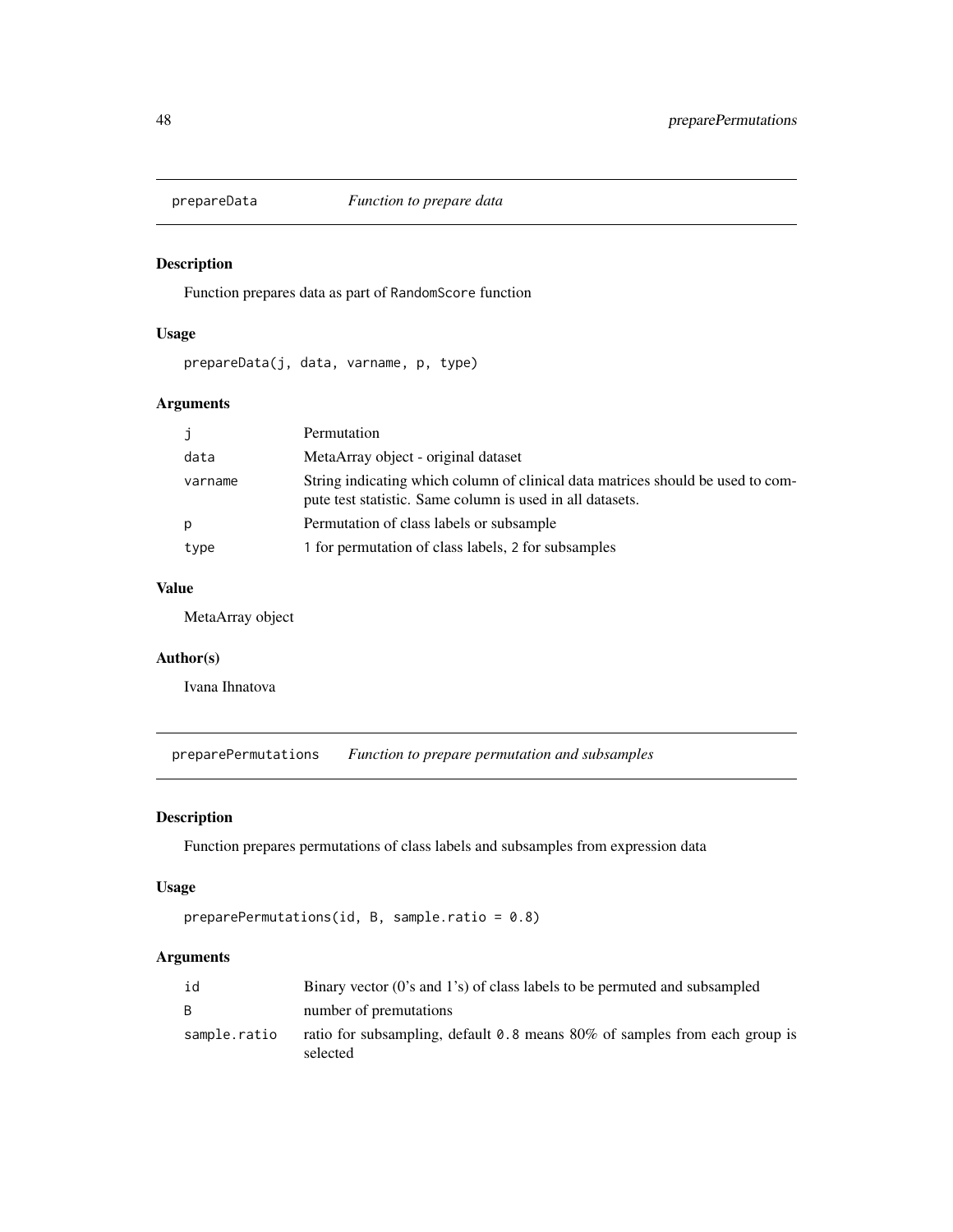### <span id="page-48-0"></span>probs.to.matrix 49

A list

#### Value

| .     |                                                                          |
|-------|--------------------------------------------------------------------------|
| yperm | Permutation - vectors of 0's and 1's shuffeled                           |
| ysubs | Subsamples - numeric vectors indicating which samples should be selected |

### Author(s)

Ivana Ihnatova, Claudio Lottaz

probs.to.matrix *Function to convert list to matrix*

### Description

Function converts list to binary matrix

#### Usage

probs.to.matrix(probs, genenames)

### Arguments

| probs     | list of vectors of gene names/ character strings                    |
|-----------|---------------------------------------------------------------------|
| genenames | vector of all gene names in analysis / all strings to be considered |

### Value

matrix in which rows refer to genes (character strings) and columns to slots of input list

### Author(s)

Ivana Ihnatova

### See Also

[metalist.to.matrix](#page-32-1)

```
lists<-list(Method1=c("Gene_A", "Gene_V","Gene_S","Gene_C","Gene_U","Gene_D","Gene_E","Gene_G","Gene_W"),
  Method2=c("Gene_D","Gene_W","Gene_G","Gene_E","Gene_H","Gene_X"),
  Method3=c("Gene_L","Gene_K","Gene_J","Gene_M","Gene_V","Gene_T","Gene_R","Gene_U"))
genes<-c("Gene_A", "Gene_V", "Gene_S", "Gene_C", "Gene_U", "Gene_D", "Gene_E", "Gene_G",
 "Gene_W", "Gene_H", "Gene_X", "Gene_L", "Gene_K", "Gene_J", "Gene_M", "Gene_T",
 "Gene_R")
PM<-probs.to.matrix(lists,genes)
PM
```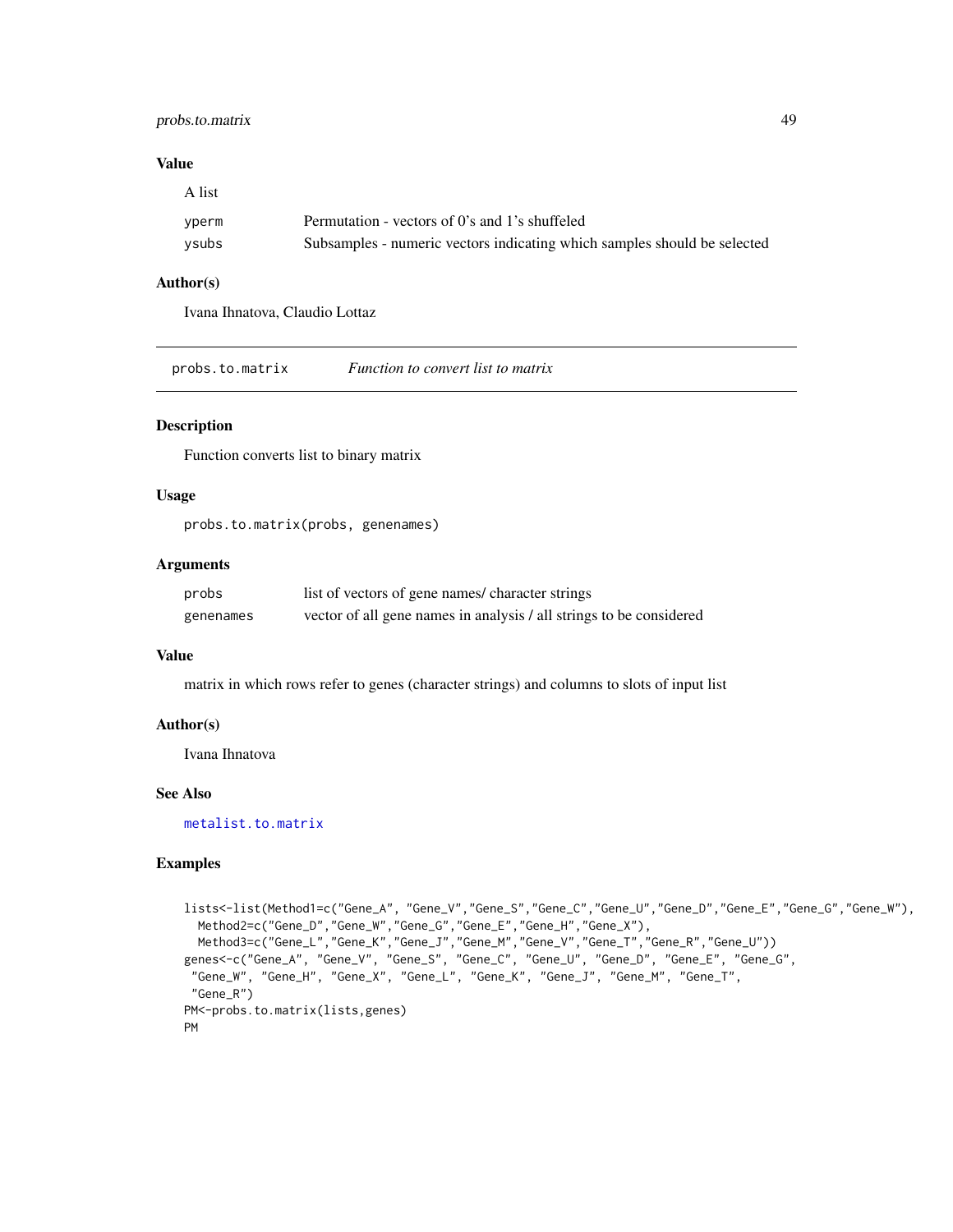<span id="page-49-1"></span><span id="page-49-0"></span>

Function computes random and subsampled similarity score in order to select appropriate tunning parameter alpha for weights in preliminary simmilarity score

### Usage

```
RandomScore(data, varname, B, alpha, test, which = c("random", "empirical", "subsample"), two.sided =
```
### Arguments

| data      | MetaArray object                                                                                                                                                                                           |
|-----------|------------------------------------------------------------------------------------------------------------------------------------------------------------------------------------------------------------|
| varname   | String indicating which column of clinical data should be used as class labels,<br>same on all data set                                                                                                    |
| B         | Number of permutation                                                                                                                                                                                      |
| alpha     | Vector of alphas considered (can be returned by computeAlpha) or selected<br>manually                                                                                                                      |
| test      | "FCH" for fold change (function fold. change) or "T" for T-test (function meta. test)                                                                                                                      |
| which     | "random" for random score (permutation of class labels), "subsample" for sub-<br>sampled score, "empirical" for empirical confidence intervals of overalaping<br>genes, vector of several is also possible |
| two.sided | if TRUE both top and bottom of the ordering considered, if FALSE only top<br>positions are considered                                                                                                      |

### Value

#### A list

| random    | Random similarity score                             |
|-----------|-----------------------------------------------------|
| empirical | Empirical confidence intervals for overlaping genes |
| subsample | Subsampled score                                    |

### Author(s)

Ivana Ihnatova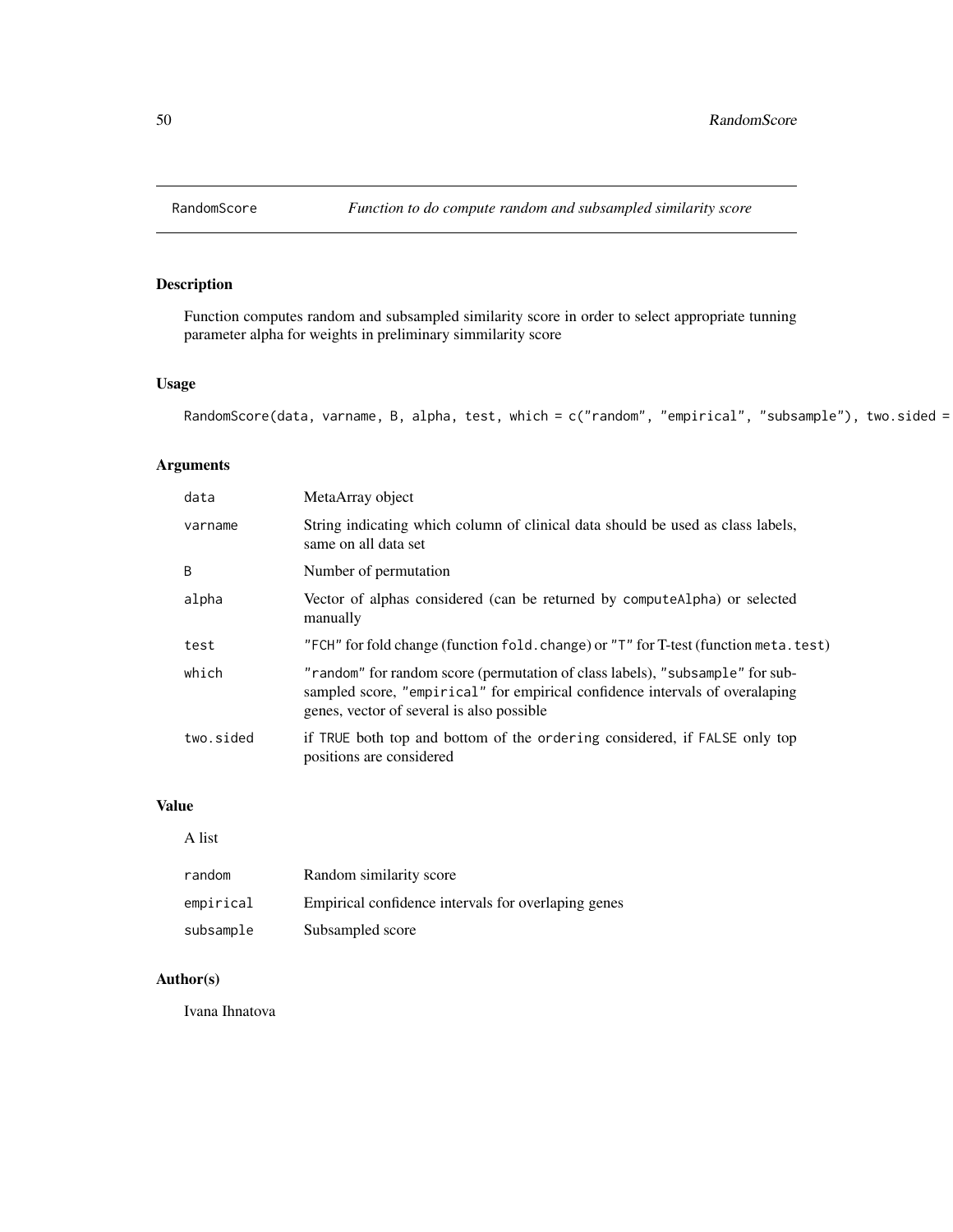<span id="page-50-1"></span><span id="page-50-0"></span>rank.genes *Rank genes*

#### Description

Assigna ranks to gene names according to p-value and sign of test statistics

#### Usage

```
rank.genes(T, p)
```
#### Arguments

|   | vector of test statistics with gene names in names |
|---|----------------------------------------------------|
| Ŋ | vector of p-values with gene names in names        |

#### Value

Data frame with ranks of gene names

#### Author(s)

Ivana Ihnatova

#### References

Zintzaras, E., Ioannidis, J.P.A 2008 Meta-analysis for ranked discovery datasets: Theoretical framework and empirical demonstration for microarrays, Computational Biology and Chemistry 32, 39- 47

#### See Also

[compute.RQ](#page-6-1)

#### Examples

## Not run: data(Singhdata)

```
#compute T-statistics and P-value
p1<-apply(Singhdata$esets[[1]],1,function(x) {t=t.test(x~Singhdata$classes[[1]], alternative="two.sided"); retu
p2<-apply(Singhdata$esets[[2]],1,function(x) {t=t.test(x~Singhdata$classes[[2]], alternative="two.sided"); retu
p3<-apply(Singhdata$esets[[3]],1,function(x) {t=t.test(x~Singhdata$classes[[3]], alternative="two.sided"); retu
T1<-apply(Singhdata$esets[[1]],1,function(x) {t=t.test(x~Singhdata$classes[[1]], alternative="two.sided"); retu
T2<-apply(Singhdata$esets[[2]],1,function(x) {t=t.test(x~Singhdata$classes[[2]], alternative="two.sided"); retu
T3<-apply(Singhdata$esets[[3]],1,function(x) {t=t.test(x~Singhdata$classes[[3]], alternative="two.sided"); retu
```
# Rank genes rank1<-rank.genes(T1,p1)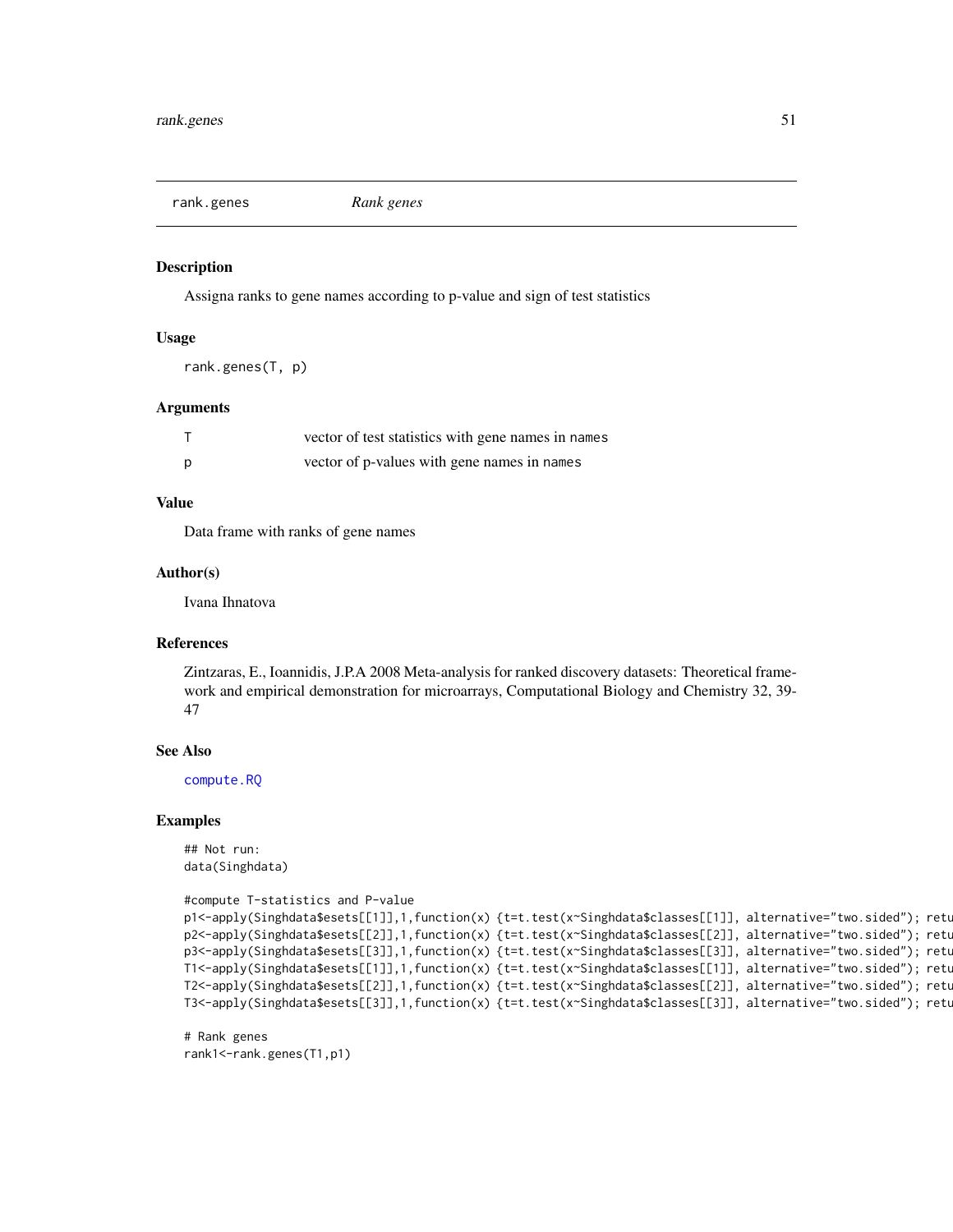```
rank2<-rank.genes(T2,p2)
rank3<-rank.genes(T3,p3)
## End(Not run)
```
rank.genes.adv *Function to rank genes*

#### Description

A wrapper function to rank.genes. This function provides a data frame of ranks, where rows correspond to genes and columns to data sets.

### Usage

```
rank.genes.adv(testp)
```
#### Arguments

testp A list with two slots: test and p, where test is data frame of T-statistics and p is data frame of p-values. In both rows refer to genes and columns to data sets. It is output from meta.test function.

### Value

A data frame of ranks, where rows correspond to genes and columns to data sets.

#### Author(s)

Ivana Ihnatova

#### See Also

[meta.test](#page-26-1), [rank.genes](#page-50-1)

### Examples

data(Singhdata)

```
cl1<-as.data.frame(Singhdata$classes[[1]]+1)
names(cl1)<-"classlab"
cl2<-as.data.frame(Singhdata$classes[[2]]+1)
names(cl2)<-"classlab"
cl3<-as.data.frame(Singhdata$classes[[3]]+1)
names(cl3)<-"classlab"
rownames(Singhdata$esets[[1]])<-Singhdata$geneNames
rownames(Singhdata$esets[[2]])<-Singhdata$geneNames
rownames(Singhdata$esets[[3]])<-Singhdata$geneNames
```
<span id="page-51-0"></span>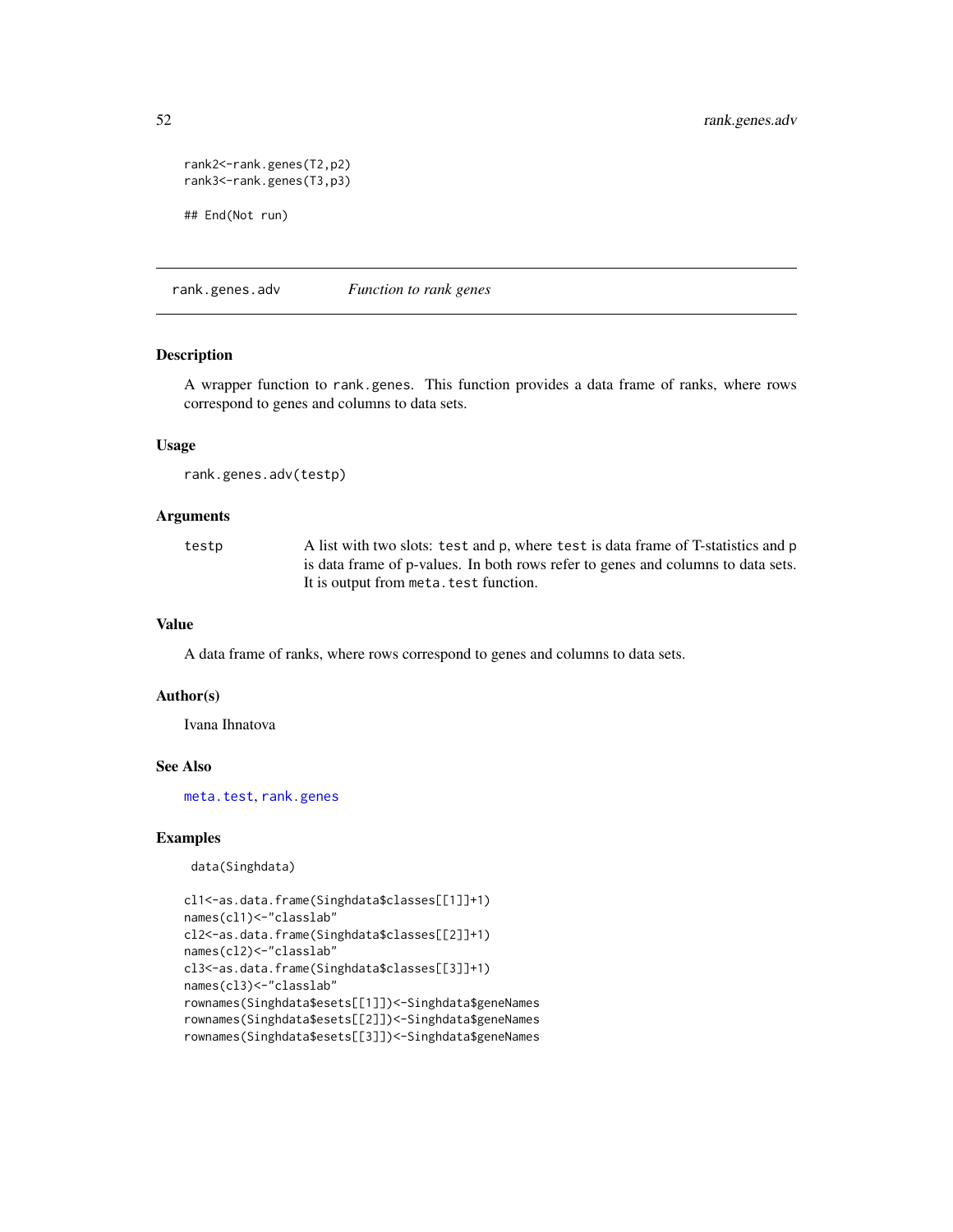#### <span id="page-52-0"></span>RankProduct 53

```
data<-new("MetaArray", GEDM=list(Singhdata$esets[[1]], Singhdata$esets[[2]], Singhdata$esets[[3]]),
clinical=list(cl1, cl2, cl3), datanames=c("dataset1", "dataset2", "dataset3"))
m<-meta.test(data,"classlab")
rank.genes.adv(m)
```
RankProduct *Wrapper function for RankProduct method*

#### Description

This is a wrapper function for perfoming meta-analysis using Rank Product method.

#### Usage

```
RankProduct(data, varname, num.perm = 100, logged = TRUE, na.rm = FALSE, gene.names = NULL, plot = FAL
```
#### Arguments

| data       | MetaArray object                                                                                                                                                                                                                    |
|------------|-------------------------------------------------------------------------------------------------------------------------------------------------------------------------------------------------------------------------------------|
| varname    | Character String - name of one column in clinical data matrices to be used as<br>class labels, factors are turned into a numeric vector by as $numeric() - 1)$                                                                      |
| num.perm   | Number of permutations                                                                                                                                                                                                              |
| logged     | Logical - indicating whether data are on log-scale                                                                                                                                                                                  |
| na.rm      | Logical - if FALSE (default), the NA value will not be used in computing rank.<br>If TRUE the missing values will be replaced by the genewise mean of the non-<br>missing values. Gene will all value missing will be assigned "NA" |
| gene.names | Character vector - gene names to be be attached to the estimated percentage of<br>false prediction (pfp)                                                                                                                            |
| plot       | Logical - if TRUE a plot of the estimated pfp verse the rank of each gene is drawn                                                                                                                                                  |
| rand       | Numeric - a seed for random number generator                                                                                                                                                                                        |
| cutoff     | Numeric - p-value for selection of significant genes                                                                                                                                                                                |

### Value

Object of class RankProduct.res containing outputs from functions: RPadvance and topGene. 'Class1' refers to the first level of the used class labels, 'Class2' to the second one.

#### Author(s)

Ivana Ihnatova

### References

Breitling, R., Armengaud, P., Amtmann, A., and Herzyk, P.(2004) Rank Products: A simple, yet powerful, new method to detect differentially regulated genes in replicated microarray experiments, FEBS Letter, 57383-92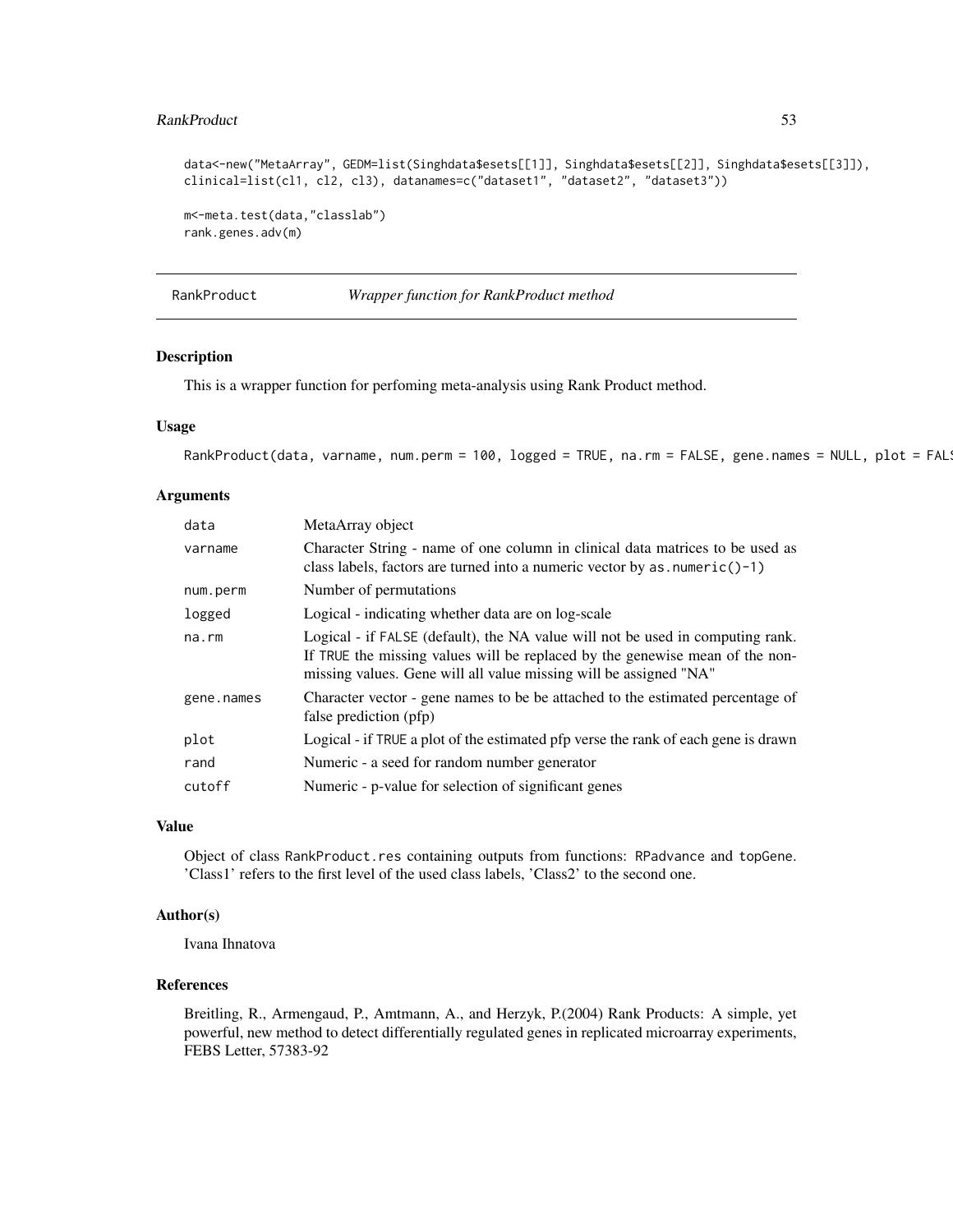#### Examples

```
## Not run:
data(ColonData)
rp<-RankProduct(ColonData, "MSI", num.perm=10)
```
## End(Not run)

ratio *Function to calculate the ratio of co-significant: expected/observed*

#### Description

Function to calculates the ratio of co-significant: expected/observed of strong and soft pattern matches

### Usage

ratio(X.discret)

### Arguments

X.discret Matrix of 0 and 1. Rows correspond to genes, columns to studies (comparisons). 1 means that T statistic for the gene in the study was higher than selected threshold, otherwise 0 is used.

### Details

Calculation is part of MAP-Matches methods. See References for details\

### Value

A list which contains

| n        | Number of selected genes in each comparison                                                        |
|----------|----------------------------------------------------------------------------------------------------|
| X.string | Patterns in observed in data                                                                       |
| p.strong | Co-significance of strong pattern match, probability of observing strong pattern<br>match in data? |
| p.soft   | Co-significance of soft pattern match, probability of observing strong pattern<br>match in data?   |

### Author(s)

Codes provided by Xinan Yang <xnyang@seu.edu.cn>

#### References

Yang, X., Bentink, S. a Spang, R. 2005, Detecting Common Gene Expression Patterns in Multiple Cancer Outcome Entities, Biomedical Microdevices, vol.7:3

<span id="page-53-0"></span>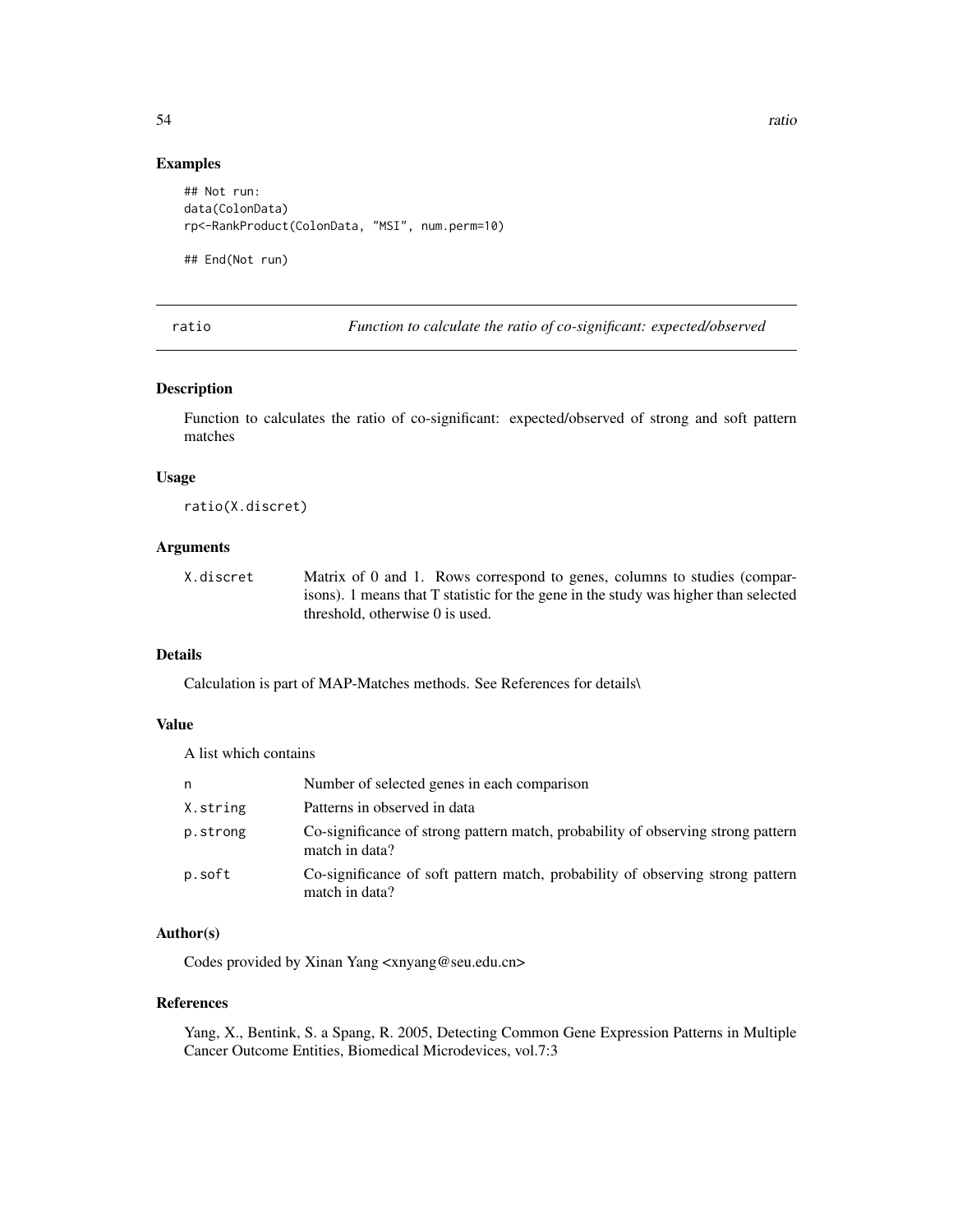#### <span id="page-54-0"></span>sd.filter 55

### Examples

```
A<-matrix(c(1,0,0,1,0,1,0,1,1,0,1,0,1,0,1), ncol=3, nrow=10)
ratio(A)
```
sd.filter *Microarray probes filtering*

### Description

Function to filter microarray probes according to standard deviation

### Usage

sd.filter(data, cutoff =  $0.5$ )

### Arguments

| data   | expression matrix with probes in rows and samples in columns |
|--------|--------------------------------------------------------------|
| cutoff | cutoff value for filtering                                   |

### Value

Expression matrix, probes with SD below cutoff are filtered out.

### Author(s)

Ivana Ihnatova

```
data(Singhdata)
data<-Singhdata$esets[[1]][1:1000,]
data.filtered<-sd.filter(data)
head(data.filtered)
```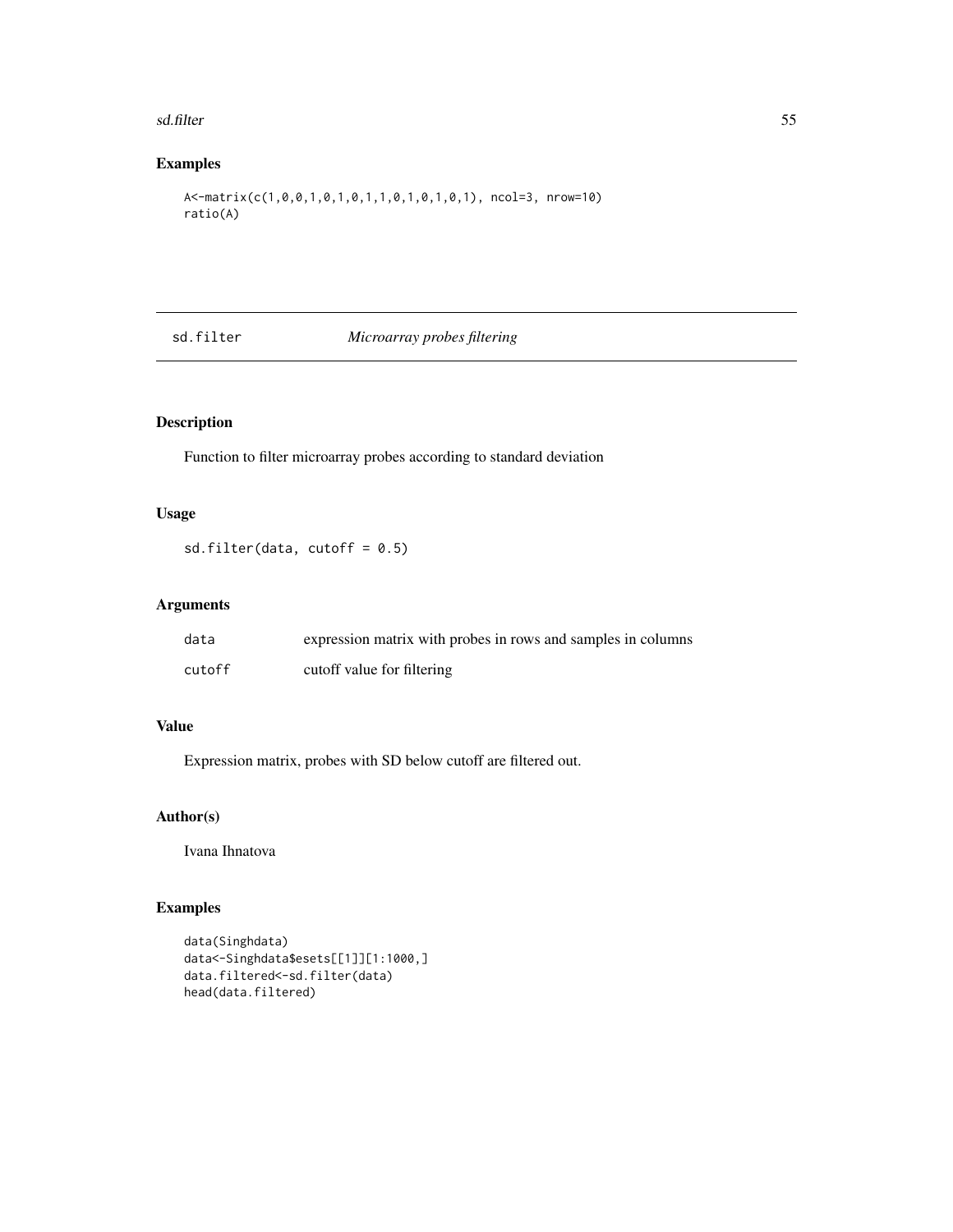Function selects the most optimal value of alpha parameter according to pAUC. For each of possible alphas the pAUC is computed as a measure of the separabilty of two distributions of similarity score: random and subsampled (prepared by function RandomScore. Alpha with maximal pAUC is selected.

### Usage

selectAlpha(alpha, subsample, random)

### Arguments

| alpha     | Vector of possible alphas                      |
|-----------|------------------------------------------------|
| subsample | Similarity scores after subsampling            |
| random    | Similarity scores after permuting class labels |

### Value

| ۰<br>۹<br>I |
|-------------|

| alpha | selected value of alpha      |
|-------|------------------------------|
| pAUC. | pAUC for all alphas achivied |

### Author(s)

Ivana Ihnatova

### See Also

[RandomScore](#page-49-1)

| selectClass | Function to select class labels from MetaArray object |
|-------------|-------------------------------------------------------|
|-------------|-------------------------------------------------------|

### Description

Function selects one column from each clinical data matrix and binds them into a list object

#### Usage

selectClass(x, varname, type)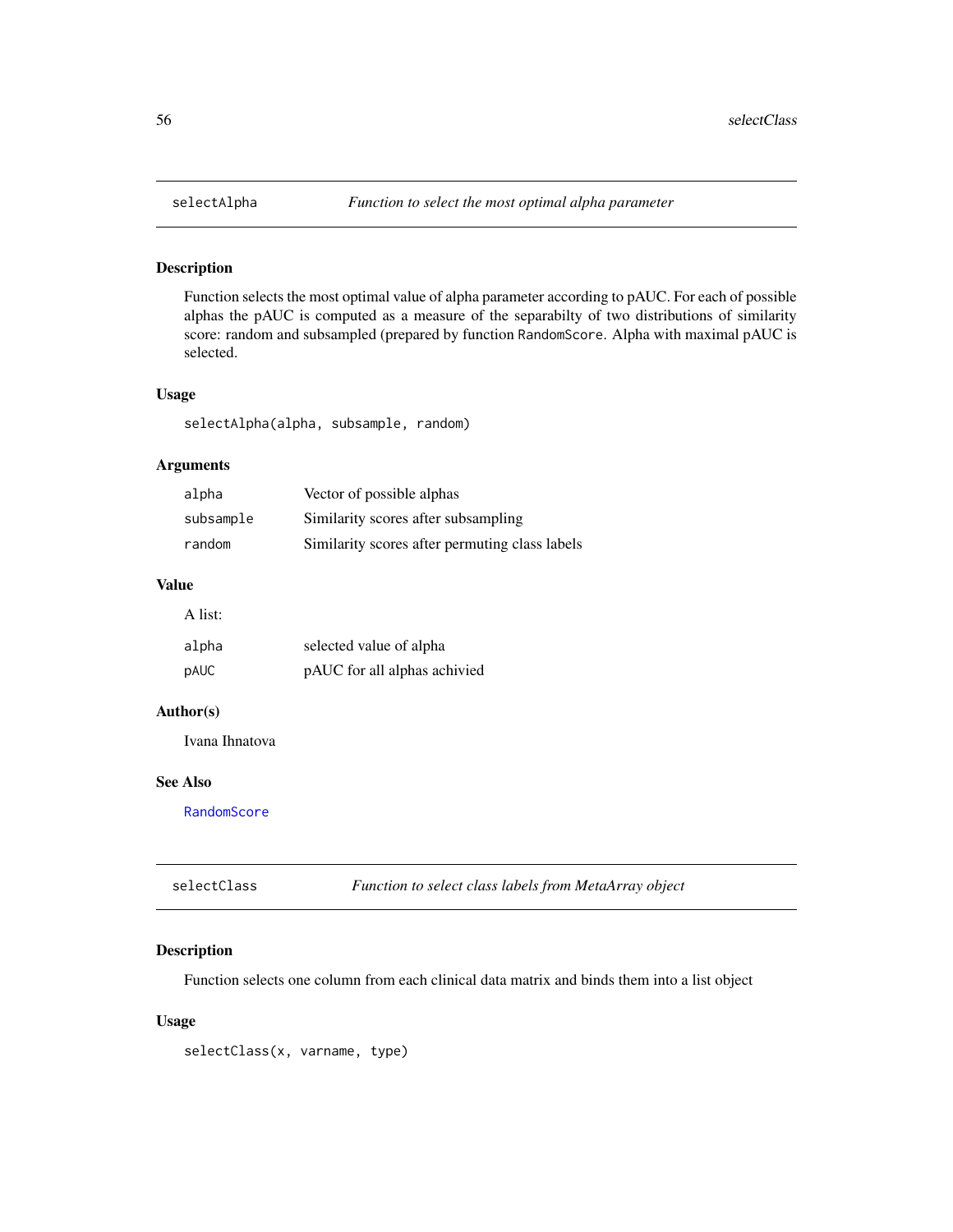#### <span id="page-56-0"></span>selectGenes 57

#### **Arguments**

| X       | MetaArray object                                                                 |
|---------|----------------------------------------------------------------------------------|
| varname | Character String specifying which column of clinical data should be selected     |
| type    | if factor then factor vector is returned, if binary then vector of 1's and 0' is |
|         | returned as class labels                                                         |

### Value

A list where each slot refers to one clinical data matrix (study) and contains selected class labels of the samples.

### Note

Such a class labels extraction is necessary for some methods of meta-analysis of microarray

#### Author(s)

Ivana Ihnatova

#### Examples

data(Singhdata)

```
cl1<-as.data.frame(Singhdata$classes[[1]])
names(cl1)<-"classlab"
cl2<-as.data.frame(Singhdata$classes[[2]])
names(cl2)<-"classlab"
cl3<-as.data.frame(Singhdata$classes[[3]])
names(cl3)<-"classlab"
rownames(Singhdata$esets[[1]])<-Singhdata$geneNames
rownames(Singhdata$esets[[2]])<-Singhdata$geneNames
rownames(Singhdata$esets[[3]])<-Singhdata$geneNames
dataset<-new("MetaArray", GEDM=list(Singhdata$esets[[1]], Singhdata$esets[[2]], Singhdata$esets[[3]]),
clinical=list(cl1, cl2, cl3), datanames=c("dataset1", "dataset2", "dataset3"))
selectClass(dataset, "classlab", "factor")
```
selectClass(dataset, "classlab", "binary")

selectGenes *Function to select genes that account for Similarity score*

#### Description

Genes that account for e.g 95% of Similarity score are returned.

#### Usage

```
selectGenes(ordering, alpha, percent, min.weight = 1e-05, two.sided = TRUE)
```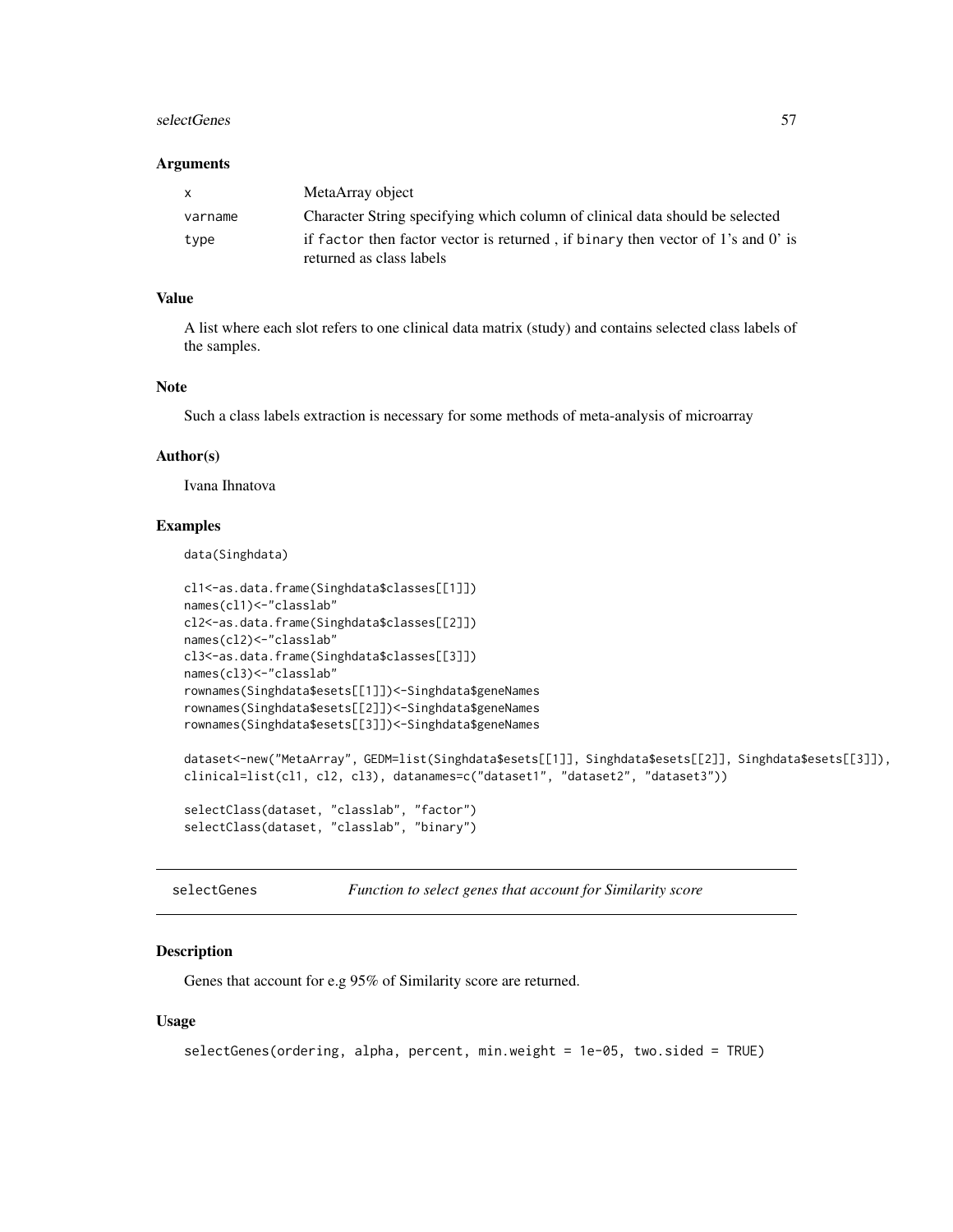<span id="page-57-0"></span>

| ordering   | Ordered gene lists as data.frame or matrix, each column refer to one study                            |
|------------|-------------------------------------------------------------------------------------------------------|
| alpha      | Selected alpha parameter for Similarity score                                                         |
| percent    | Percentage (Numeric between 0 and 1) of the score                                                     |
| min.weight | minimal weight to be counted                                                                          |
| two.sided  | if TRUE both top and bottom of the ordering considered, if FALSE only top<br>positions are considered |

### Value

Vector of genes

#### Author(s)

Ivana Ihnatova

### Examples

```
genes<-paste("Gene", 1:1000)
O<-cbind(c(sample(genes[1:200]),sample(genes[201:1000])),
         c(sample(genes[1:200]),sample(genes[201:1000])),
         c(sample(genes[1:200]),sample(genes[201:1000]))
)
alph<-computeAlpha(100,ngenes=1000)
selectGenes(O, alph, 0.95)
```

```
sigScore Function to calculate signifficance of similarity score
```
### Description

Function calculates empirical signifficance of similarity score by means of random permutation of ordered gene lists, computing the similarity scores and comparing them to the value observed in original ordering of the genes.

#### Usage

```
sigScore(ranking, alpha, B, min.weight = 1e-05, two.sided = TRUE)
```
### Arguments

| ranking      | Ordered gene lists as data.frame or matrix, each column refer to one study                            |
|--------------|-------------------------------------------------------------------------------------------------------|
| alpha        | Selected alpha parameter for Similarity score                                                         |
| <sub>R</sub> | Number of permutation                                                                                 |
| min.weight   | Minimal weight for similarity score calculation                                                       |
| two.sided    | if TRUE both top and bottom of the ordering considered, if FALSE only top<br>positions are considered |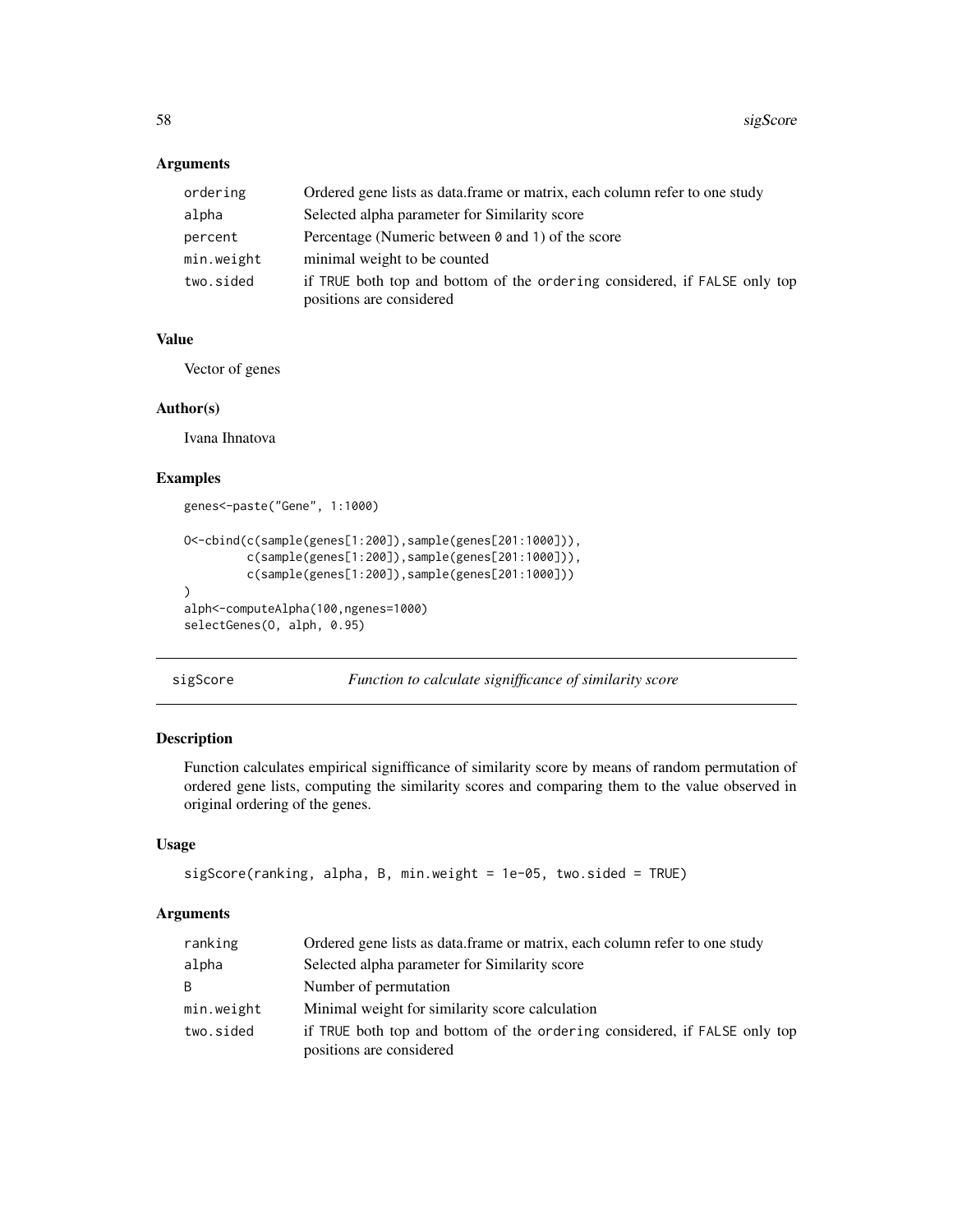#### <span id="page-58-0"></span>T.select 59

### Value

Signifficance of similarity score in form of p-value

### Author(s)

Ivana Ihnatova

### Examples

```
## Not run:
genes<-paste("Gene", 1:100)
O<-cbind(sample(genes), sample(genes), sample(genes))
sigScore(O, 0.0001, 100)
```
## End(Not run)

T.select *Function to help with selection of threshold for T-statistics*

### Description

Function calculates quantiles of T-statistics to help with selection of threshold for it as part of MAP-Matches method.

### Usage

```
T.select(stat, fig = TRUE)
```
### Arguments

| stat | Vector of T-statistics                                                      |
|------|-----------------------------------------------------------------------------|
| fig  | If TRUE a plot of quantiles and sequence from $0.97$ to $0.98$ is provided. |

### Value

A vector of T-statistics quantiles.

#### Author(s)

Ivana Ihnatova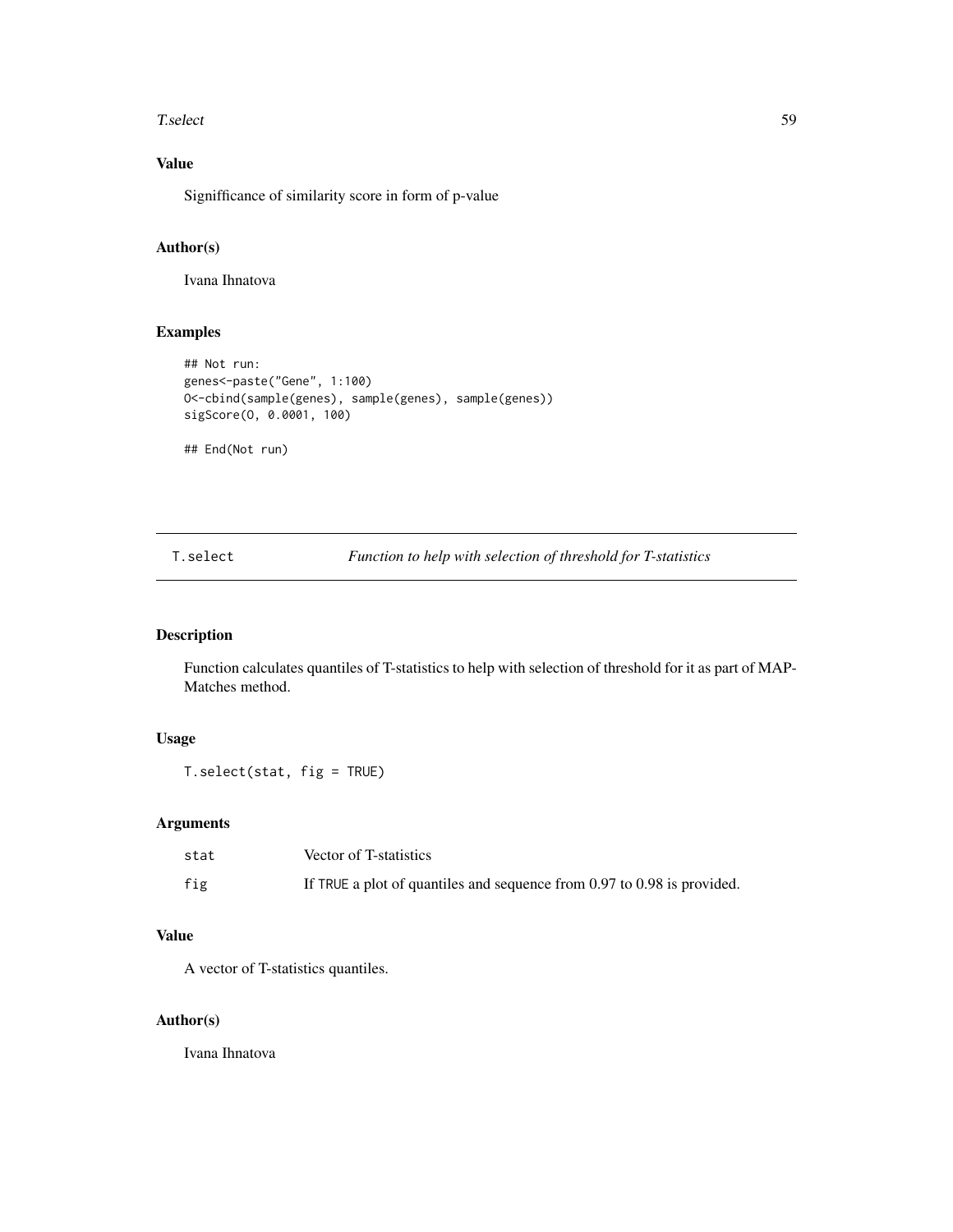#### Examples

```
## The function is currently defined as
function(stat,fig=TRUE)
{
quan <- quantile(abs(stat),seq(0.97,0.98,.0001))
x \leq -\text{seq}(0.97, 0.98, 1e-04)if (fig) {
plot(x,quan,type="b",xlab="percent",ylab="t")
z \leq \text{Im}(quan \sim x)abline(z,col="red")
points(0.9787,quan["97.87%"],pch=19,cex=1.5,col="red")
}
return(quan)
  }
```
test.group.shuffle *Function to do compute test statistic iterativelly*

### Description

Function computes test statistic with random assignment of group labels to samples in each iteration. It binds results to one matrix. Finaly it multiplies values of test statistics by -1. It saves a file necessary in MAP-Matches method.

#### Usage

```
test.group.shuffle(x, varname, minSampleNum = 3, method = "t",B=1000)
```
### Arguments

| x.           | MetaArray object                                                      |
|--------------|-----------------------------------------------------------------------|
| varname      | String indicating the column of clinical data matrices definig groups |
| minSampleNum | Minimal number of samples required for test statistic                 |
| method       | Type of test as in mt. teststat                                       |
| B            | Number of iterations                                                  |

### Value

matrix of test statistics (with random group assignment and multiplied by -1)

### Author(s)

Ivana Ihnatova

### References

Yang, X., Bentink, S. a Spang, R. 2005, Detecting Common Gene Expression Patterns in Multiple Cancer Outcome Entities, Biomedical Microdevices, vol.7:3

<span id="page-59-0"></span>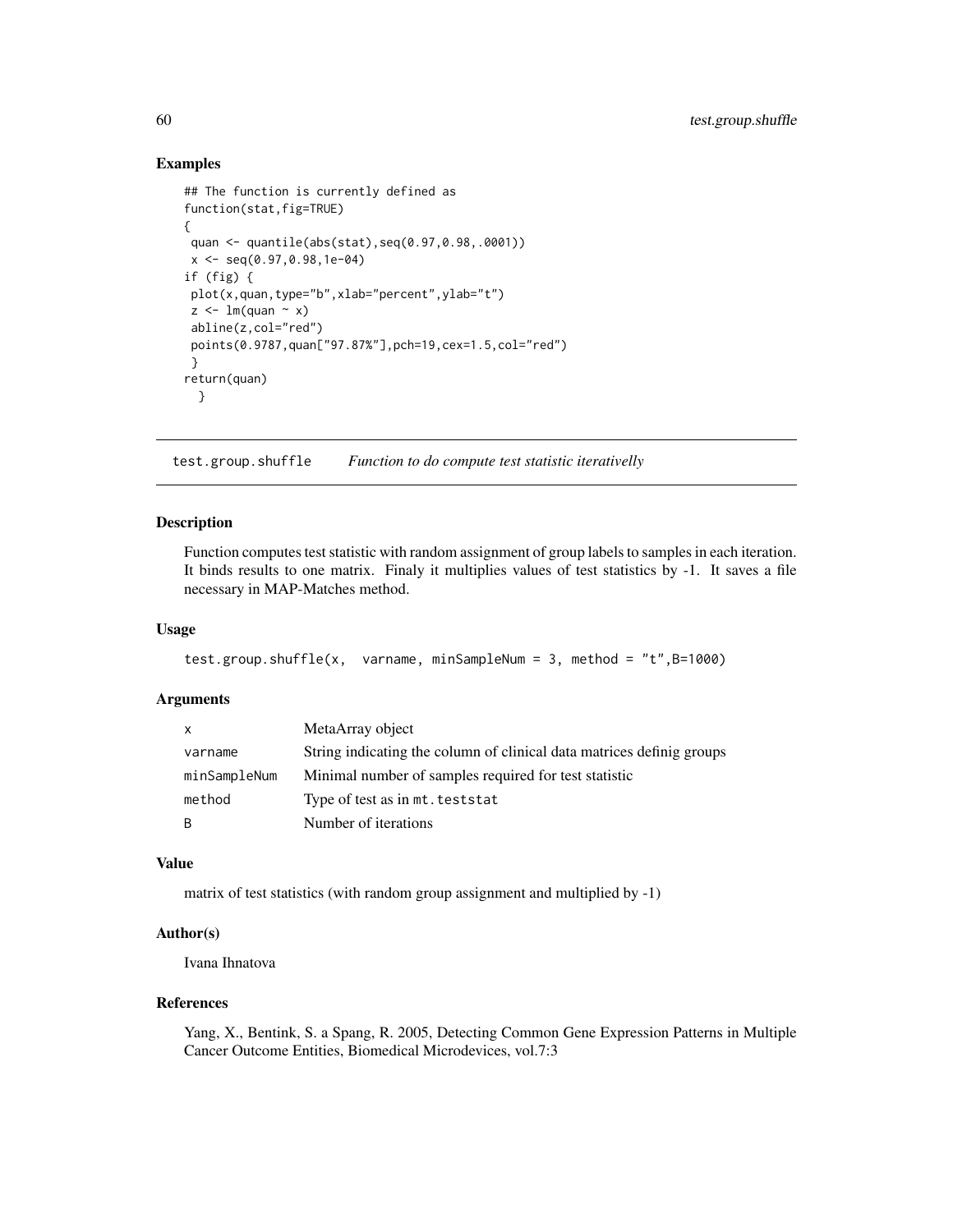### <span id="page-60-0"></span>VennMapper 61

### See Also

[entitybuild2](#page-10-1)

#### VennMapper *Wrapper function for VennMapping*

### Description

This is a wrapper function for meta-analysis using VennMapping method. It performs all necessary steps and provides all available outputs.

#### Usage

VennMapper(data, varname, cutoff)

#### Arguments

| data    | MetaArray object                                                                                                                      |
|---------|---------------------------------------------------------------------------------------------------------------------------------------|
| varname | Character String - name of one column in clinical data matrices to be used as<br>class labels                                         |
| cutoff  | Numeric - cutoff for selection of genes according to their fold-change in log2-<br>scale, e.g. 1 equals to two-fold expression change |

### Value

An object of class VennMapper.res containing

| conting.tab | A contingency table with numbers of overlapping genes in pairs of the datasets      |
|-------------|-------------------------------------------------------------------------------------|
| z.score     | A table of z-scores describing the significance of overlap in pairs of the datasets |
| genes       | A table of gene names that overlap in pairs of the datasets                         |

#### Author(s)

Ivana Ihnatova

#### References

Smid, M., Dorssers, L. C. J. and Jenster, G. 2003, Venn Mapping: clustering of heterologous microarray data based on the number of co-occurring differentially expressed genes, Bioinformatics, vol. 19 no. 16 2003

```
data(ColonData)
vm<-VennMapper(ColonData, "MSI", 1)
```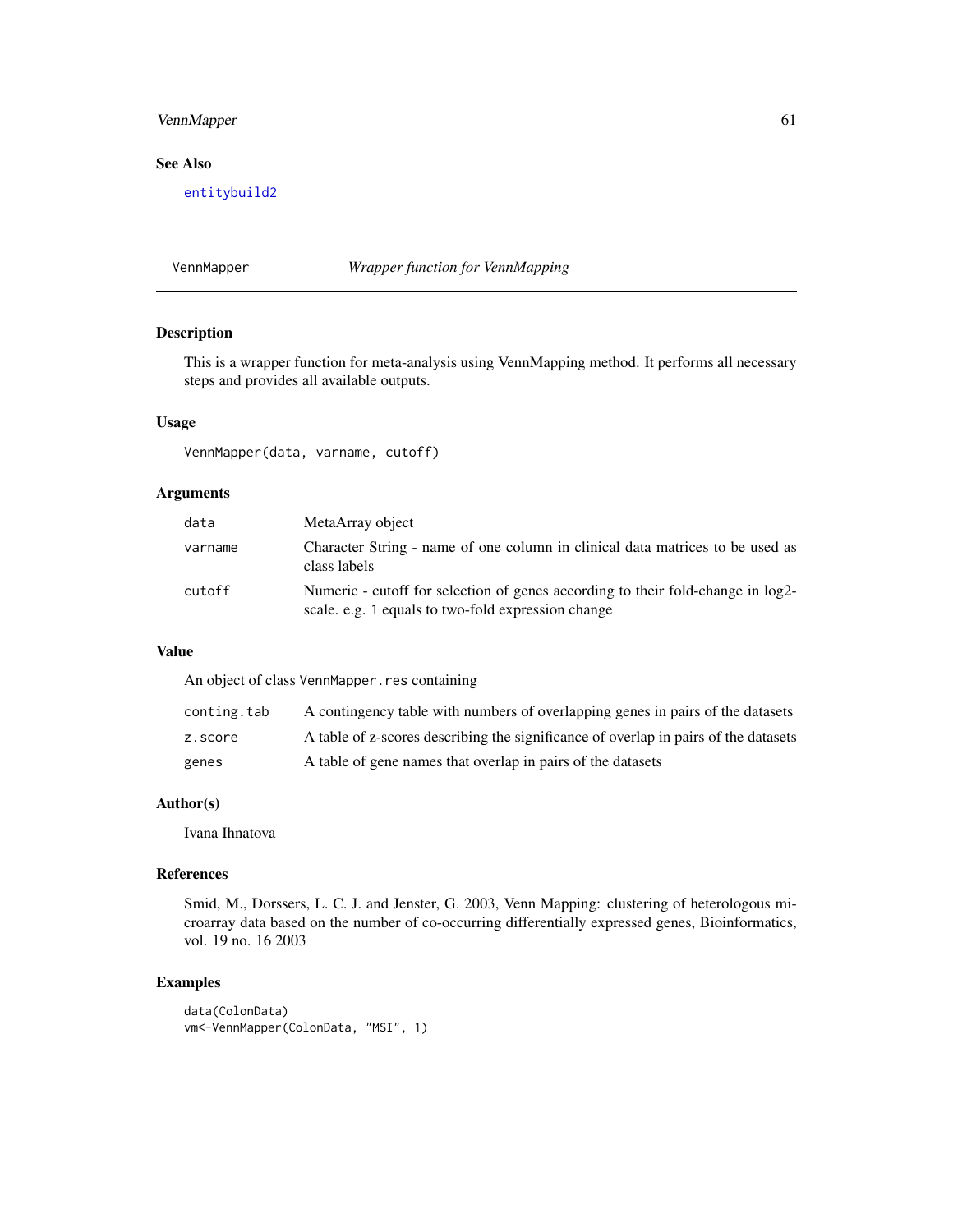Function to compute Z-statistics in contingency table as in VennMapper program.

#### Usage

Z(lists, n.genes)

### Arguments

| lists   | list of vectors. Each vector refers to a method and contains names of significant |
|---------|-----------------------------------------------------------------------------------|
|         | genes                                                                             |
| n.genes | Number of genes in meta-analysis (number of genes on microarray slide)            |

### Details

Simmilar to conting.tab and gene.list, but provides different output

#### Value

Matrix of Z-statistics as defined in see references.

### Author(s)

Ivana Ihnatova

#### References

Smid, M., Dorssers, L. C. J. and Jenster, G. 2003, Venn Mapping: clustering of heterologous microarray data based on the number of co-occurring differentially expressed genes, Bioinformatics, vol. 19 no. 16 2003

#### See Also

[conting.tab](#page-9-1), [gene.list](#page-14-1)

```
lists<-list(Method1=c("Gene_A", "Gene_V","Gene_S","Gene_C","Gene_U","Gene_D","Gene_E","Gene_G","Gene_W"),
  Method2=c("Gene_D","Gene_W","Gene_G","Gene_E","Gene_H","Gene_X"),
  Method3=c("Gene_L","Gene_K","Gene_J","Gene_M","Gene_V","Gene_T","Gene_R","Gene_U"))
z<-Z(lists, n.genes=10000)
```
<span id="page-61-1"></span><span id="page-61-0"></span>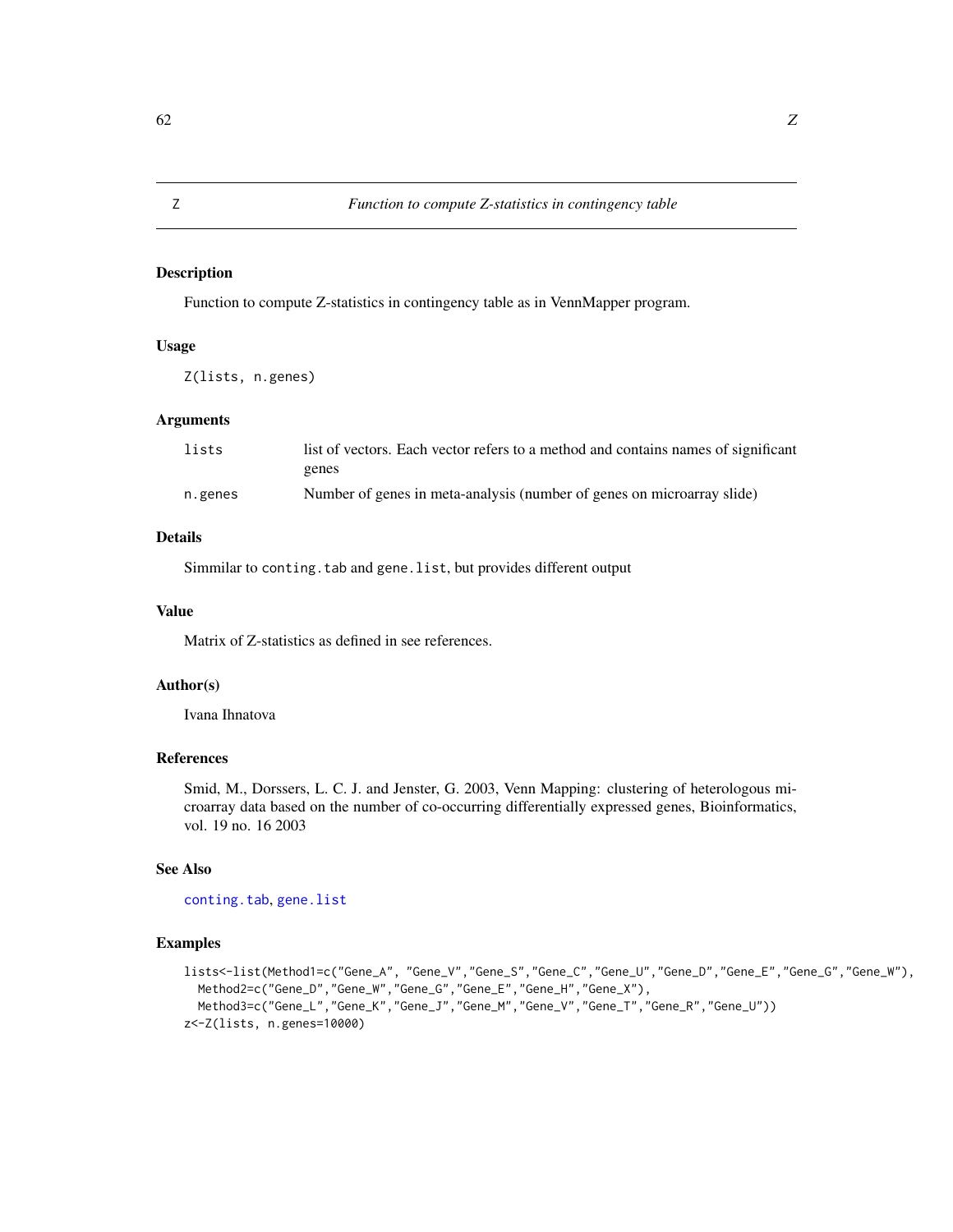<span id="page-62-2"></span><span id="page-62-1"></span><span id="page-62-0"></span>

Functions for computing zScores for FEM and REM and computing FDR. This are modification of functions found in GeneMeta package.

#### Usage

```
zScores(esets, classes, useREM=TRUE, CombineExp=1:length(esets))
zScorePermuted(esets, classes, useREM=TRUE, CombineExp=1:length(esets))
zScoreFDR(esets, classes, useREM=TRUE, nperm=1000, CombineExp=1:length(esets))
multExpFDR(theScores, thePermScores, type="pos")
```
#### Arguments

| esets         | A list of matrices, one expression set per experiment. All experiments must<br>have the same variables (genes). |
|---------------|-----------------------------------------------------------------------------------------------------------------|
| classes       | A list of class memberships, one per experiment. Each list can only contain<br>2 levels.                        |
| useREM        | A logical value indicating whether or not to use a REM, TRUE, or a FEM,<br>FALSE, for combining the z scores.   |
| theScores     | A vector of scores (e.g. t-statistics or z scores)                                                              |
| thePermScores | A vector of permuted scores (e.g. t-statistics or z scores)                                                     |
| type          | "pos", "neg" or "two.sided"                                                                                     |
| nperm         | number of permutations to calculate the FDR                                                                     |
| CombineExp    | A vector of integer- which experiments should be combined-default:all ex-<br>periments                          |

#### Details

The function zScores implements the approach of Choi et al. for MetaArray. The function zScorePermuted applies zScore to a single permutation of the class labels. The function zScoreFDR computes a FDR for each gene, both for each single experiment and for the combined experiment. The FDR is calculated as described in Choi et al. Up to now ties in the zscores are not taken into account in the calculation. The function might produce incorrect results in that case. The function also computes zScores, both for the combines experiment and for each single experiment.

#### Value

A matrix with one row for each probe(set) and the following columns:

zSco\_Ex\_ For each single experiment the standardized mean difference, Effect\_Ex\_, divided by the estimated standard deviation, the square root of the EffectVar\_Ex\_ column.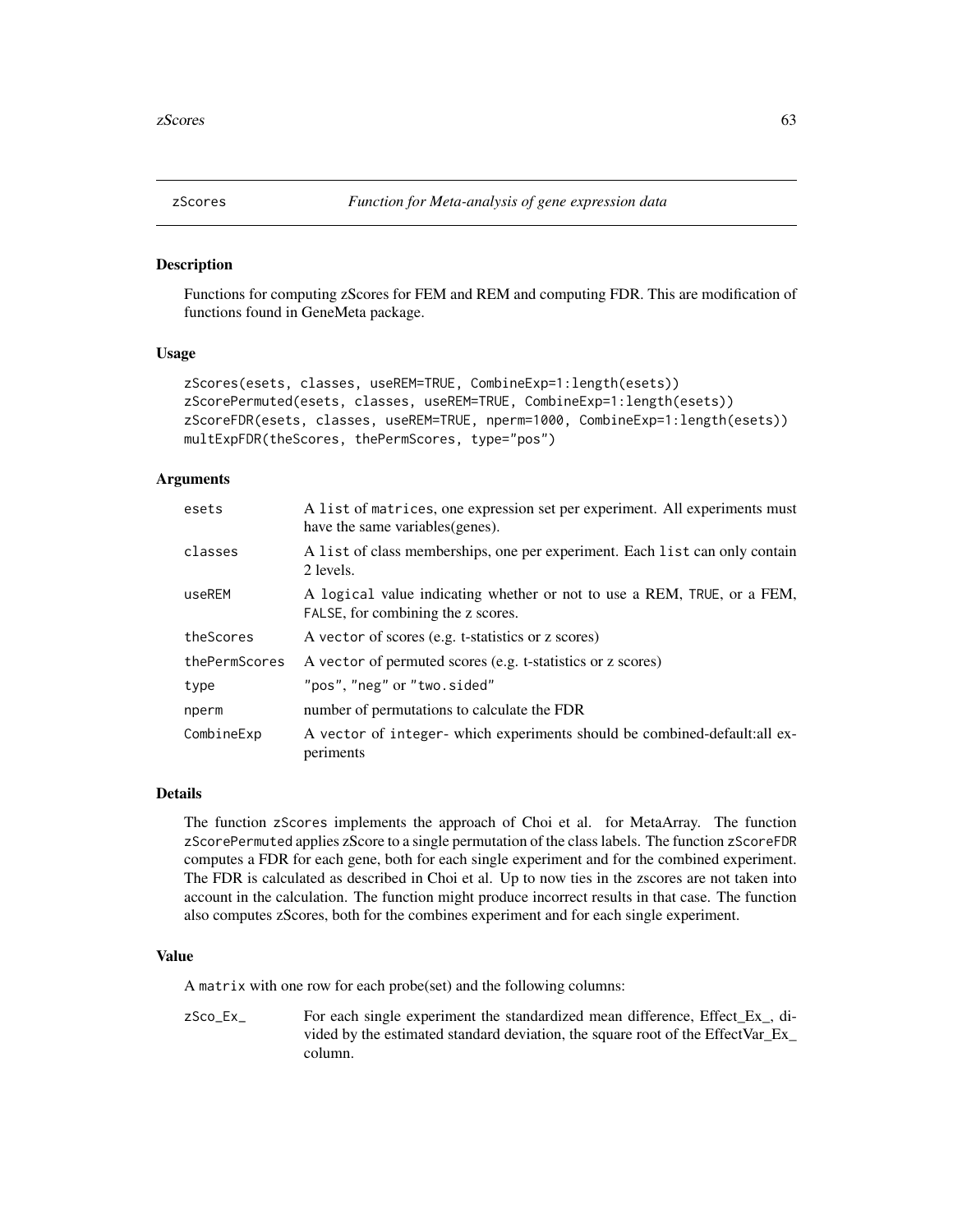| MUvals        | The combined standardized mean difference (using a FEM or REM)                                                                            |
|---------------|-------------------------------------------------------------------------------------------------------------------------------------------|
| MUsds         | The standard deviation of the MUvals.                                                                                                     |
| zSco          | The z statistic - the MU vals divided by their standard deviations, MUsds.                                                                |
| Ovals         | Cochran's Q statistic for each gene.                                                                                                      |
| df            | The degree of freedom for the Chi-square distribution. This is equal to the num-<br>ber of combined experiments minus one.                |
| Opvalues      | The probability that a Chi-square random variable, with df degrees of freedom)<br>has a higher value than the value from the Q statistic. |
| Chisa         | The probability that a Chi-square random variate (with 1 degree of freedom) has<br>a higher value than the value of zSco <sup>^2</sup> .  |
| Effect_Ex_    | The standardized mean difference for each single experiment.                                                                              |
| EffectVar_Ex_ | The variance of the standardized mean difference for each single experiment.                                                              |

Note that the three column names that end in an underscore are replicated, once for each experiment that is being analyzed.

### Author(s)

M. Ruschhaupt (original function), I. Ihnatova (modification)

#### References

Choi et al, Combining multiple microarray studies and modeling interstudy variation. Bioinformatics, 2003, i84-i90.

```
data(ColonData)
esets <- GEDM(ColonData)
classes <- selectClass(ColonData, "MSI", "binary")
theScores <- zScores(esets, classes, useREM = FALSE)
```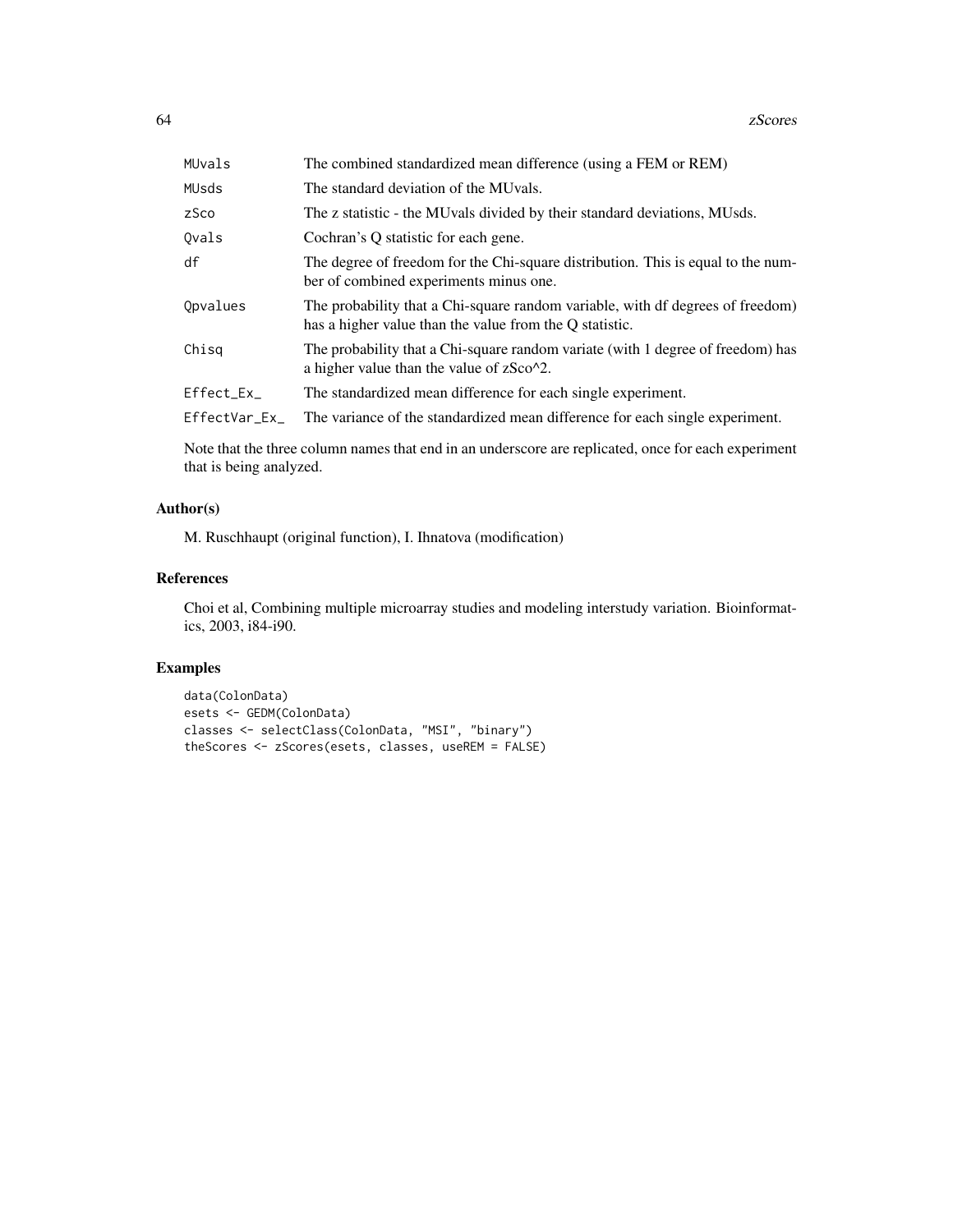# <span id="page-64-0"></span>**Index**

∗Topic arith gene.list, [15](#page-14-0) rank.genes, [51](#page-50-0) ∗Topic classes MetaArray-class, [28](#page-27-0) ∗Topic datasets ColonData, [5](#page-4-0) ∗Topic dplot make.matrix, [19](#page-18-0) ∗Topic hplot metaheat, [30](#page-29-0) metaheat2, [31](#page-30-0) plot.SOGLresult, [41](#page-40-0) plotES, [42](#page-41-0) plotgene, [42](#page-41-0) plotgene2, [43](#page-42-0) plotpattern, [44](#page-43-0) plotQvsChi, [45](#page-44-0) T.select, [59](#page-58-0) ∗Topic htest computeOrdering, [9](#page-8-0) meta.test, [27](#page-26-0) sigScore, [58](#page-57-0) Z, [62](#page-61-0) ∗Topic manip clinical, [3](#page-2-0) colIntersect, [4](#page-3-0) conting.tab, [10](#page-9-0) cv.filter, [11](#page-10-0) flip, [13](#page-12-0) gene.select.FC, [16](#page-15-0) join.DEG, [17](#page-16-0) join.results, [18](#page-17-0) MAP.genes, [20](#page-19-0) mergedata, [25](#page-24-0) mergeExprs2, [26](#page-25-0) metagene, [29](#page-28-0) metalist.to.matrix, [33](#page-32-0) patternmatrix, [38](#page-37-0)

patternToString, [39](#page-38-0) prepareData, [48](#page-47-0) preparePermutations, [48](#page-47-0) probs.to.matrix, [49](#page-48-0) rank.genes.adv, [52](#page-51-0) sd.filter, [55](#page-54-0) selectClass, [56](#page-55-0) zScores, [63](#page-62-0) ∗Topic methods GEDM<--methods, [15](#page-14-0) ∗Topic nonparametric compute.RQ, [7](#page-6-0) fold.change, [14](#page-13-0) MAPmatrix, [22](#page-21-0) MAPsig1, [23](#page-22-0) MAPsig2, [24](#page-23-0) MCtest, [24](#page-23-0) patternMatch, [36](#page-35-0) patternMatch.strong, [37](#page-36-0) ratio, [54](#page-53-0) VennMapper, [61](#page-60-0) ∗Topic univar clinical.sum, [4](#page-3-0) commonGenes, [6](#page-5-0) computeAlpha, [8](#page-7-0) entitybuild2, [11](#page-10-0) ES.GeneMeta, [12](#page-11-0) MAP. Matches, [21](#page-20-0) metaMA, [34](#page-33-0) METRADISC, [35](#page-34-0) performSOGL, [40](#page-39-0) posterior.mean, [45](#page-44-0) prelimScore, [47](#page-46-0) RandomScore, [50](#page-49-0) RankProduct, [53](#page-52-0) selectAlpha, [56](#page-55-0) selectGenes, [57](#page-56-0) T.select, [59](#page-58-0) test.group.shuffle, [60](#page-59-0)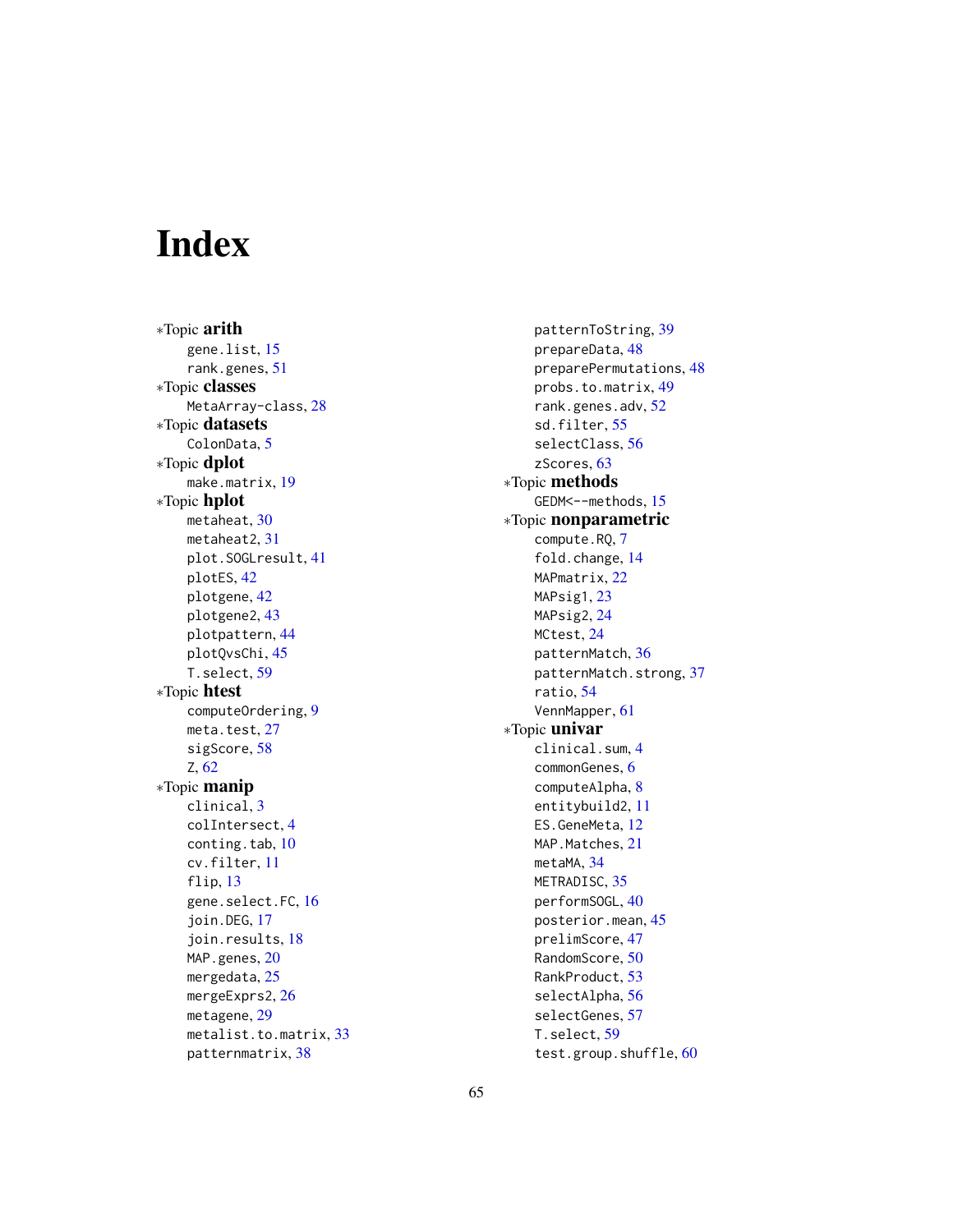```
as.list,MetaArray-method
        (MetaArray-class), 28
clinical, 3
clinical.sum, 4
clinical<- (clinical), 3
clinical<-, MetaArray-method
        (clinical), 3
clinical<-, MetaArray-method
        (GEDM<--methods), 15
clinical<--methods (GEDM<--methods), 15
colIntersect, 4
ColonData, 5
commonGenes, 6
compute.RQ, 7, 25, 51
computeAlpha, 8
computeOrdering, 9
conting.tab, 10, 16, 62
cv.filter, 11
datanames (clinical), 3
datanames<- (clinical), 3
datanames<-, MetaArray-method
        (clinical), 3
datanames<-,MetaArray-method
        (GEDM<--methods), 15
datanames<--methods (GEDM<--methods), 15
dendrogram, 31
dist, 31
entitybuild2, 11, 61
ES.GeneMeta, 12
EScombination, 35
flip, 13
fold.change, 9, 14
GEDM (clinical), 3
GEDM<- (clinical), 3
GEDM<-, MetaArray-method (clinical), 3
GEDM<-, MetaArray-method
        (GEDM<--methods), 15
GEDM<--methods, 15
gene.list, 10, 15, 62
```
hclust, *[31](#page-30-0)*

intersect, *[5](#page-4-0)*

gene.select.FC, [16](#page-15-0)

join.DEG, [17](#page-16-0) join.results, [18](#page-17-0) make.matrix, [19](#page-18-0) MAP.genes, [20](#page-19-0) MAP. Matches, [21](#page-20-0) MAPmatrix, [22](#page-21-0) MAPsig1, [23](#page-22-0) MAPsig2, [24](#page-23-0) MCtest, *[7](#page-6-0)*, [24](#page-23-0) mergedata, [25](#page-24-0) mergeExprs2, [26](#page-25-0) meta.test, *[9](#page-8-0)*, [27,](#page-26-0) *[52](#page-51-0)* MetaArray-class, [28](#page-27-0) metagene, [29](#page-28-0) metaheat, [30](#page-29-0) metaheat2, [31](#page-30-0) metalist.to.matrix, [33,](#page-32-0) *[49](#page-48-0)* metaMA, [34](#page-33-0) METRADISC, [35](#page-34-0) multExpFDR *(*zScores*)*, [63](#page-62-0) par, *[32](#page-31-0)* patternMatch, [36](#page-35-0) patternMatch.strong, [37](#page-36-0) patternmatrix, [38](#page-37-0) patternToString, [39](#page-38-0) performSOGL, [40](#page-39-0) plot,MetaArray,ANY-method *(*MetaArray-class*)*, [28](#page-27-0) plot, MetaArray, missing-method *(*MetaArray-class*)*, [28](#page-27-0) plot.SOGLresult, [41](#page-40-0) plotES, [42](#page-41-0) plotgene, [42](#page-41-0) plotgene2, [43](#page-42-0) plotpattern, [44](#page-43-0) plotQvsChi, [45](#page-44-0) posterior.mean, [45](#page-44-0) prelimScore, [47](#page-46-0) prepareData, [48](#page-47-0) preparePermutations, [48](#page-47-0) print,MetaArray-method *(*MetaArray-class*)*, [28](#page-27-0) probs.to.matrix, [49](#page-48-0) pvalcombination, *[35](#page-34-0)*

RandomScore, [50,](#page-49-0) *[56](#page-55-0)* rank.genes, *[7](#page-6-0)*, *[25](#page-24-0)*, [51,](#page-50-0) *[52](#page-51-0)*